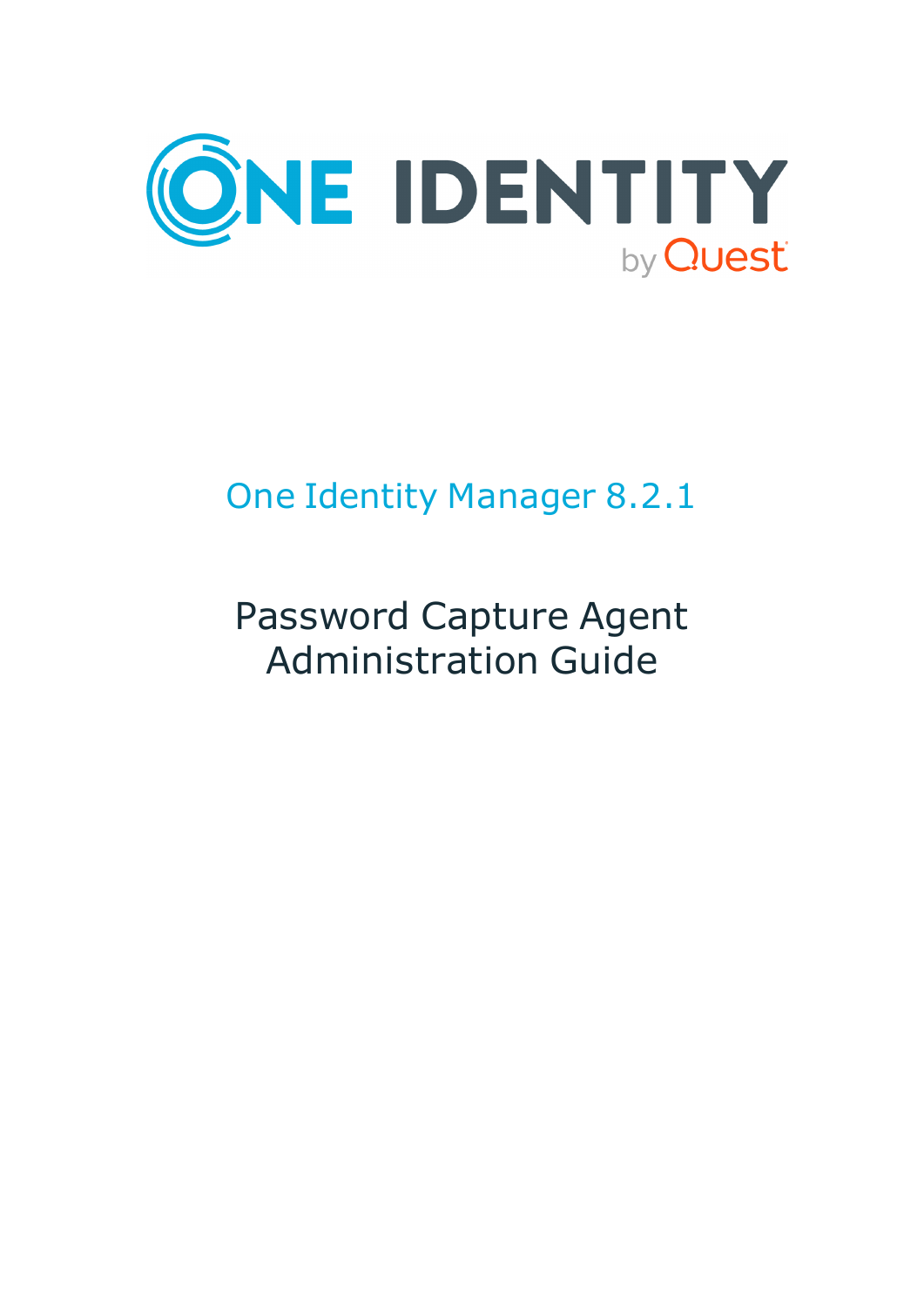#### **Copyright 2022 One Identity LLC.**

#### **ALL RIGHTS RESERVED.**

This guide contains proprietary information protected by copyright. The software described in this guide is furnished under a software license or nondisclosure agreement. This software may be used or copied only in accordance with the terms of the applicable agreement. No part of this guide may be reproduced or transmitted in any form or by any means, electronic or mechanical, including photocopying and recording for any purpose other than the purchaser's personal use without the written permission of One Identity LLC .

The information in this document is provided in connection with One Identity products. No license, express or implied, by estoppel or otherwise, to any intellectual property right is granted by this document or in connection with the sale of One Identity LLC products. EXCEPT AS SET FORTH IN THE TERMS AND CONDITIONS AS SPECIFIED IN THE LICENSE AGREEMENT FOR THIS PRODUCT, ONE IDENTITY ASSUMES NO LIABILITY WHATSOEVER AND DISCLAIMS ANY EXPRESS, IMPLIED OR STATUTORY WARRANTY RELATING TO ITS PRODUCTS INCLUDING, BUT NOT LIMITED TO, THE IMPLIED WARRANTY OF MERCHANTABILITY, FITNESS FOR A PARTICULAR PURPOSE, OR NON-INFRINGEMENT. IN NO EVENT SHALL ONE IDENTITY BE LIABLE FOR ANY DIRECT, INDIRECT, CONSEQUENTIAL, PUNITIVE, SPECIAL OR INCIDENTAL DAMAGES (INCLUDING, WITHOUT LIMITATION, DAMAGES FOR LOSS OF PROFITS, BUSINESS INTERRUPTION OR LOSS OF INFORMATION) ARISING OUT OF THE USE OR INABILITY TO USE THIS DOCUMENT, EVEN IF ONE IDENTITY HAS BEEN ADVISED OF THE POSSIBILITY OF SUCH DAMAGES. One Identity makes no representations or warranties with respect to the accuracy or completeness of the contents of this document and reserves the right to make changes to specifications and product descriptions at any time without notice. One Identity does not make any commitment to update the information contained in this document.

If you have any questions regarding your potential use of this material, contact:

One Identity LLC. Attn: LEGAL Dept 4 Polaris Way Aliso Viejo, CA 92656

Refer to our Web site ([http://www.OneIdentity.com](http://www.oneidentity.com/)) for regional and international office information.

#### **Patents**

One Identity is proud of our advanced technology. Patents and pending patents may apply to this product. For the most current information about applicable patents for this product, please visit our website at [http://www.OneIdentity.com/legal/patents.aspx](http://www.oneidentity.com/legal/patents.aspx).

#### **Trademarks**

One Identity and the One Identity logo are trademarks and registered trademarks of One Identity LLC. in the U.S.A. and other countries. For a complete list of One Identity trademarks, please visit our website at [www.OneIdentity.com/legal](http://www.oneidentity.com/legal). All other trademarks are the property of their respective owners.

#### **Legend**

**WARNING: A WARNING icon highlights a potential risk of bodily injury or property** Œ. **damage, for which industry-standard safety precautions are advised. This icon is often associated with electrical hazards related to hardware.**

**CAUTION: A CAUTION icon indicates potential damage to hardware or loss of data if** A **instructions are not followed.**

One Identity Manager Password Capture Agent Administration Guide Updated - 27 April 2022, 00:29 Version - 8.2.1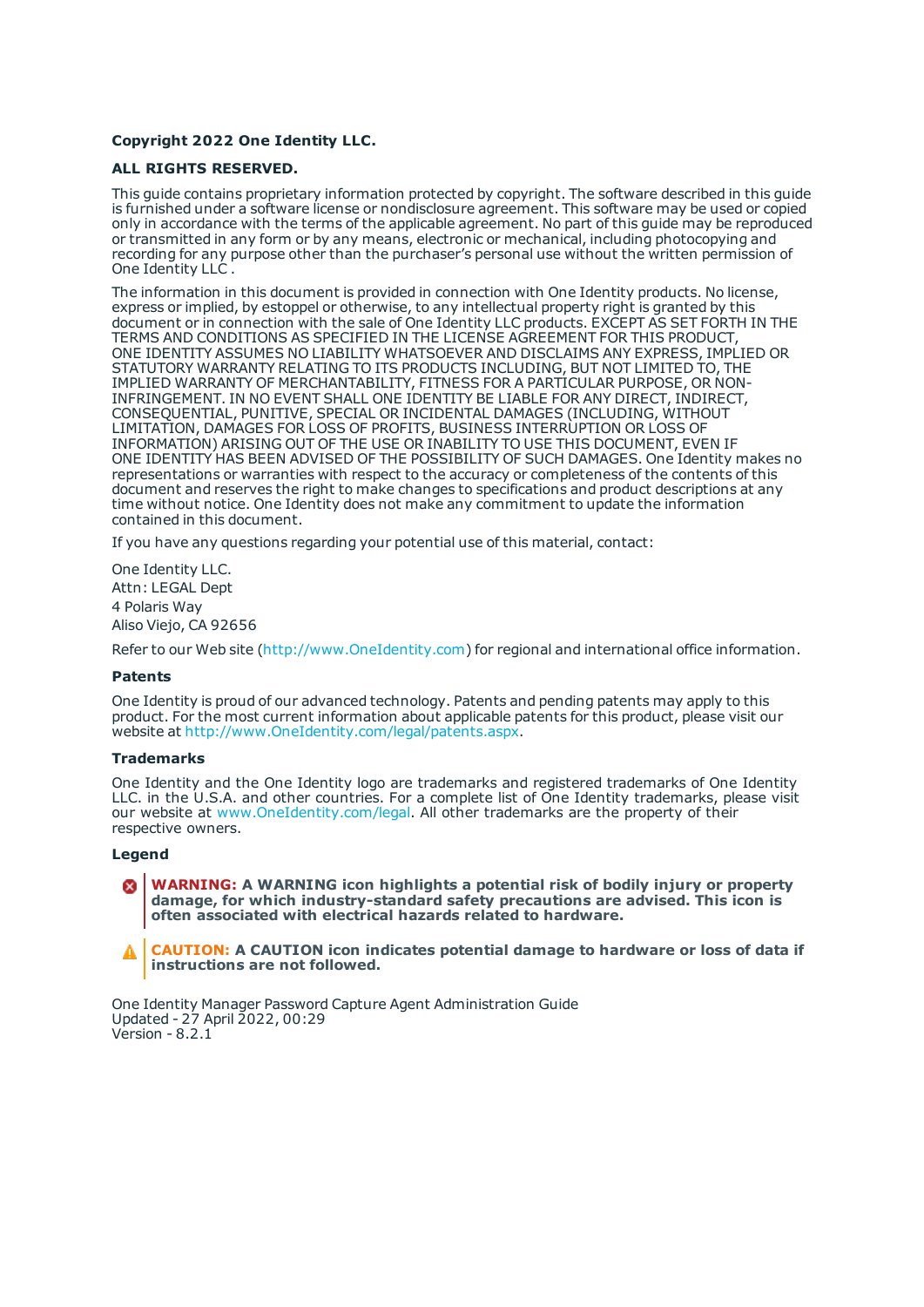## **Contents**

| Using Windows PowerShell to uninstall the Password Capture Agent 11                |  |
|------------------------------------------------------------------------------------|--|
|                                                                                    |  |
|                                                                                    |  |
|                                                                                    |  |
|                                                                                    |  |
|                                                                                    |  |
|                                                                                    |  |
|                                                                                    |  |
|                                                                                    |  |
|                                                                                    |  |
|                                                                                    |  |
|                                                                                    |  |
| Specifying a custom certificate for encrypting password synchronization traffic 25 |  |
|                                                                                    |  |
|                                                                                    |  |
| Step 3: Provide certificate's thumbprint to the Password Capture Agent 27          |  |
| Appendix: The Password Capture Agent Windows PowerShell module  29                 |  |
|                                                                                    |  |
| Running the Password Capture Agent Windows PowerShell module 30                    |  |
|                                                                                    |  |
| Installing the Password Capture Agent Windows PowerShell module 30                 |  |
| Using the Password Capture Agent Windows PowerShell module 31                      |  |

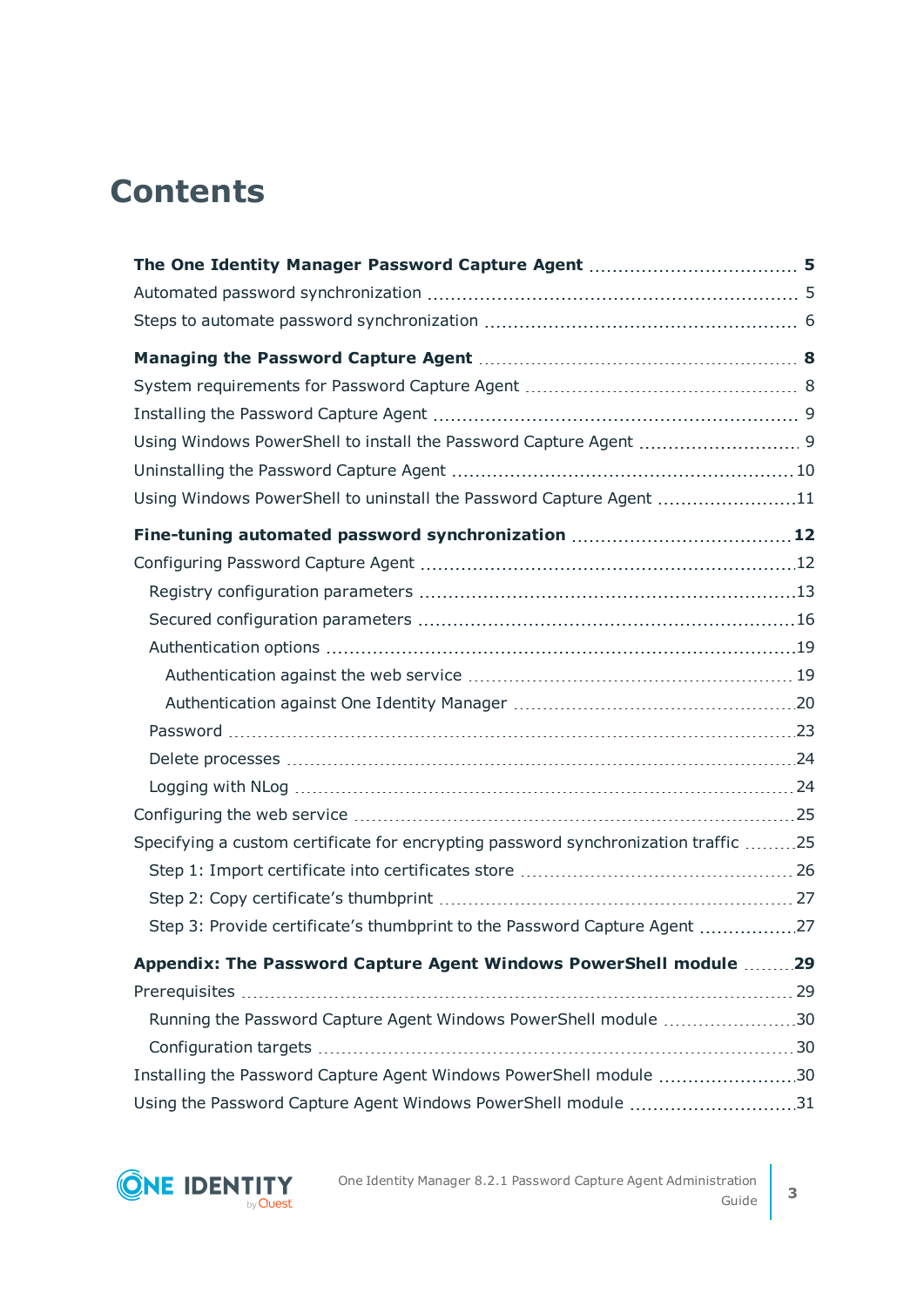| Appendix: Customizing security for the Password Capture Agent service 39        |  |
|---------------------------------------------------------------------------------|--|
| Appendix: Achieving high availability for the web service with Windows          |  |
| Step 1: Install the Windows Network Load Balancing service  41                  |  |
|                                                                                 |  |
|                                                                                 |  |
| Step 4: Applying Password Capture Agent web service URL on the Password Capture |  |
|                                                                                 |  |
| Appendix: Installing the Password Capture Agent with MSIEXEC  45                |  |
|                                                                                 |  |
|                                                                                 |  |
|                                                                                 |  |
|                                                                                 |  |
|                                                                                 |  |

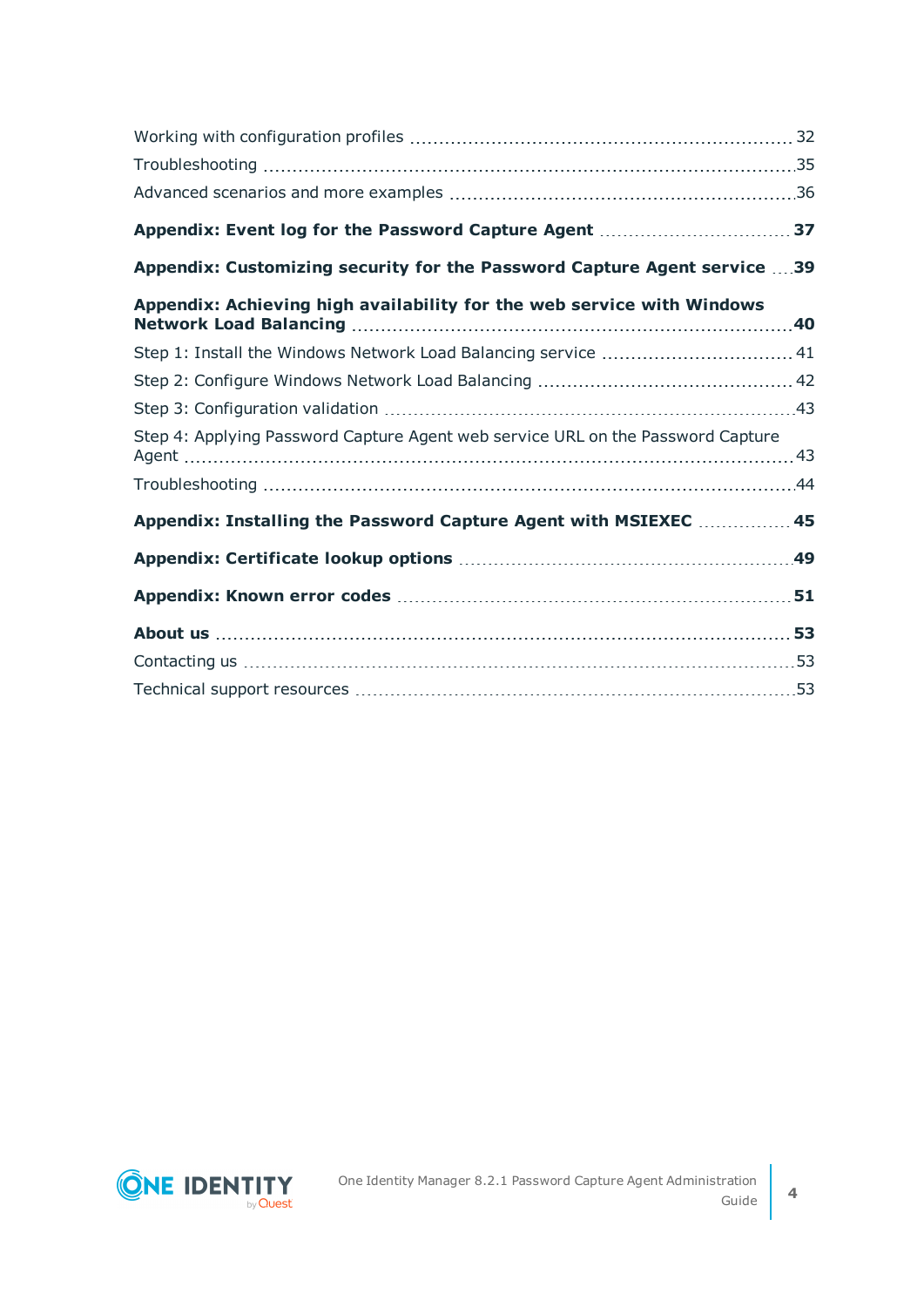# <span id="page-4-0"></span>**The One Identity Manager Password Capture Agent**

The Password Capture Agent allows you to synchronize user passwords between Active Directory domains managed by One Identity Manager and other connected target systems. The Password Capture Agent tracks changes to user passwords in the source Active Directory domain and provides that information to the web service, which in turn synchronizes the changes with connected target systems by using the password templates you specified. To synchronize passwords, you must install the Password Capture Agent on each domain controller in the Active Directory domain you want to use, as a source for the password synchronization operations.

The following diagram shows how the password synchronization feature of One Identity Manager works.



### **Figure 1: How the password synchronization feature works**

### <span id="page-4-1"></span>**Automated password synchronization**

If your enterprise environment has multiple target systems, each with its own password policy and dedicated user-authentication mechanism, you may face one or more of the following issues:

• Because users must remember multiple passwords, they may have difficulty managing them. Some users may even write down their passwords. As a result, passwords can be easily compromised.

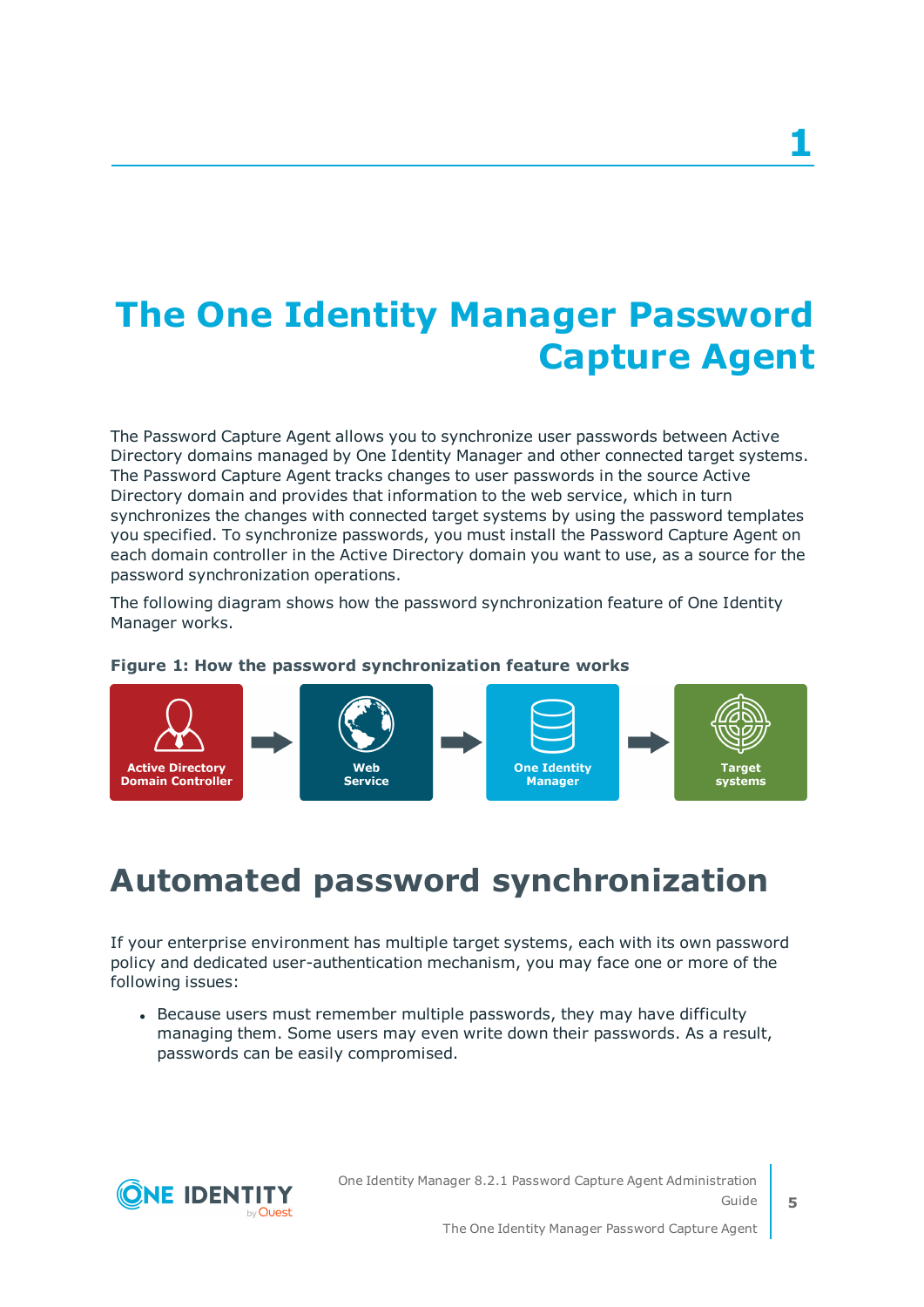- Each time users forget one or several of their numerous access passwords, they must ask administrators for password resets. This increases operational costs and causes a loss of productivity.
- There is no way to implement a single password policy for all target systems. This impacts productivity, as users log on to each target system separately to change their passwords.

With One Identity Manager, you can eliminate these issues and significantly simplify password management in an enterprise environment that includes multiple target systems.

One Identity Manager provides a cost-effective and efficient way to synchronize user passwords from an Active Directory domain to other target systems used in your organization. As a result, users can access other target systems using their Active Directory domain password. Whenever a user password is changed in the source Active Directory domain, this change is immediately and automatically propagated to other target systems, so each user password remains in sync within the data systems at all times.

You must connect One Identity Manager to the target systems in which you want to synchronize passwords.

### **Related topics**

- Steps to automate password [synchronization](#page-5-0) on page 6
- [Managing](#page-7-0) the Password Capture Agent on page 8
- <span id="page-5-0"></span>• Fine-tuning automated password [synchronization](#page-11-0) on page 12

### **Steps to automate password synchronization**

NOTE: The web service must be installed. For more information, see the *One Identity Manager Installation Guide* and the *One Identity Manager Configuration Guide*.

#### *To automatically synchronize passwords from a Active Directory domain to another target system*

- 1. Connect One Identity Manager to the Active Directory domain where you want to install the Password Capture Agent.
- 2. Connect One Identity Manager to the target system where you want to synchronize user account passwords with those in the source Active Directory domain.
- 3. Ensure that user accounts in the source Active Directory domain and the connected target system are properly mapped to employees in One Identity Manager.

For general information on how to assign employees to user accounts, see the *One Identity Manager Target System Base Module Administration Guide*. For more information on how to assign employees to Active Directory user accounts, see the *One Identity Manager Administration Guide for Connecting to Active Directory*.

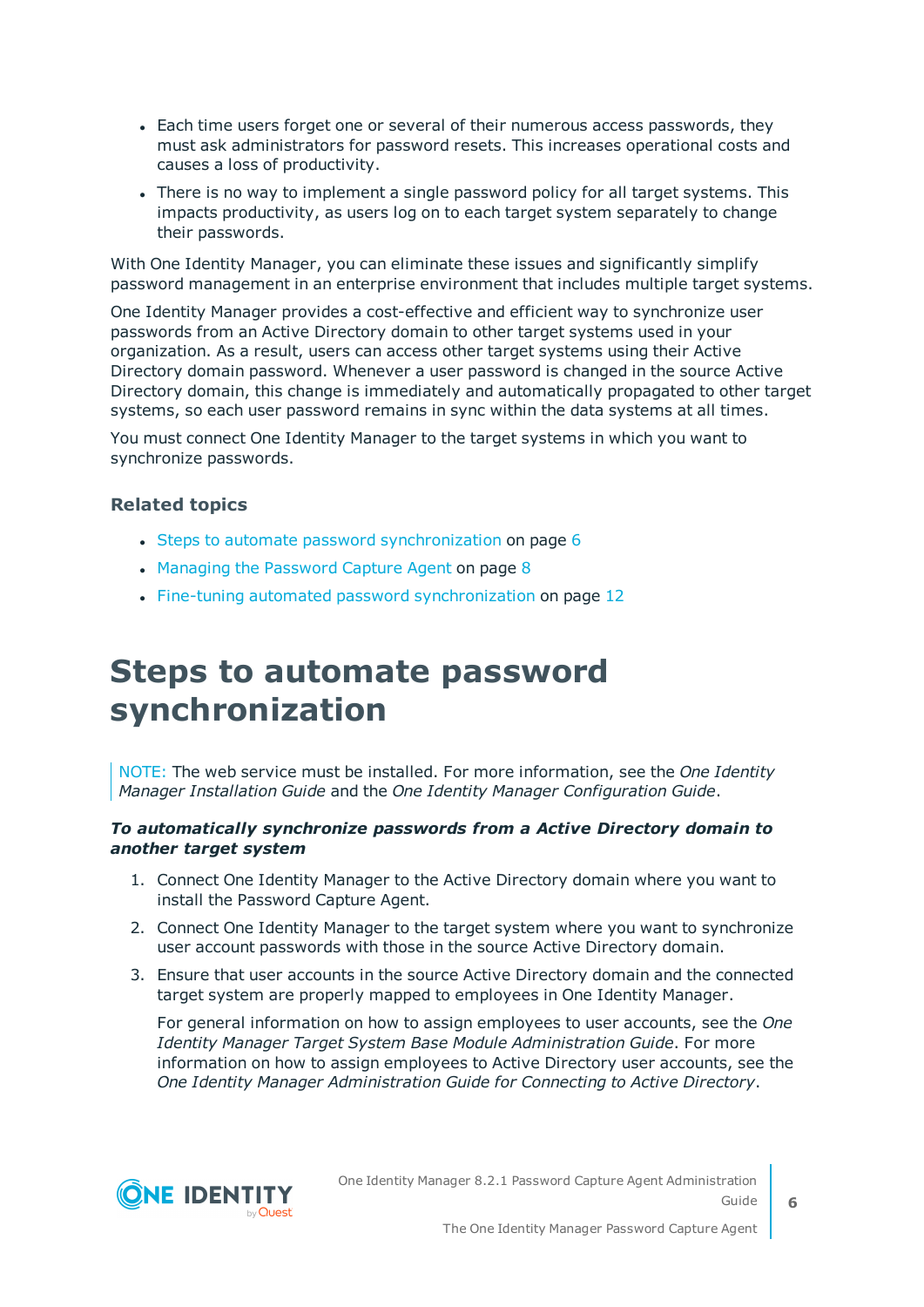4. Install the Password Capture Agent on each domain controller in the Active Directory domain you want to have as a source for password synchronization operations.

The Password Capture Agent tracks changes to user passwords in the source Active Directory domain and provides this information to the web service, which in turn synchronizes passwords in the connected target system you specify.

After you have completed the above steps, the Password Capture Agent starts to automatically track user password changes in the source Active Directory domain and One Identity Manager synchronizes passwords in the connected target system.

If necessary, you can fine-tune password synchronization settings by completing these optional tasks:

- Modify the default Password Capture Agent settings before installation.
- Modify the default web service settings related to password synchronization.
- Specify a custom certificate for encrypting the password synchronization traffic between the Password Capture Agent and the web service. By default, password synchronization traffic between the Password Capture Agent and the web service will be secured by transport layer security only.

### **Related topics**

- $\cdot$  [Managing](#page-7-0) the Password Capture Agent on page 8
- [Configuring](#page-11-1) Password Capture Agent on page 12
- Specifying a custom certificate for encrypting password [synchronization](#page-24-1) traffic on [page](#page-24-1) 25

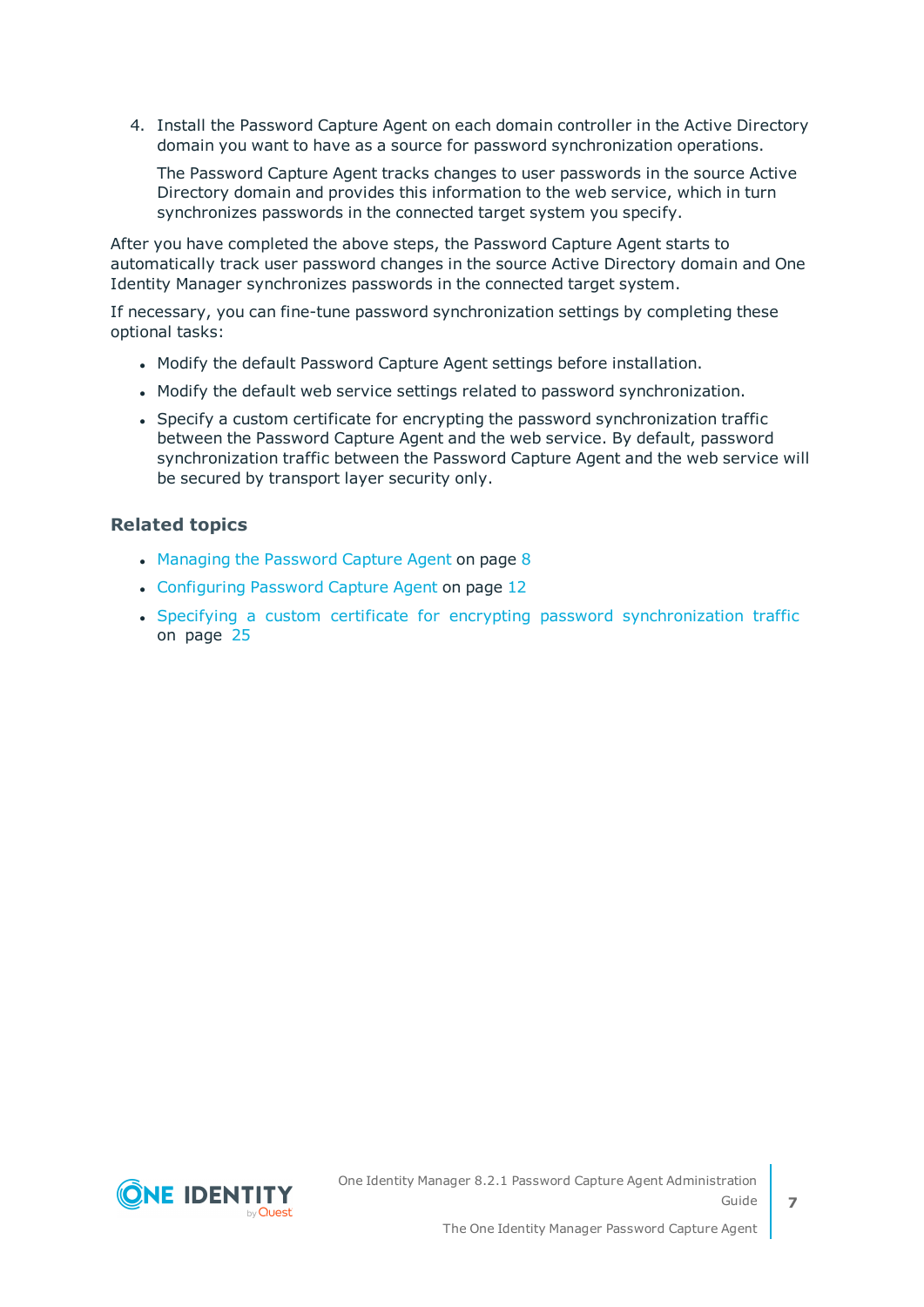# <span id="page-7-0"></span>**Managing the Password Capture Agent**

The Password Capture Agent is required to track changes to user passwords in the Active Directory domain that you want to be the authoritative source for password synchronization operations. To synchronize passwords, you must install the One Identity Manager Password Capture Agent on each domain controller in the source Active Directory domain.

Whenever a password changes in the source Active Directory domain, the Password Capture Agent captures that change and sends the changed password securely to One Identity Manager. In turn, One Identity Manager uses the provided information to synchronize passwords in the connected target systems according to your settings.

### **Detailed information about this topic**

- System [requirements](#page-7-1) for Password Capture Agent on page 8
- Installing the [Password](#page-8-0) Capture Agent on page 9
- Using Windows [PowerShell](#page-8-1) to install the Password Capture Agent on page 9
- [Uninstalling](#page-9-0) the Password Capture Agent on page 10
- <span id="page-7-1"></span>• Using Windows [PowerShell](#page-10-0) to uninstall the Password Capture Agent on page 11

### **System requirements for Password Capture Agent**

The following are the minimum system requirements for installing and operating the Password Capture Agent.

• Windows operating system

Following versions are supported:

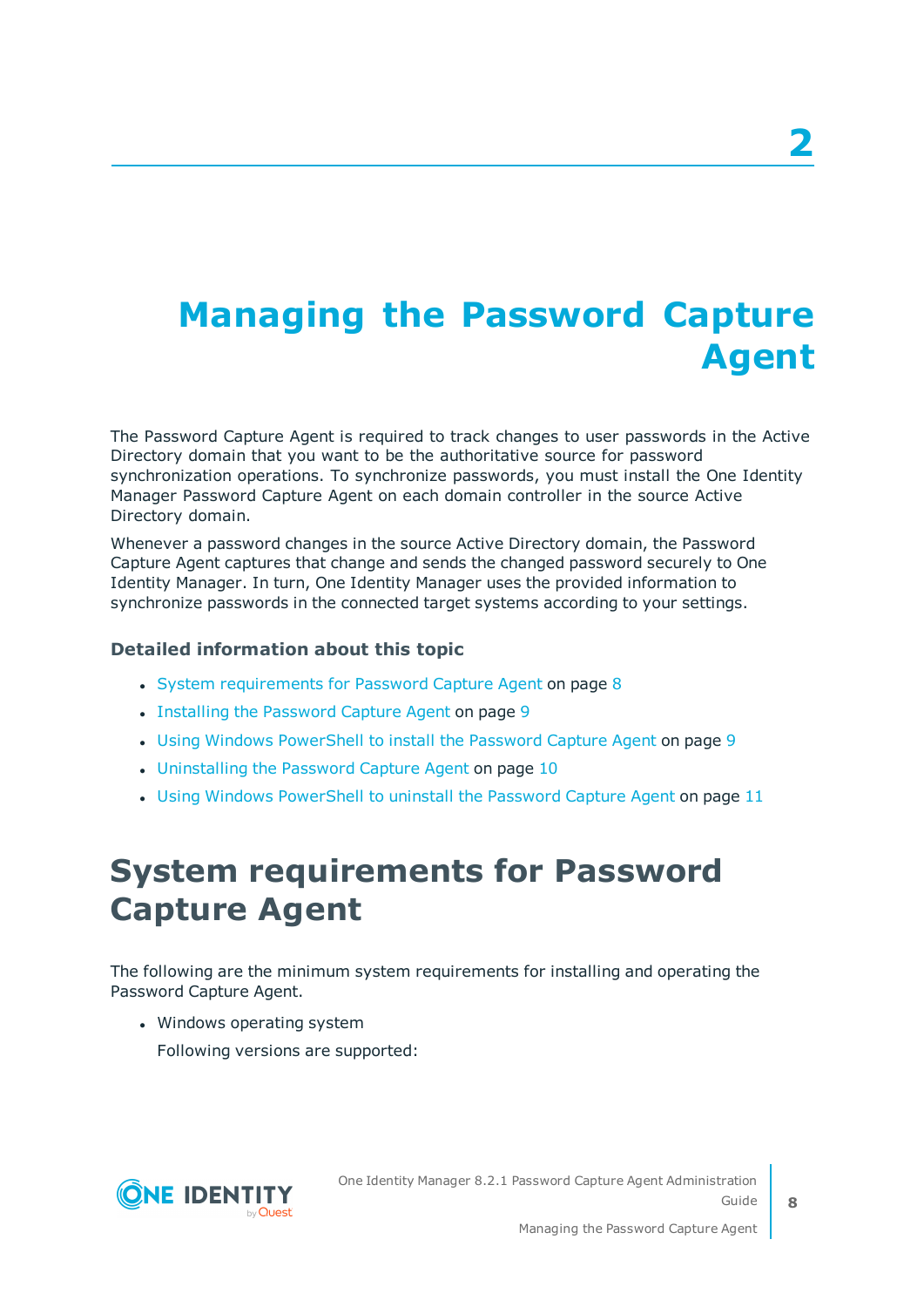- Windows Server 2022
- Windows Server 2019
- Windows Server 2016
- Windows Server 2012 R2
- Windows Server 2012
- Microsoft .NET Framework Version 4.7.2 or later

### <span id="page-8-0"></span>**Installing the Password Capture Agent**

You can use this method to manually deploy the Password Capture Agent on each domain controller in the source Active Directory domain.

### *To manually install the Password Capture Agent*

1. On a 64-bit domain controller, run the One Identity Manager Password Capture Agent.msi file.

You can find the One Identity Manager Password Capture Agent.msi file on the One Identity Manager installation medium in Modules\ADS\dvd\AddOn\PasswordCaptureAgent.

<span id="page-8-1"></span>2. Use the wizard to complete the Password Capture Agent installation.

## **Using Windows PowerShell to install the Password Capture Agent**

The Password Capture Agent provides a Windows PowerShell module for remote and automated installation, configuration, and uninstall. You can use this method to automatically deploy the Password Capture Agent on each domain controller in the source Active Directory domain.

For installing the Password Capture Agent remotely you should have prepared:

- The thumbprint of the certificate for password encryption, for example: 1800b62e8cf19d1c4bcdcd2b6e435c3c85e04188
- The URL of the web service, for example:

https://<servername.domain.com>/AppServer/

Use the following commands in an elevated Windows PowerShell.

Import-Module OneIM-PasswordCaptureAgentMgmt

\$ConfigProfile = New-PCAConfigProfile

\$ConfigProfile['WebClient.WebServiceURL'].ConfigValue = '<Your URL>'



One Identity Manager 8.2.1 Password Capture Agent Administration Guide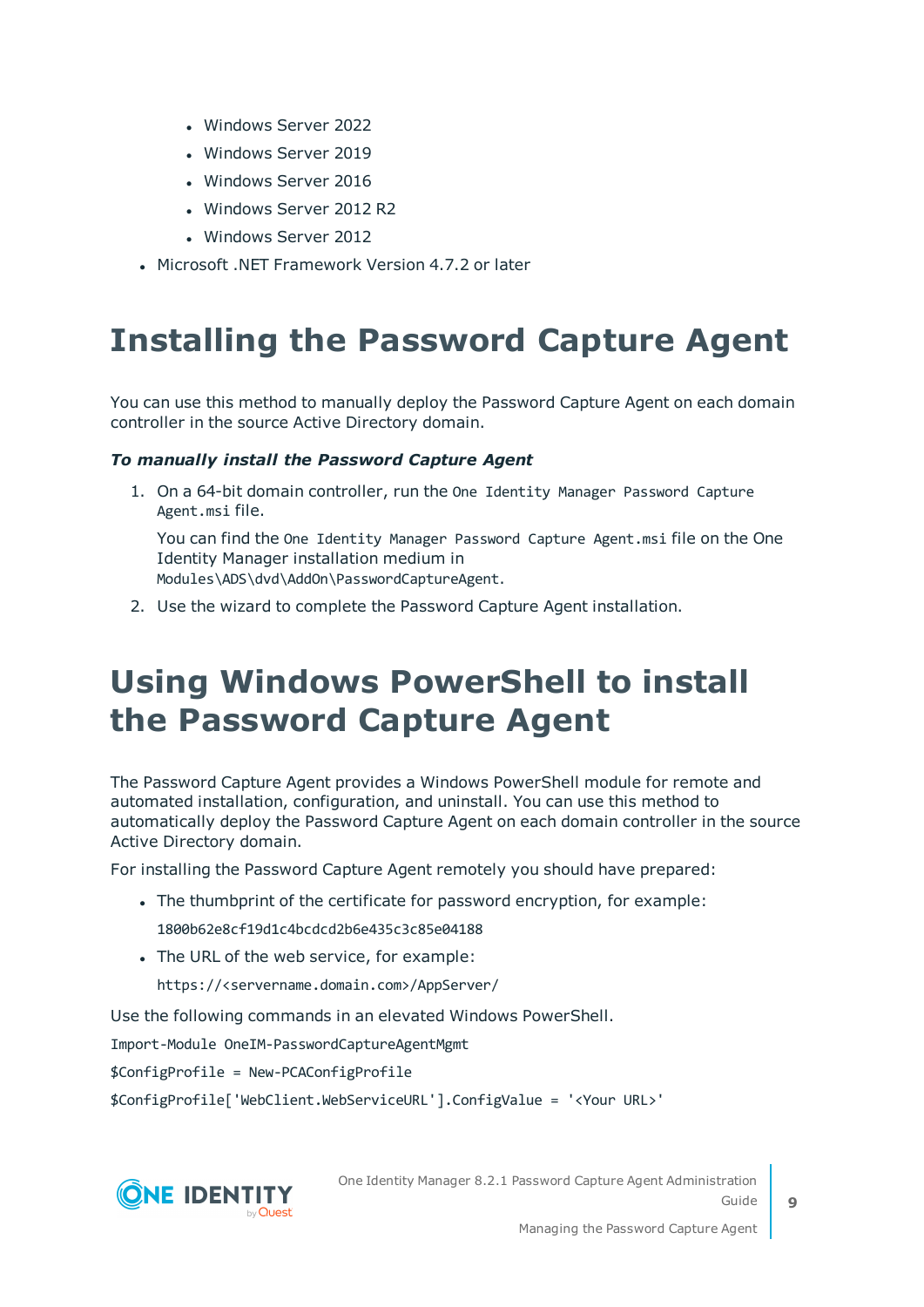\$ConfigProfile['WebClient.WebServiceType'].ConfigValue = 'REST' \$ConfigProfile['WebClient.AuthenticationType'].ConfigValue = 'WindowsIntegrated' \$ConfigProfile['Backend.AuthenticationModule'].ConfigValue = 'DialogUser' \$ConfigProfile['Backend.Credential'].ConfigValue = Get-Credential viCaptureAgent \$ConfigProfile['Backend.CertificateThumbprint'].ConfigValue = '<Your Thumbprint>' Install-PasswordCaptureAgent` -ComputerName <Computer name>` –LogFile <Full UNC path to the log file on the remote server>` -LogVerbose` -Setup <UNC path for One Identity ManagerPassword Capture Agent MSI>` -ConfigurationProfile \$ConfigProfile

NOTE: To check that the Password Capture Agent is properly installed and working, you can examine the event viewer on the deployed server. The Password Capture Agent has its own log in the event viewer. The Password Capture Agent logs its summary status to this log after every system start and other such notable events during runtime.

### **Related topics**

- The Password Capture [Agent Windows](#page-28-0) PowerShell module on page 29
- Event log for the [Password](#page-36-0) Capture Agent on page 37

## <span id="page-9-0"></span>**Uninstalling the Password Capture Agent**

To remove the Password Capture Agent open the list of installed programs on the computer on which the Password Capture Agent is installed.

### *To remove Password Capture Agent using the control panel*

- 1. Select **Programs and Features** in the Control Panel.
- 2. Double-click **One Identity Manager Password Capture Agent** in the list of installed programs.
- 3. Follow the on-screen instructions to uninstall the Password Capture Agent.

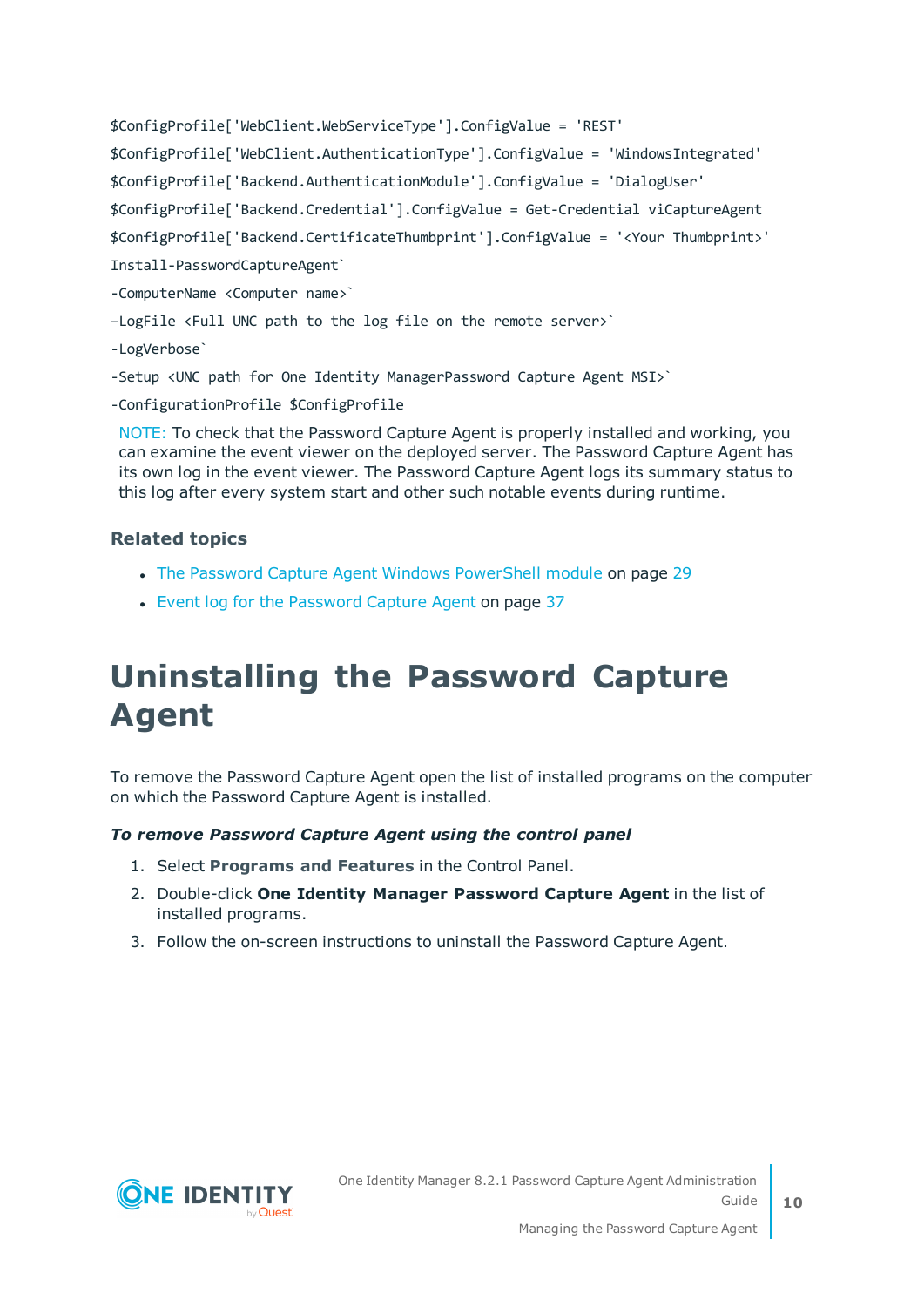## <span id="page-10-0"></span>**Using Windows PowerShell to uninstall the Password Capture Agent**

The Password Capture Agent provides a Windows PowerShell module for remote and automated installation, configuration, and uninstall. You can use this method to automatically uninstall the Password Capture Agent on each domain controller in the source Active Directory domain.

For uninstalling the Password Capture Agent remotely, use the following command in an elevated Windows PowerShell.

Import-Module OneIM-PasswordCaptureAgentMgmt

Uninstall-PasswordCaptureAgent`

-ComputerName <Computer name>`

-LogFile <UNC path to log file>`

–LogVerbose

### **Related topics**

• The Password Capture [Agent Windows](#page-28-0) PowerShell module on page 29

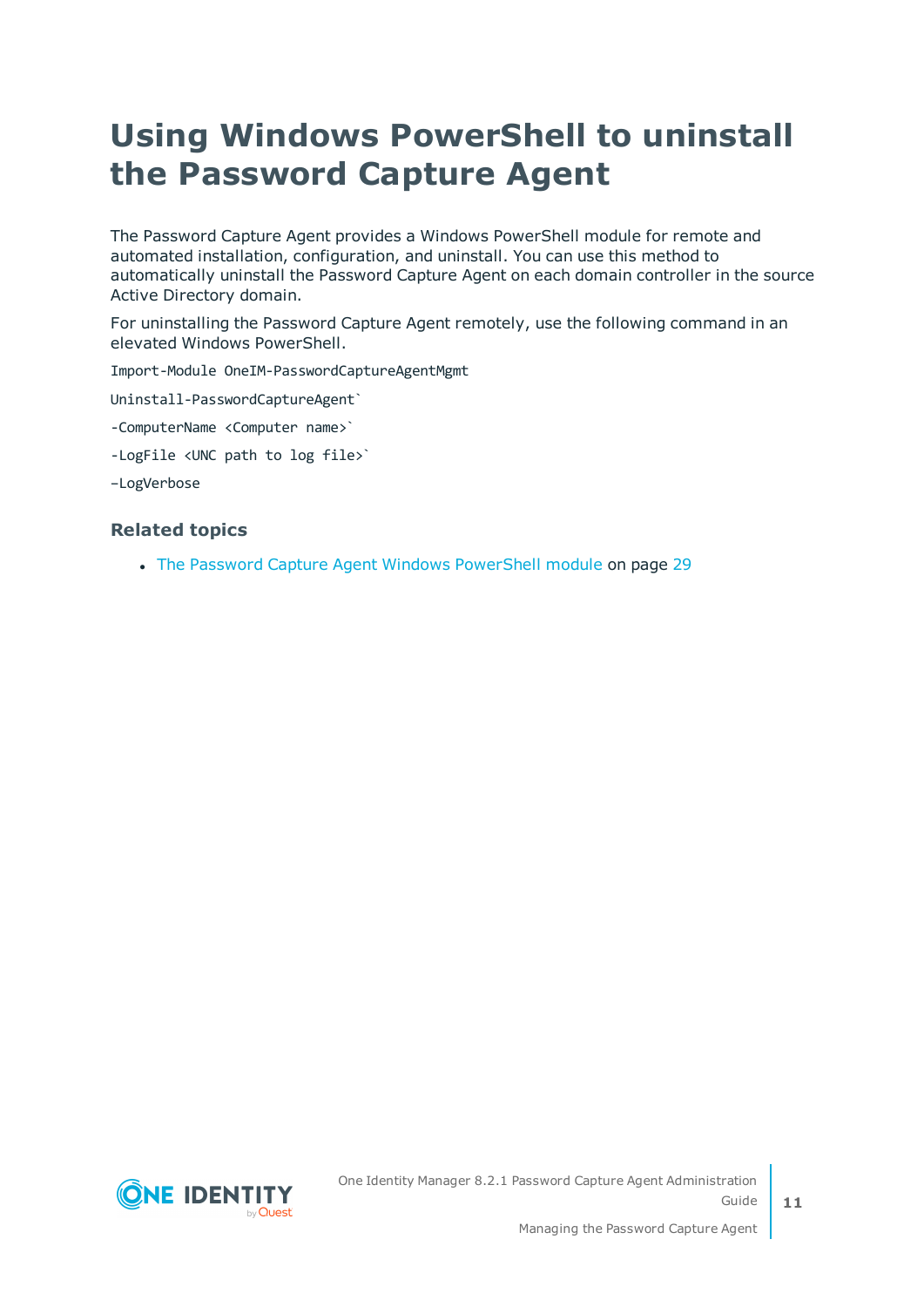# <span id="page-11-0"></span>**Fine-tuning automated password synchronization**

This section provides information about the optional tasks related to configuring automated password synchronization from an Active Directory domain to connected target systems.

### **Detailed information about this topic**

- [Configuring](#page-11-1) Password Capture Agent on page 12
- $\cdot$  [Configuring](#page-24-0) the web service on page 25
- Specifying a custom certificate for encrypting password [synchronization](#page-24-1) traffic on [page](#page-24-1) 25

### <span id="page-11-1"></span>**Configuring Password Capture Agent**

The Password Capture Agent has several settings you can modify. After you install the Password Capture Agent, each of its parameters is assigned a default value.

NOTE: If you do not configure the thumbprint for the Password Capture Agent, the password is secured by transport layer security only (HTTPS).

#### **Detailed information about this topic**

- Registry [configuration](#page-12-0) parameters on page 13
- Secured [configuration](#page-15-0) parameters on page 16
- [Authentication](#page-18-0) options on page 19
- [Password](#page-22-0) on page 23
- Delete [processes](#page-23-0) on page 24



**3**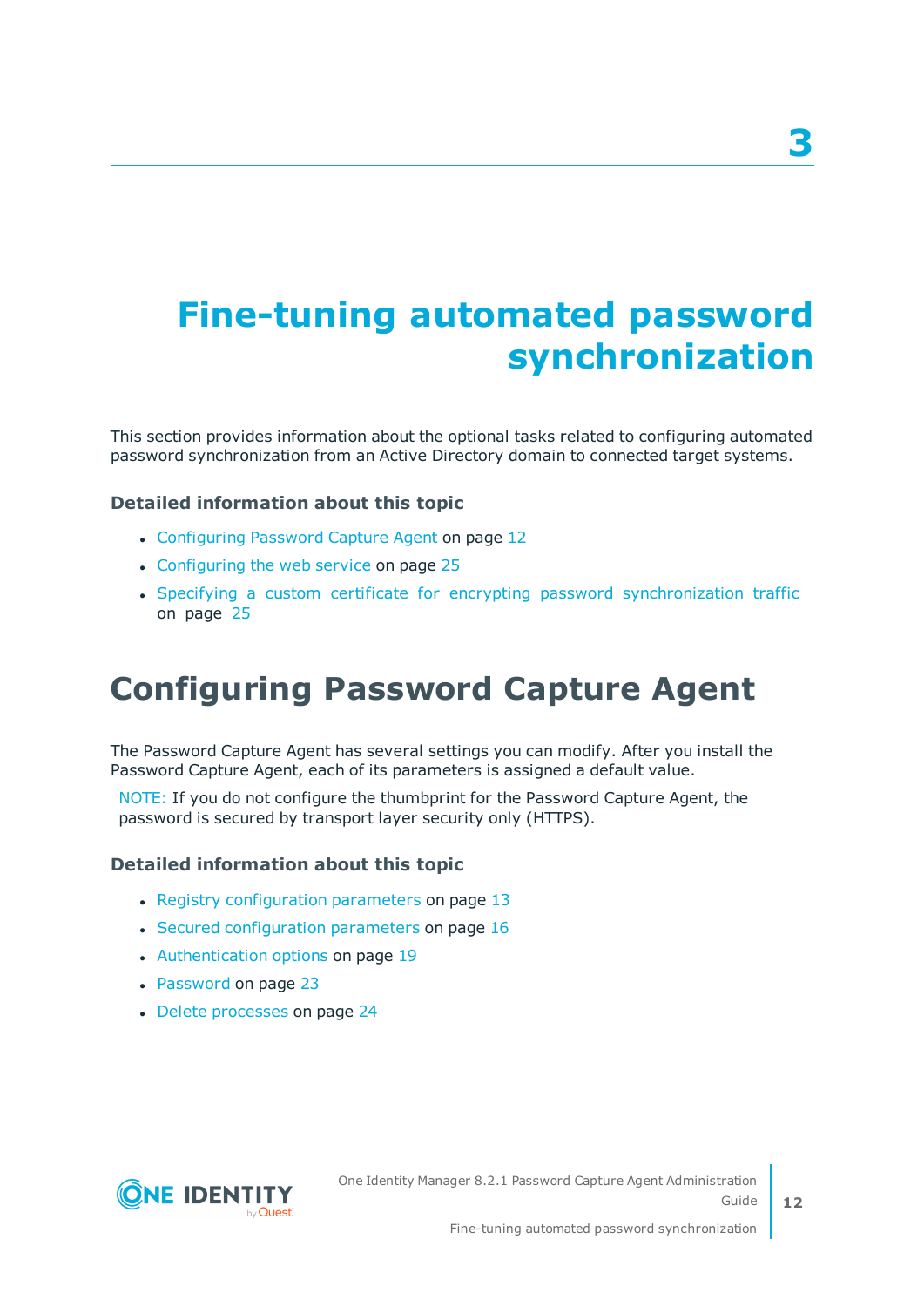### <span id="page-12-0"></span>**Registry configuration parameters**

Some of the configuration parameters for the Password Capture Agent can be changed using the Windows Registry Editor. The parameters are split up into those used by the Password Capture Agent service and those used by the Password Capture Agent driver.

### **Registry configuration parameters for the Password Capture Agent service**

The base path for the parameters of the Password Capture Agent service is:

HKLM\SOFTWARE\One Identity\One Identity Manager\Password Capture Agent\Service\

WebService\_URL

This setting determines the location - Uniform Resource Locator (URL) - of the web service to which the Password Capture Agent provides information about changed user passwords.

Syntax: https://<serverfqdn>/AppServer/

Type: REG\_SZ

Values: URL of the web service

Default: (empty)

CertificateThumbprint

This setting specifies a certificate used to encrypt the data transfer channel between the Password Capture Agent and the web service. The certificate must be accessible both for the Password Capture Agent and the web service.

Type: REG\_SZ

Values: Certificate used to encrypt the password befor submiting to the web service.

Default: (empty)

NOTE: If you disable this setting or do not configure it, the password will be secured by transport layer security only (HTTPS).

EncryptedPasswordTransmission

This setting specifies whether the password is encrypted when being sent to the web service. Requires the CertificateThumbprint parameter to be set.

Type: DWORD

Values:  $0 \mid 1$  - Disables or enables encrypted password transmission.

Default: 1

#### EncryptedPasswordTransmissionSigning

This setting specifies whether the password is signed after encryption, when being sent to the web service. Requires the CertificateThumbprint parameter to be set to a certificate with private key and the EncryptedPasswordTransmission parameter to be enabled.

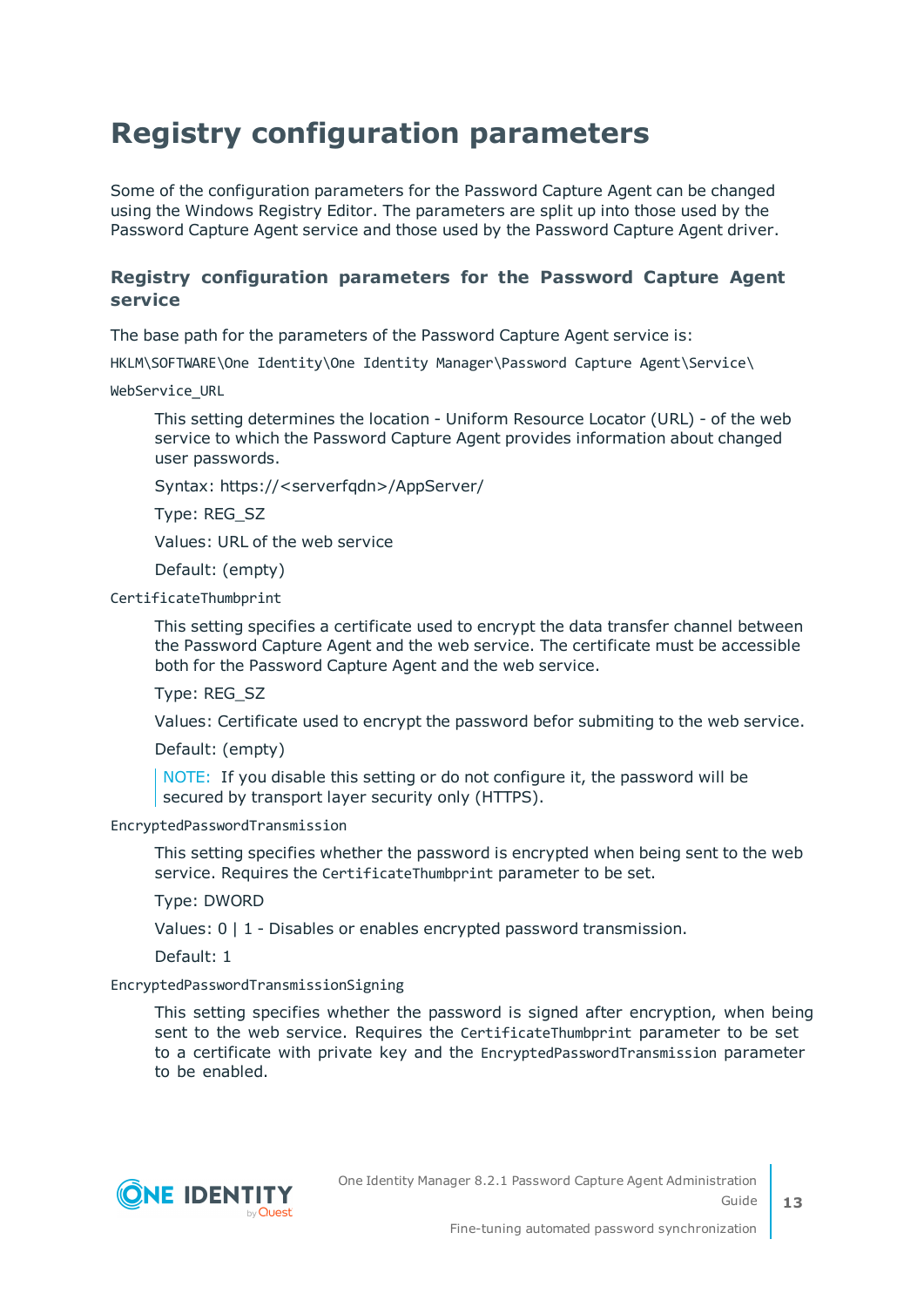Type: DWORD

Values: 0 | 1 - Disables or enables signed and encrypted password transmission. Default: 1

### **Registry configuration parameters for the Password Capture Agent driver**

The base path for the parameters of the Password Capture Agent driver is:

HKLM\SOFTWARE\One Identity\One Identity Manager\Password Capture Agent\Driver\

NOTE: No reboot is required to take effect.

DeactivateOnStart

Disables the Password Capture Agent without uninstalling. If the value is set to **1**, the Password Capture Agent is disabled after the next reboot. The only action after reboot is a single hint, logged to the Password Capture Agent event log - named One Identity Manager Password Capture Agent - in the Windows Event Viewer.

Type: REG\_DWORD

Values: 0 | 1

Default: 0

Diagnostic

Enables some diagnostic behavior if this parameter is set to **1**.

- Verbose logging to log file if it is specified (LogFile parameter). Every operation and its result is logged.
- All logs are also sent as an operating system debug message for appropriate live viewers (for example, DebugView from Windows Sysinternals).
- The LogFile parameter is enabled.

Type: REG\_DWORD

Values: 0 | 1

Default: 0

#### FaultToleranceWaitTimeBeforeRetryInSeconds

If an error occurs, the value specified is the wait time in seconds before retrying. If the value is **0**, a retry is run immediately.

Type: REG\_DWORD

Values: Time in seconds

Default: 120

Logfile

Specifies a name for a log file that must be created. If no value is specified, no log file is created. Only the file name, without a path, needs to be specified, so the file will reside in the %ProgramData%\One Identity\One Identity Manager\Password Capture

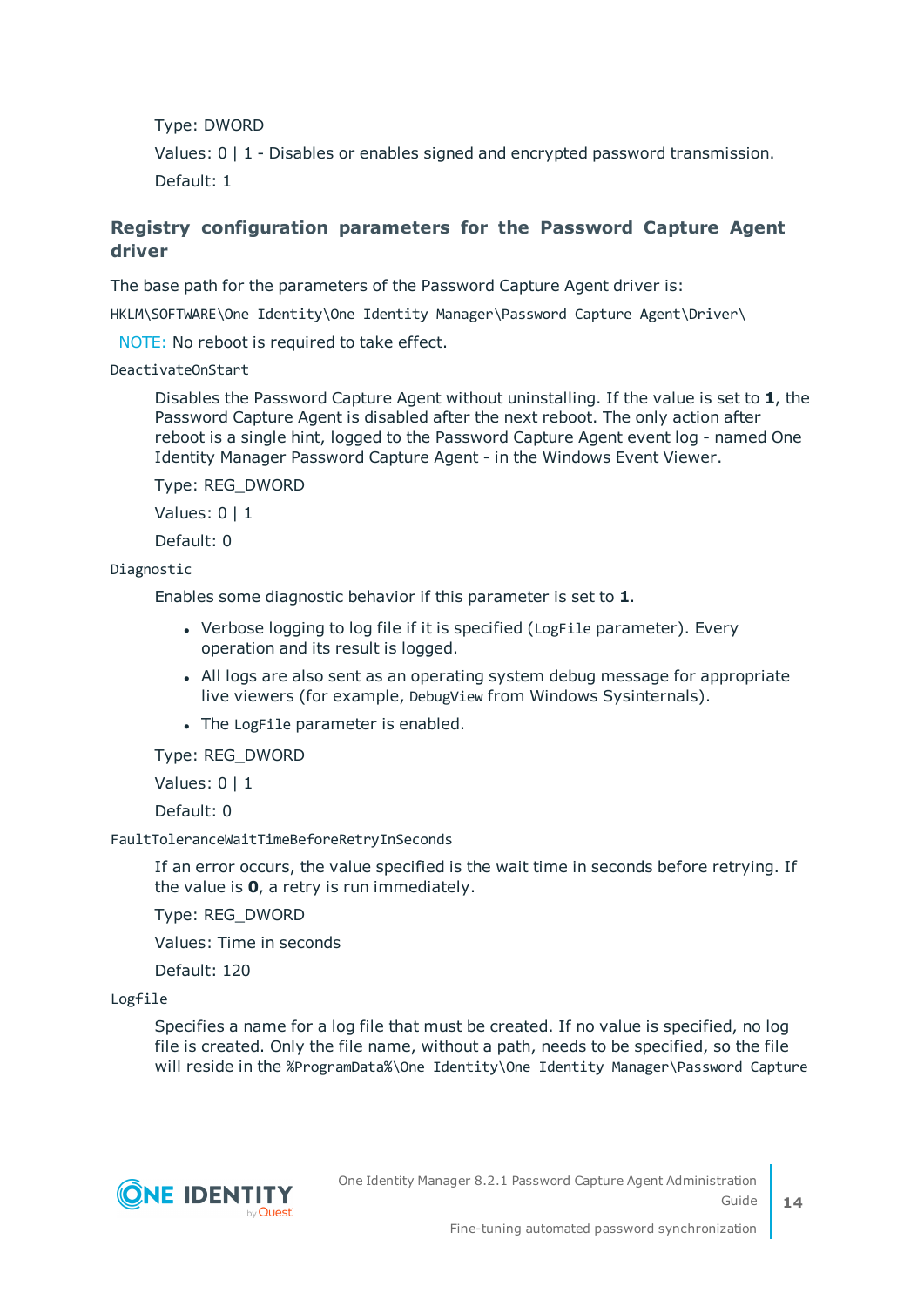Agent\Driver installation folder.

The log file logs all activities, and more details if the Diagnostic parameter is enabled. The log file is read-only but can be accessed from any text viewer. It is always recreated on reboot and does not yet contain any history. The time format of the logged time stamps depends on the local language of the operating system and not on the user.

Type: REG\_SZ

Values: File name (without a path)

Default: (empty)

LoggingSuccessfulOperations

Enable to force the One Identity Manager to log successful transmissions to the web service to the event log.

Type: REG\_DWORD

Values: 0 | 1

Default: 0

RequiredServices

Services that the Password Capture Agent driver is waiting for, before starting the Password Capture Agent service.

Type: REG\_MULTI\_SZ

Values: List of services

Default: RpcSs EventSystem COMSysApp

PendingCapturesArchiveDepthInDays

Specifies the number of days for undelivered password changes to be saved for retrying. Undelivered password changes can arise if errors have occurred: for example, if the associated web service is not available due to network errors, timeouts, and so on. Every password change that cannot be delivered is also logged to the Password Capture Agent event log in Windows Event Viewer. If **0** is specified, no undelivered password changes are saved; they will be lost.

Type: REG\_DWORD

Value: Number of days

Default: 7

Synchronous

If this parameter is set with a value of **1**, every password change is handled sequentially. As a result, the initialization process is blocked until all other components in the beyond-processing chain are complete. All password change events that occur in parallel are also blocked until the current password change is complete. This setting also means that a user who only changes their password in the password-change-dialog must wait until the entire processing is complete. This setting is only for test purposes.

Type: REG\_DWORD

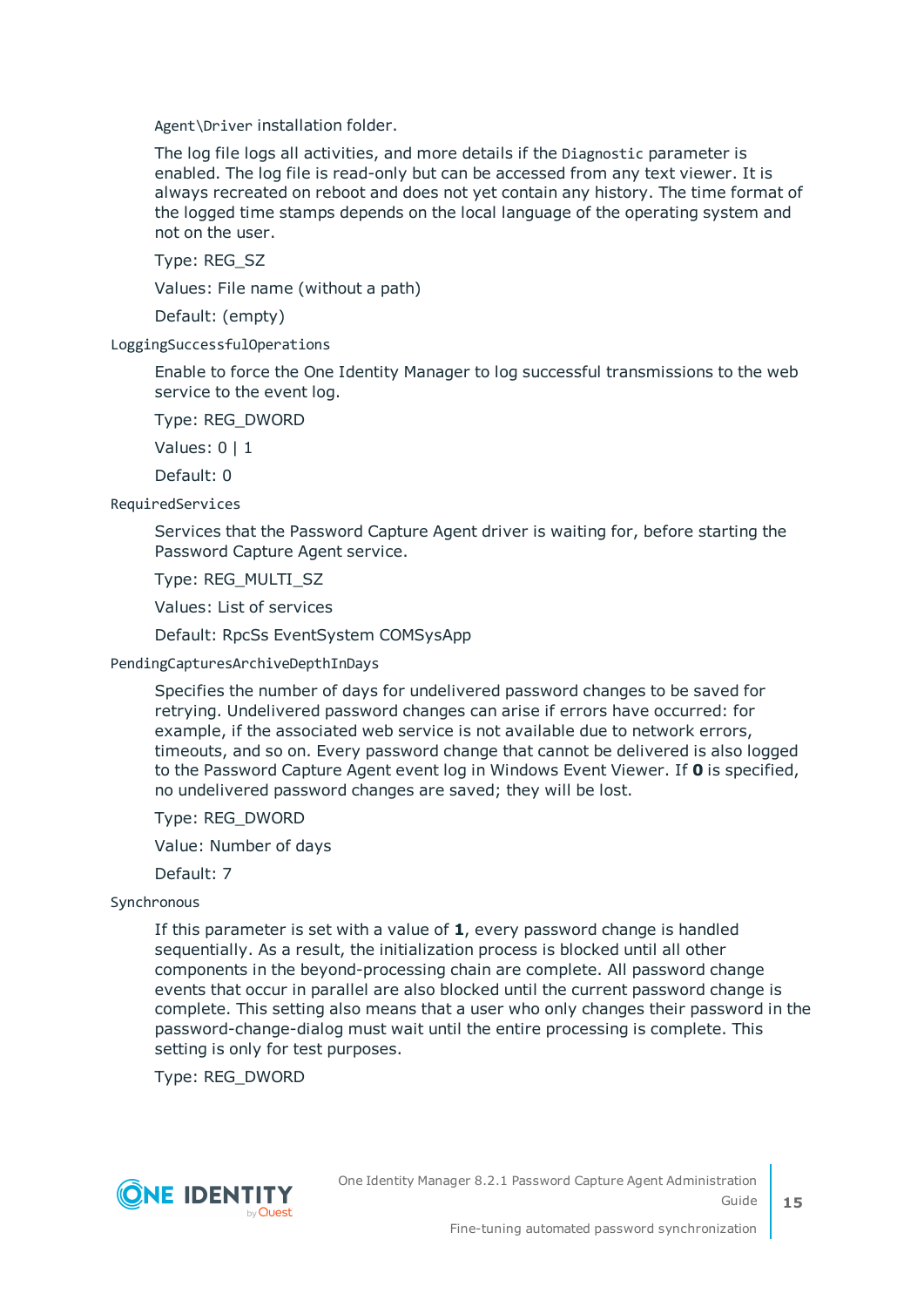Values: 0 | 1

Default: 0

Ignoring\PasswordResetOperations

Enable to force One Identity Manager to ignore password resets and only transmit password changes to the One Identity Manager Service.

Type: REG\_DWORD

Values: 0 | 1

Default: 0

Ignoring\UserNames

Specifies a list of names of accounts that are to be ignored and whose password changes are irrelevant and are not to be tracked. It can be built-in accounts, such as machine accounts and guest accounts, or other operating system-related accounts, such as virtual machine accounts. Every account in this list is specified as a regular expression. The default is the machine account (**^.\*\$\$**), which is to be ignored.

Type: REG\_MULTI\_SZ

Values: List of account names as regular expressions

Default: ^.\*\$\$

Ignoring\UserRids

Specifies a list of User-RIDs (relative part of a user SID number) that are to be ignored and whose password changes are irrelevant and are not to be tracked. These are built-in accounts, such as machine accounts and guest accounts. Every account in this list is specified as a User-RID. RIDs of built-in accounts are the same on every machine. The default for this parameter is the RID of the built-in administrator account (**500**), the RID of the built-in guest account (**501**), and the RID of the built-in Kerberos ticket-granting ticket account (**502**).

Type: REG\_MULTI\_SZ

Values: List of numbers

Default: 500 501 502

### <span id="page-15-0"></span>**Secured configuration parameters**

The configuration parameters in this section are secured using the Microsoft Cryptography API and are not directly accessible. If you want to change or review these parameters after installing the Password Capture Agent installation, use either the Set-ServiceConfig.exe command line or the Password Capture Agent Windows PowerShell module.

The command line is supplied with the Password Capture Agent and is located in the Password Capture Agent installation folder ... \Service.

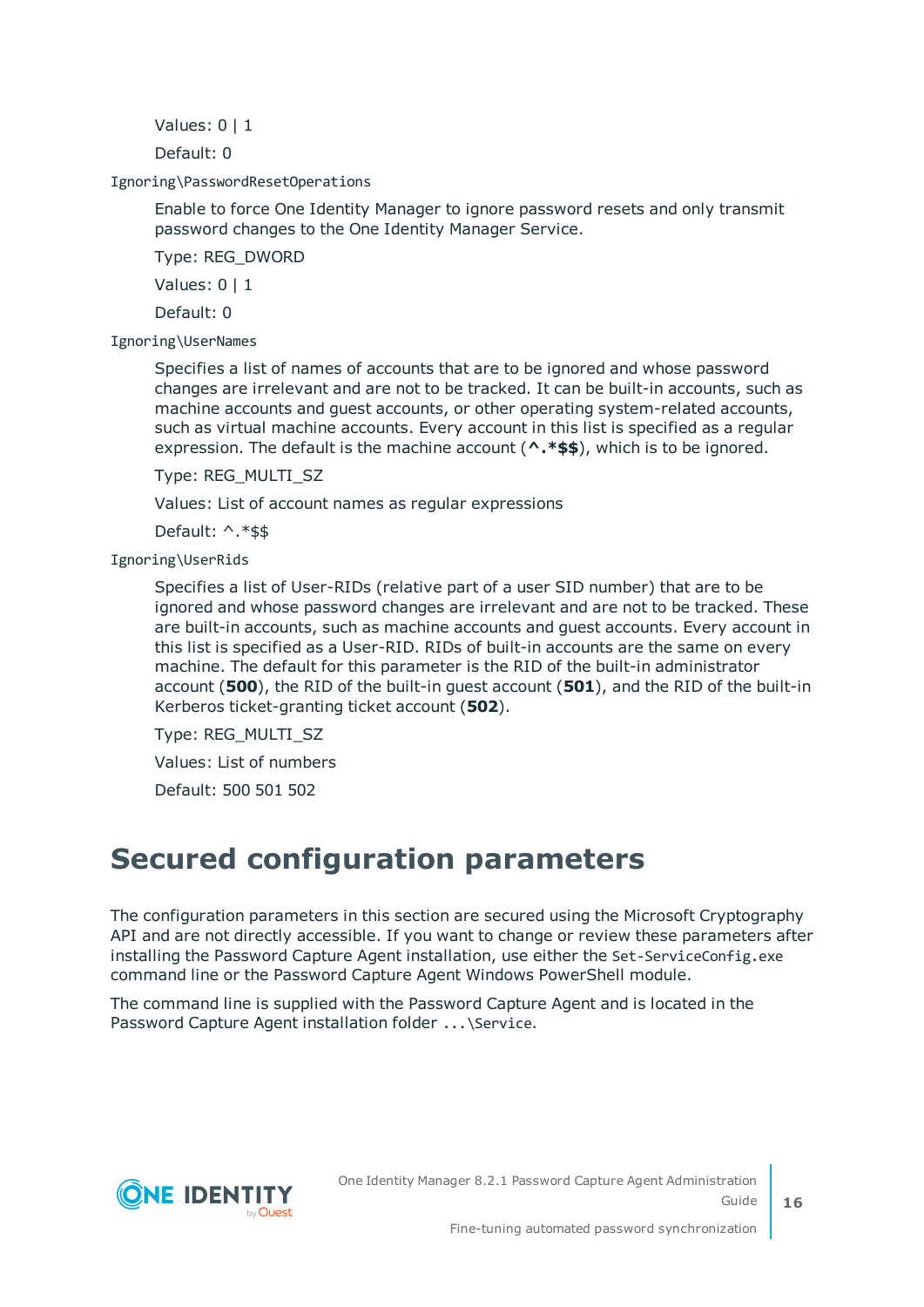### **Example: local**

"%ProgramFiles%\One Identity\One Identity Manager\Password Capture Agent\Service\Set-ServiceConfig.exe" WebServiceClientSkipHttpsValidation:0

NOTE: Retrieving secured configuration parameters requires a privileged user account. The process used to query for secured configuration parameters must be elevated to retrieve parameter values.

#### **Secured configuration parameters for Password Capture Agent**

WebServiceType

Specifies whether the web service should be accessed using the One Identity Manager application server (REST) or the One Identity ManagerSOAP Web Service (Soap).

It is strongly recommended you use the One Identity Manager application server. The One Identity ManagerSOAP Web Service support is only included for backward compatibility to One Identity Manager version 6.x and should not be used anymore.

Values: REST | Soap

Default: REST

#### WebServiceClientSkipHttpsValidation

If **1** (enabled), HTTPS connections are established without validation.

This is potentially unsecured and should never be used in production.

Values: 0 | 1

Default: 0

WebServiceClientCredentialType

Specifies if the authentication against the Internet Information Services (IIS) should use Windows integrated authentication or certificate based authentication.

Values: WindowsIntegrated | Certificate

Default: WindowsIntegrated

WebServiceClientCredentialCertificateFindByType

Specifies how to search for the authentication certificate. Used in combination with WebServiceClientCredentialType=Certificate.

Values: All values of the X509FindType-enumeration are allowed.

Default: FindByThumbprint

WebServiceClientCredentialCertificate

Finds the certificate based on the find type defined in the WebServiceClientCredentialCertificateFindByType parameter. Used in combination with WebServiceClientCredentialType=Certificate.

BackendClientCredentialType



One Identity Manager 8.2.1 Password Capture Agent Administration Guide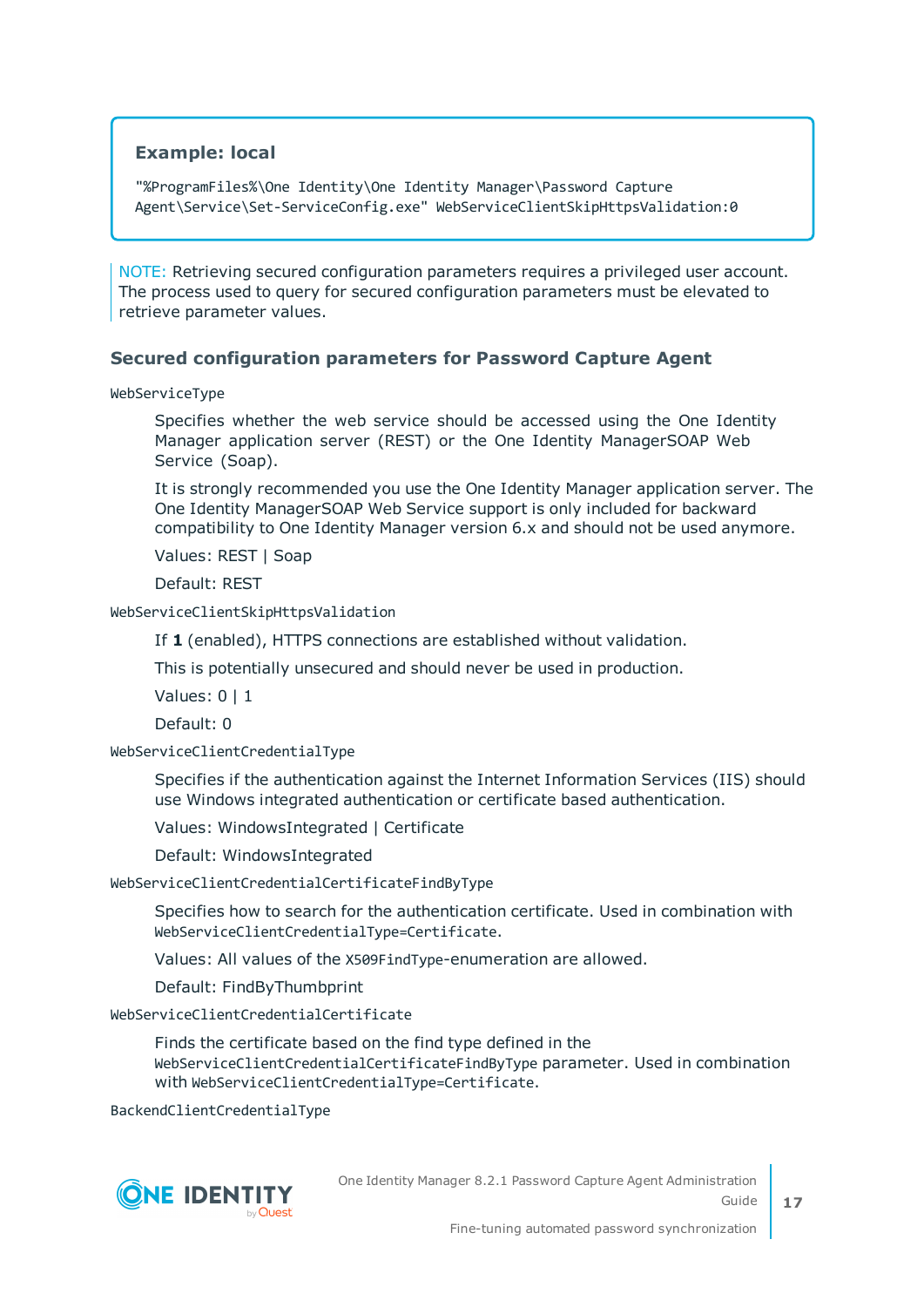Specifies how to authenticate against One Identity Manager. **WebADS** and **ADSAccount** reuse the Windows credentials used for authentication against IIS.

- ADSAccount = One Identity Manager 7. $x$  or later
- WebADS = One Identity Manager  $6.1.x$

Values: DialogUser | WebADS | ADSAccount

Default: DialogUser

BackendClientCredentialUserName

Specifies a system user for the authentication against One Identity Manager. Used in combination with BackendClientCredentialType=DialogUser.

Default: viCaptureAgent

BackendClientCredentialUserPwd

Specifies the password of the system user used for authentication against One Identity Manager. Used in combination with BackendClientCredentialType=Dialog User.

NOTE: BackendClientCredentialUserPwd is a write-only parameter. The currently configured value cannot be retrieved using Set-ServiceConfig.

BackendClientCredentialUserPwd\_AcceptEmpty

Required if your system user uses a blank password. This is potentially unsecured and should never be used in production. Used in combination with BackendClientCredentialType=DialogUser.

Values: 0 | 1

Default: 1

### **Example: Retrieve information about a secured configuration parameter**

"%ProgramFiles%\One Identity\One Identity Manager\Password Capture Agent\Service\Set-ServiceConfig.exe" Describe:WebServiceClientCredentialType

Configuration parameter 'BackendClientCredentialType':

Name: BackendClientCredentialType

Possible values: DialogUser;WebADS;ADSAccount

Default value: DialogUser

Corresponding installer property: PROP\_BACKEND\_CLIENT\_CREDENTIAL\_TYPE

Description: Specify one of the credential types for authentication against the One Identity Manager

Present in installer GUI: Yes

Write only (read out not allowed): No



One Identity Manager 8.2.1 Password Capture Agent Administration Guide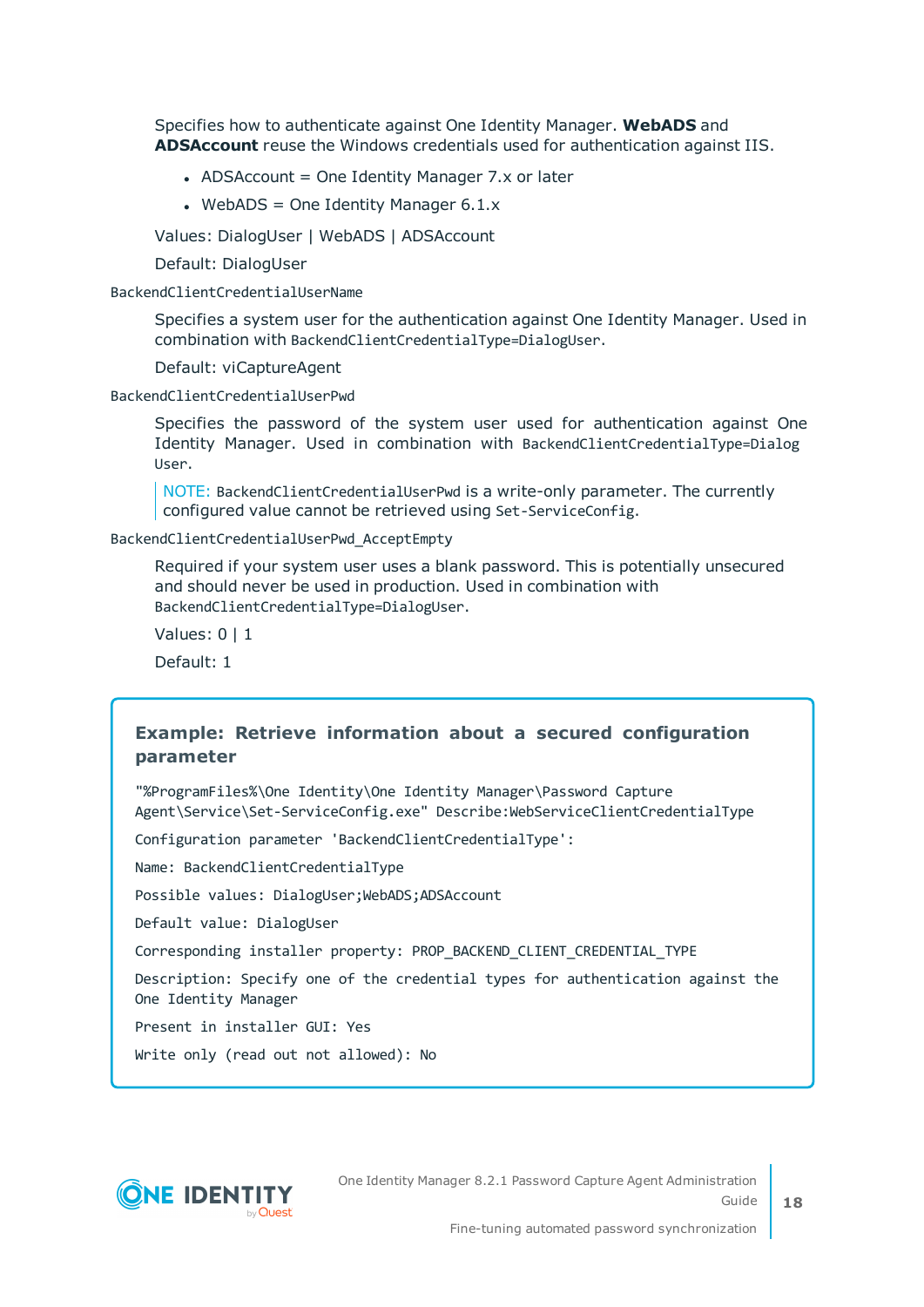```
Read only (setting not allowed): No
Public in registry: No
Hint:
Comment:
```
### **Example: Retrieving a secured configuration parameter**

"%ProgramFiles%\One Identity\One Identity Manager\Password Capture Agent\Service\Set-ServiceConfig.exe" Get:WebServiceClientCredentialType

WebServiceClientCredentialType=Certificate

Value was written to stderr.

```
Get configuration parameter - operation done.
```
### **Related topics**

- [Authentication](#page-18-1) against the web service on page 19
- [Authentication](#page-19-0) against One Identity Manager on page 20
- The Password Capture [Agent Windows](#page-28-0) PowerShell module on page 29
- [Certificate](#page-48-0) lookup options on page 49

### <span id="page-18-0"></span>**Authentication options**

The One Identity Manager Password Capture Agent supports several authentication options that can be configured separately for authentication against the IIS hosting the web service and for the authentication against the One Identity Manager database.

### **Detailed information about this topic**

- [Authentication](#page-18-1) against the web service on page 19
- [Authentication](#page-19-0) against One Identity Manager on page 20

### <span id="page-18-1"></span>**Authentication against the web service**

Authentication against the web service can be configured with the secured WebServiceClientCredentialType parameter.

Permitted values are:

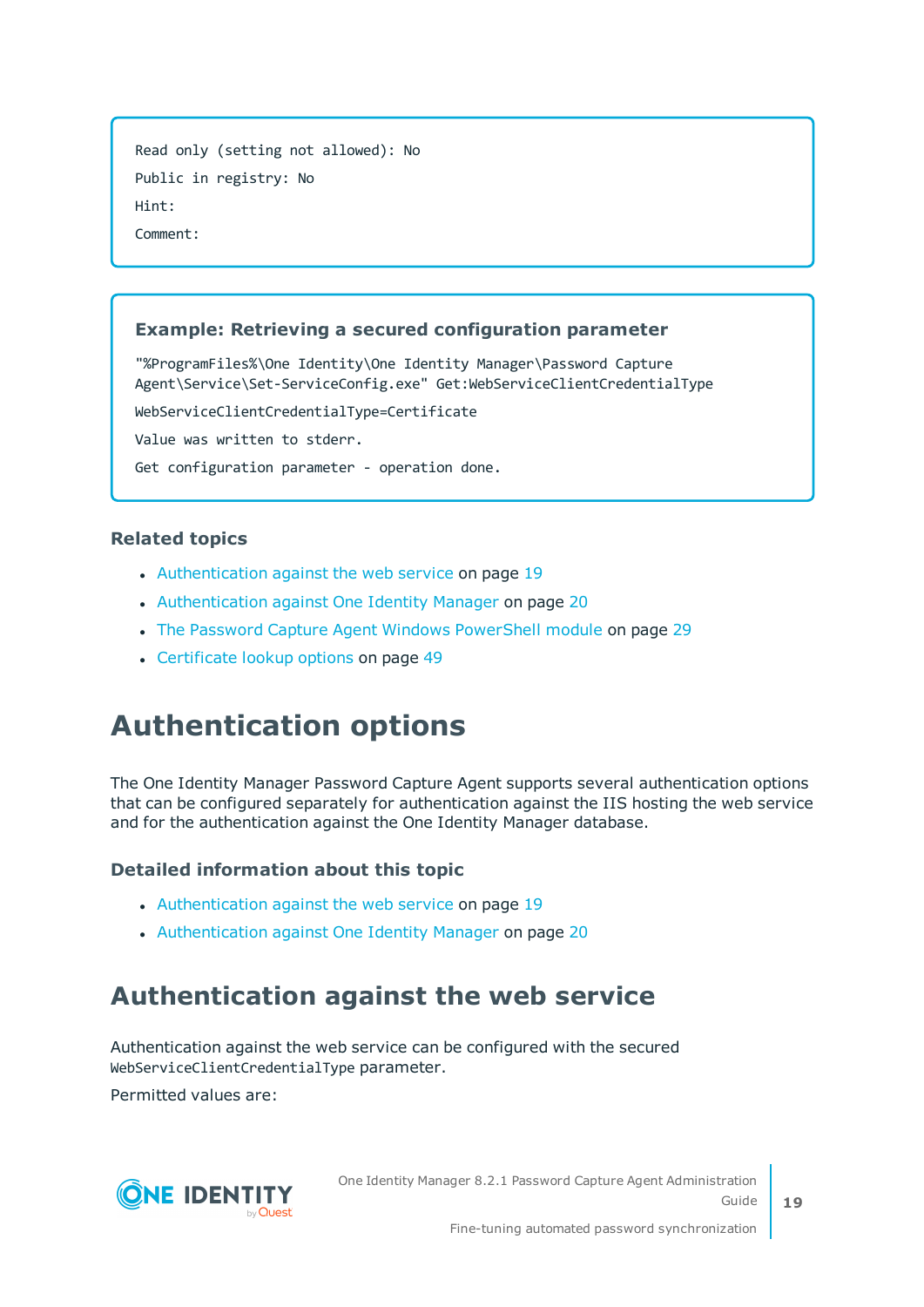- **WindowsIntegrated**: Uses the credentials of the user running the Password Capture Agent service to authenticate against the IIS hosting the web service. By default, this is the **Local System** user that uses the machine account to authenticate over the network. You can change the user of the Password Capture Agent service. The user requires administrative privileges to access the configuration parameters.
- **Certificate**: Uses a certificate to authenticate against the IIS hosting the web service. The certificates are searched in Cert:\CurrentUser\My\ and, if not found there, are searched in Cert:\LocalMachine\My\. Ensure that the user running the Password Capture Agent service has permissions to access the private key of the certificate.

### **Related topics**

- $\cdot$  Secured [configuration](#page-15-0) parameters on page 16
- [Certificate](#page-48-0) lookup options on page 49

### <span id="page-19-0"></span>**Authentication against One Identity Manager**

Authentication against the One Identity Manager database can be configured with the secured BackendClientCredentialType parameter.

Permitted values are:

**. DialogUser**: The One Identity Manager Service uses the credentials stored in the BackendClientCredentialUserName parameter and the BackendClientCredentialPwd parameter to log in as a One Identity Manager system user.

You can test your configuration by running the Object Browser with the system user login.

**ADSAccount:** This option uses the credentials of the user running the Password Capture Agent service to authenticate against the One Identity Manager database. This option works for One Identity Manager version 7.x or later.

NOTE: The user account must be synchronized by the One Identity Manager database and needs to be linked to an employee whose system user property is set accordingly. A machine account will not be able to authenticate against the One Identity Manager database.

You can test your configuration by running the Object Browser with the same credentials as the Password Capture Agent service and using the Active Directory user account login.

**. WebADS:** This option behaves the same as **ADSAccount** but also works for One Identity Manager version 6.1.x.

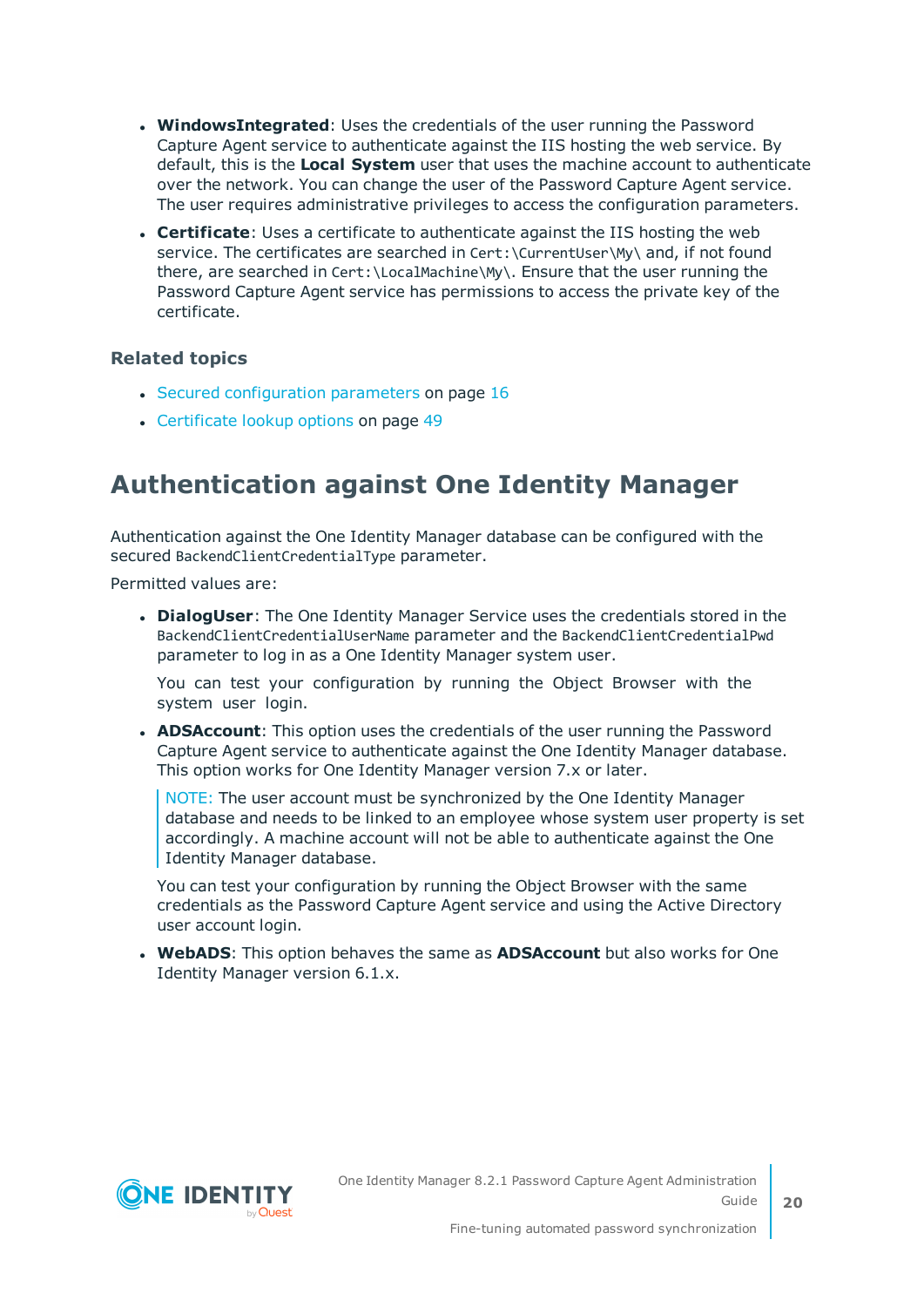### **Example: Windows authentication and One Identity Manager system user login**

The Password Capture Agent service uses Windows authentication to authenticate against the IIS with the web service running. To authenticate against One Identity Manager, the system user **viCaptureAgent** is used.

• Prerequisites

Configure the IIS site to only use Windows authentication for the web service.

• Testing

You should be able to access the web service with a browser and the given WindowsActive Directory user account. Start a Windows PowerShell and try to access the web service using the given user account.

Invoke-WebRequest -Uri https://<servername.domain.com>/AppServer/ - Credential \$(Get-Credential <AD domain>\<AD user account>)

You should be able to log into the Object Browser using the system user login and the credentials provided.

- Password Capture Agent configuration settings
	- $\bullet$  WebServiceClientCredentialType = WindowsIntegrated
	- $\bullet$  BackendClientCredentialType = DialogUser
	- BackendClientCredentialUserName = viCaptureAgent
	- BackendClientCredentialUserPwd = viCaptureAgentPasswordHere

### **Example: Windows authentication and Active Directory login**

The Password Capture Agent service uses Windows authentication to authenticate against the IIS with the web service running. The Windows user account used to authenticate against the IIS will be reused to authentication against One Identity Manager.

- Prerequisites
	- Configure the IIS site to only use Windows authentication for the web service.
	- Configure IIS site to allow given users to access the web service (authorization).
	- **.** The Password Capture Agent service is not allowed to run as **Local System** and requires an administrative user account to run with.



**21**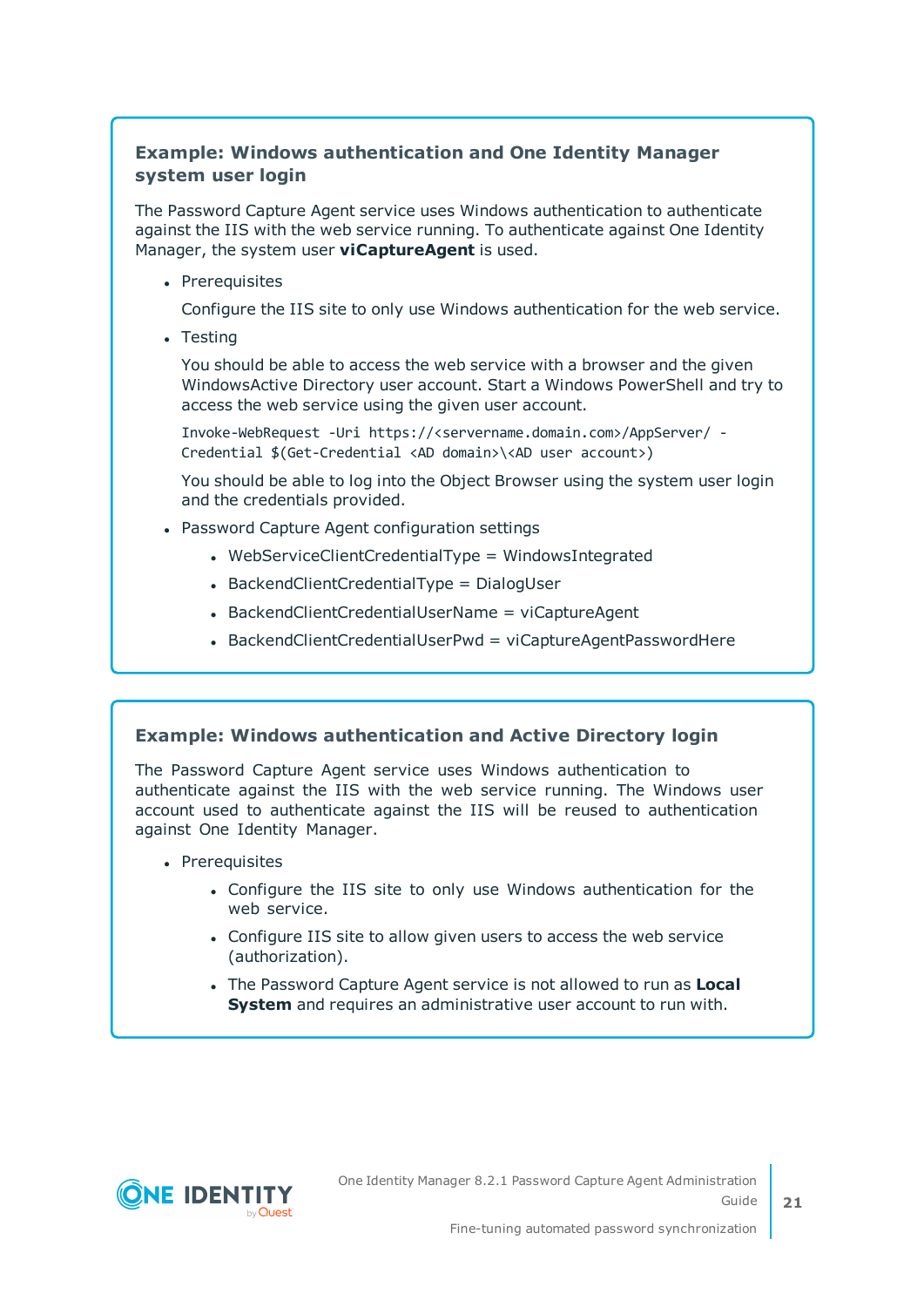- Given user accounts must be known to the One Identity Manager database and must be linked to an employee who has a system user configured to use for this type of authentication.
- Testing

You should be able to access the web service with a browser and the given Active Directory user account. Start a Windows PowerShell and try to access the web service using the given user account.

Invoke-WebRequest -Uri https://<servername.domain.com>/AppServer/ - Credential \$(Get-Credential <ADDomain>\<ADUser>)

You can test your configuration by running the Object Browser as the given user account and using the Active Directory user account login.

- Password Capture Agent configuration settings
	- $\bullet$  WebServiceClientCredentialType = WindowsIntegrated
	- $\bullet$  BackendClientCredentialType = ADSAccount

### **Example: Certificate authentication and One Identity Manager system user login**

This scenario allows you to connect from a host outside of your Active Directory domain. Stored credentials will be used to authenticate against One Identity Manager as system user.

- Prerequisites
	- Configure the IIS site to use HTTPS and Client Certificate Mapping. If you are not using Active Directory Certificate Services, you need to map the certificate to an Active Directory user account within IIS.
	- Client certificate with private key installed on the domain controller.
- Testing

You should be able to access the web service with a browser using the given certificate. Start a Windows PowerShell as the user with the assigned certificate and try to access the web service.

Invoke-WebRequest -Uri https://<servername.domain.com>/AppServer/ - CertificateThumbprint <ThumbprintOfGivenCertificate>

You should be able to log into the Object Browser using the system user login and credentials.

• Password Capture Agent configuration settings

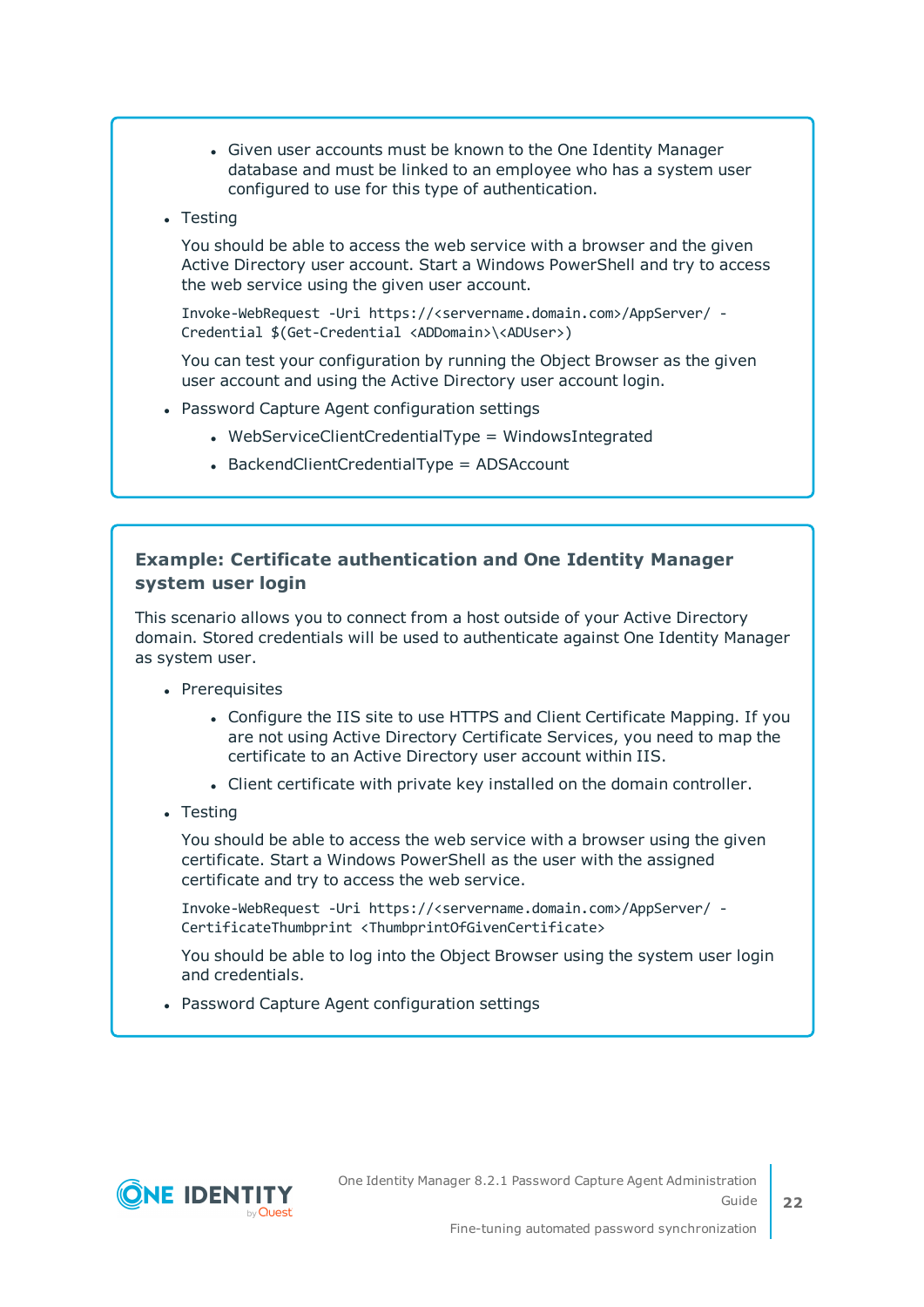- WebServiceClientCredentialType = Certificate
- WebServiceClientCredentialCertificateFindByType = FindByThumbprint
- $\bullet$  WebServiceClientCredentialCertificate = 0123456789ABCED0123456789ABCED0123456789
- $\bullet$  BackendClientCredentialType = DialogUser
- BackendClientCredentialUserName = viCaptureAgent
- $\bullet$  BackendClientCredentialUserPwd = viCaptureAgentPasswordHere

### **Related topics**

 $\cdot$  Secured [configuration](#page-15-0) parameters on page 16

### <span id="page-22-0"></span>**Password**

To change the password used to authenticate against One Identity Manager, use either the Set-ServiceConfig.exe command line or the Password Capture Agent Windows PowerShell module.

The command line is supplied with the Password Capture Agent and is located in the Password Capture Agent installation folder ... \Service.

NOTE: The Password Capture Agent must be configured to use the BackendClientCredentialType parameter with the DialogUser value.

### **Example: local**

"%ProgramFiles%\One Identity\One Identity Manager\Password Capture Agent\Service\Set-ServiceConfig.exe" BackendClientCredentialUserPwd:<new password>

The command line can also be used to set the password on a remote server on which the Password Capture Agent is installed. Use the optional Servername parameter to specify the name or the IP address of the remote server. In this case, COM+ Network Access must be enabled on the remote server in the application server role. If it is not enabled, see the Microsoft documentation to enable it.

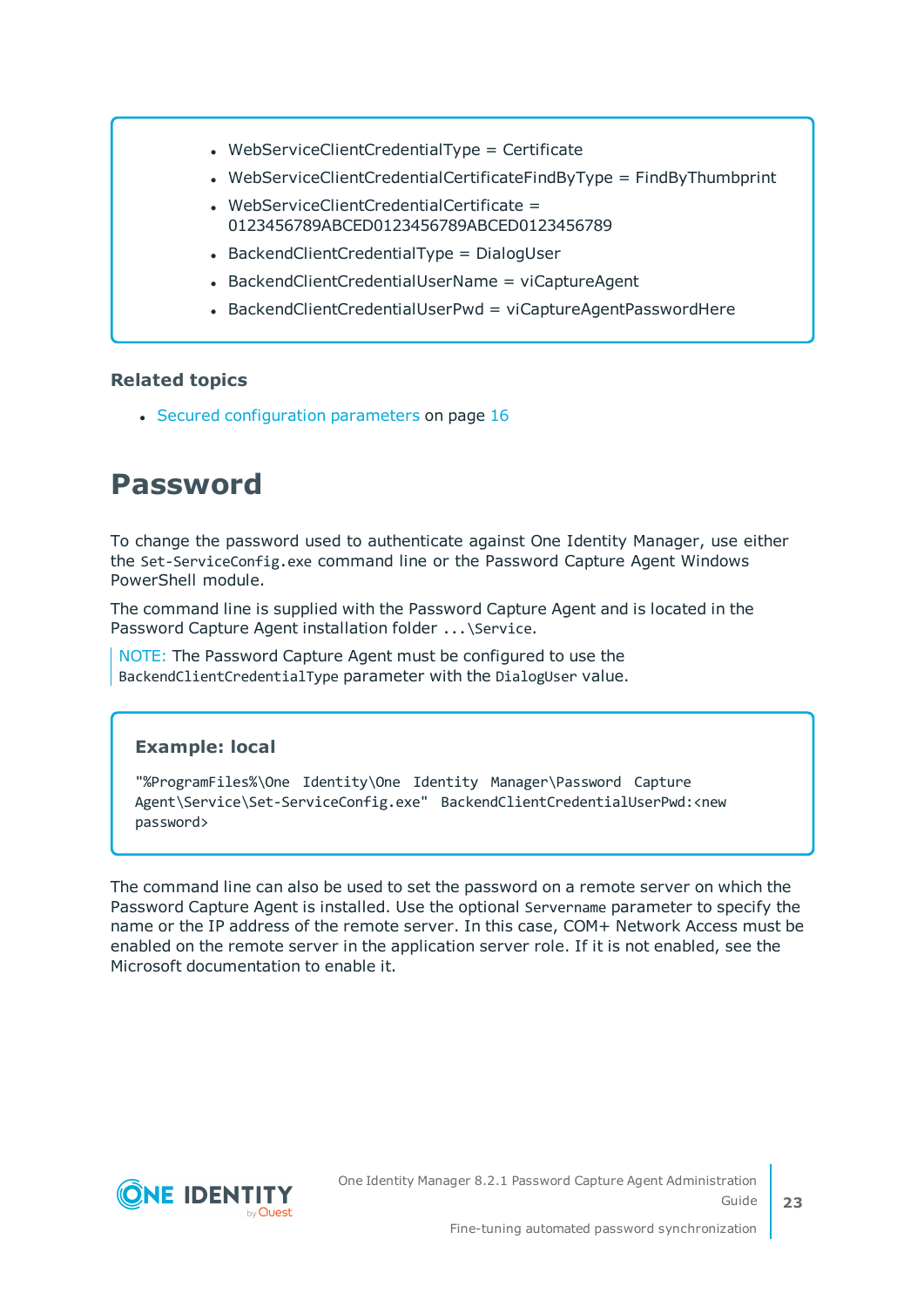### **Example: remote**

"%ProgramFiles%\One Identity\One Identity Manager\Password Capture Agent\Service\Set-ServiceConfig.exe" BackendClientCredentialUserPwd:<new password> Servername: <Server name or IP address>.

NOTE: It is not required to restart the Password Capture Agent service. The new password takes effect immediately.

### **Related topics**

• The Password Capture [Agent Windows](#page-28-0) PowerShell module on page 29

### <span id="page-23-0"></span>**Delete processes**

The Password Capture Agent manages a queue with the password change processes that are sent to One Identity Manager. If you need to delete some of these processes from the internal queue, use the Set-ServiceConfig command line.

### **Example: local**

"%ProgramFiles%\One Identity\One Identity Manager\Password Capture Agent\Service\Set-ServiceConfig.exe" <Job-ID>::=<YYYY.MM.DD HH.MM.SS.mmm>|\*

Sample for a certain Job-ID: '2014.10.03 16:45:07.647'.

<span id="page-23-1"></span>TIP: To delete all processes use **\*** as the Job-ID.

### **Logging with NLog**

Starting with version 2.0, the Password Capture Agent uses NLog for logging. NLog allows logging to be configured with an XML file.

By default, an nlog.config in the Password Capture Agent installation folder is provided, which uses the same event log as previous versions.

This nlog.config also provides additional examples of how to configure NLog to log directly to a file or other tools, such as chainsaw. You can enable these by uncommenting the matching rules in the rules section of the nlog.config.

More detailed examples of how to configure NLog can be found here: [https://nlog](https://nlog-project.org/)[project.org/](https://nlog-project.org/).

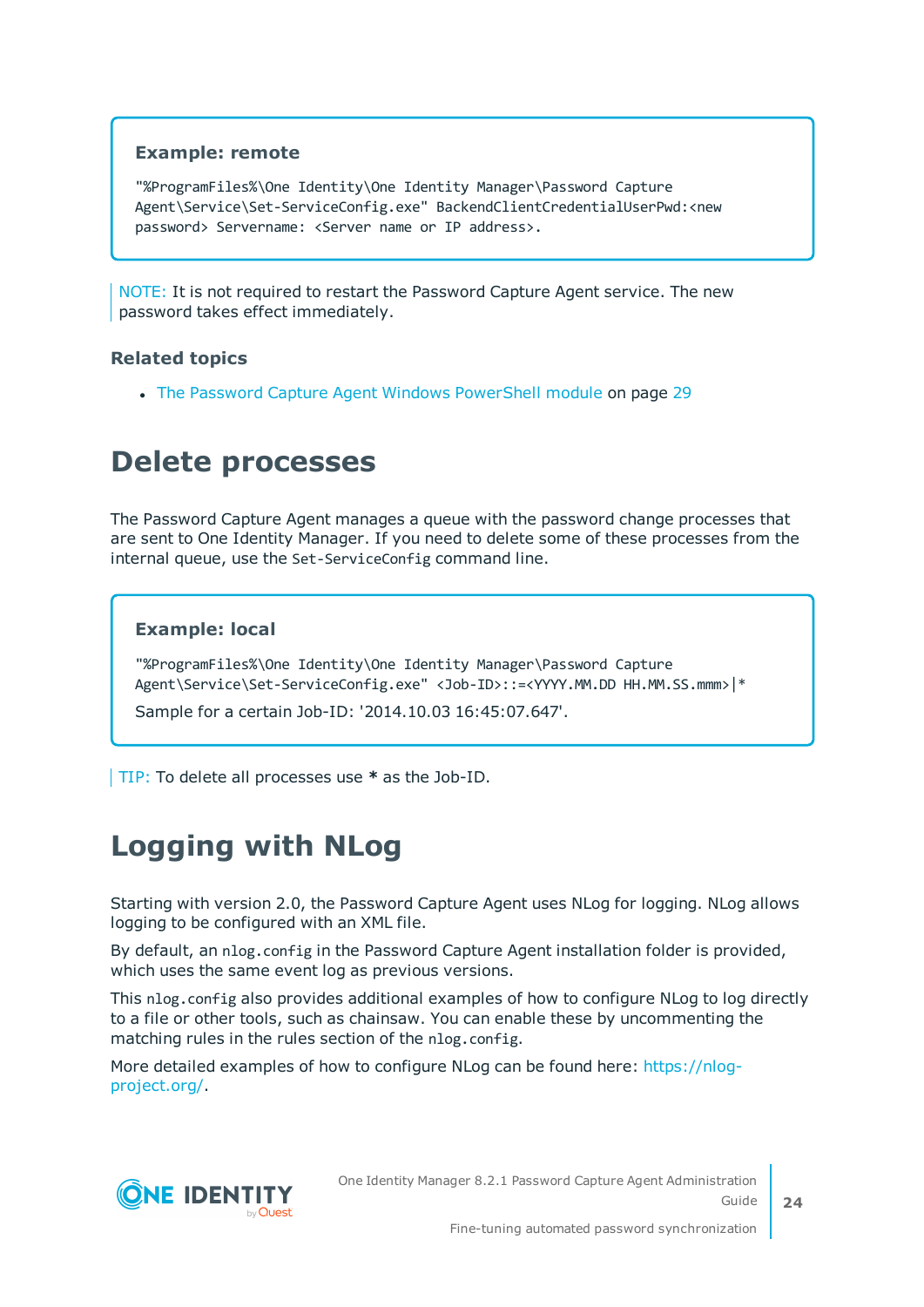<span id="page-24-0"></span>NOTE: A faulty nlog.config will cause the Password Capture Agent to stop logging.

### **Configuring the web service**

You can modify the default values of the following configuration parameters related to password synchronization in the Designer.

| <b>Configuration parameter</b> | <b>Description</b>                                       |
|--------------------------------|----------------------------------------------------------|
| QER   Person                   | Specifies if a certificate is used to encrypt the        |
| UseCentralPassword             | password synchronization traffic between the             |
| PasswordCaptureAgent           | Password Capture Agent and the web service.              |
| Certificate                    | Default value: enabled.                                  |
| QER   Person                   | Specifies if a certificate is used to sign the encrypted |
| UseCentralPassword             | password synchronization traffic between the             |
| PasswordCaptureAgent           | Password Capture Agent and the web service.              |
| Certificate   SignAndEncrypt   | Default value: enabled.                                  |

#### **Table 1: Configuration parameters and default values**

IMPORTANT: Passwords for user accounts marked as privileged in One Identity Manager are not synchronized with other connected target systems.

TIP: If you have configured more than one Active Directory domain or have employees with more than one user account, use the Password Capture Agent to check your password policy for employee's central password. To avoid circular password resets, the password history value should be **1** or greater.

### <span id="page-24-1"></span>**Specifying a custom certificate for encrypting password synchronization traffic**

By default, the password synchronization traffic between the Password Capture Agent and the web service is secured by transport layer security only. Therefore, it is strongly recommended that you specify a custom certificate.

IMPORTANT: You need a certificate file including the private key to encrypt password synchronization traffic.

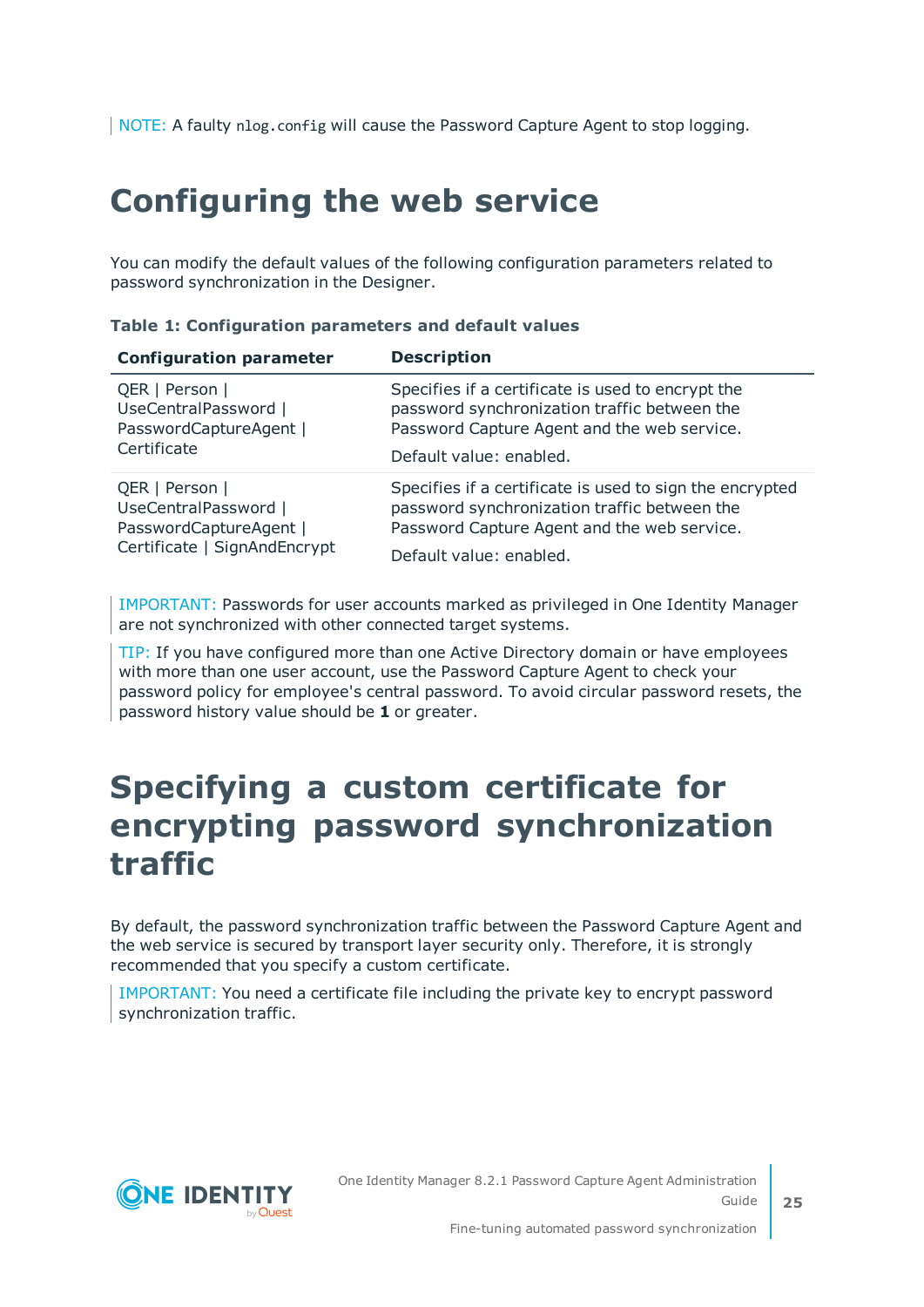### **Detailed information about this topic**

- Step 1: Import certificate into [certificates](#page-25-0) store on page 26
- Step 2: Copy [certificate's](#page-26-0) thumbprint on page 27
- Step 3: Provide [certificate's](#page-26-1) thumbprint to the Password Capture Agent on page 27

### <span id="page-25-0"></span>**Step 1: Import certificate into certificates store**

In this step, import the certificate to the Personal\Certificates machine certificate store by using the Certificates snap-in. You must complete this step on each domain controller running the Password Capture Agent and on each computer running the web service that will participate in password synchronization.

### *To import the certificate*

- 1. Open the Certificates Local Computers snap-in.
- 2. In the console tree, click **Personal | Certificates**.
- 3. On the **Action** menu, point to **All Tasks** and click **Import**.
- 4. Use the wizard.
	- a. On the **File to Import** page, in **File name**, enter the file name containing the certificate to be imported, or click **Browse** to locate and select the file. When finished, click **Next**.
	- b. On the **Password** page, enter the password used to encrypt the private key, and click **Next**.
	- c. On the **Certificate Store** page, ensure that **Place all certificates in the following store** is selected and that **Certificate store** displays **Personal**. Then click **Next**.
	- d. On the **Completion** page, revise the specified settings and click **Finish**.

### *To add read permissions to the certificate for the web service*

- 1. Open the Certificates Local Computers snap-in.
- 2. In the console tree, click **Personal | Certificates**.
- 3. Select your imported certificate from the list.
- 4. On the **Action** menu, point to **All Tasks** and click **Manage Private Keys**.
- 5. Add **Read Permissions** for the **Network Service** security principal and click **OK**.

### **Related topics**

- Step 2: Copy [certificate's](#page-26-0) thumbprint on page 27
- Step 3: Provide [certificate's](#page-26-1) thumbprint to the Password Capture Agent on page 27

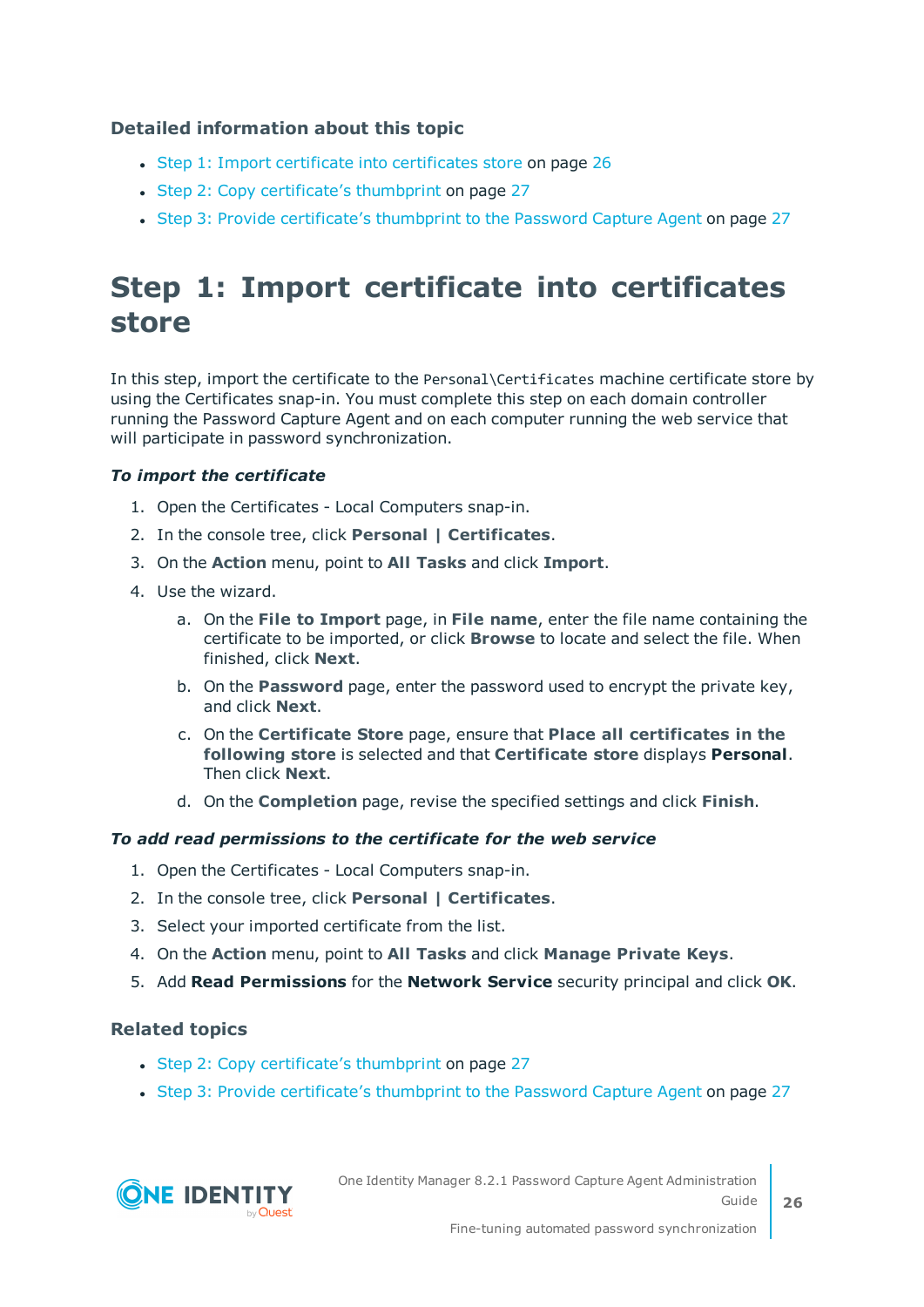### <span id="page-26-0"></span>**Step 2: Copy certificate's thumbprint**

Copy the thumbprint of your custom certificate. (In the next step, you will need to provide the thumbprint to the Password Capture Agent.)

### *To copy the thumbprint of your custom certificate*

- 1. Open the Certificates Local Computer snap-in.
- 2. In the console tree, click **Personal**
- 3. Click **Certificates**.
- 4. In the details pane, double-click the certificate.
- 5. In the **Certificate** dialog, click **Details**, and scroll through the list of fields to select **Thumbprint**.
- 6. Copy the hexadecimal value of thumbprint to the clipboard.

NOTE: You will need the copied thumbprint value to configure the Password Capture Agent.

### **Related topics**

- Step 1: Import certificate into [certificates](#page-25-0) store on page 26
- Step 3: Provide [certificate's](#page-26-1) thumbprint to the Password Capture Agent on page 27

### <span id="page-26-1"></span>**Step 3: Provide certificate's thumbprint to the Password Capture Agent**

This step assumes that the Password Capture Agent Windows PowerShell module for the Password Capture Agent is installed on your workstation and all other requirements are met.

#### *To provide the thumbprint to the Password Capture Agent*

- 1. Sign on to the workstation installed with Password Capture Agent Windows PowerShell module as member of the **Domain Admins** group.
- 2. Open an elevated command line.
- 3. Run the following command to modify the configuration profile with the new thumbprint:

REG ADD "\\<COMPUTERNAME>\HKLM\Software\One Identity\One Identity Manager\Password Capture Agent\Service" /v "CertificateThumbprint" /t REG\_SZ /d "1800b62e8cf19d1c4bcdcd2b6e435c3c85e04188"

- 4. Run the following commands to restart the Password Capture Agent service:
	- sc \\COMPUTERNAME stop "Password Capture Agent"



One Identity Manager 8.2.1 Password Capture Agent Administration Guide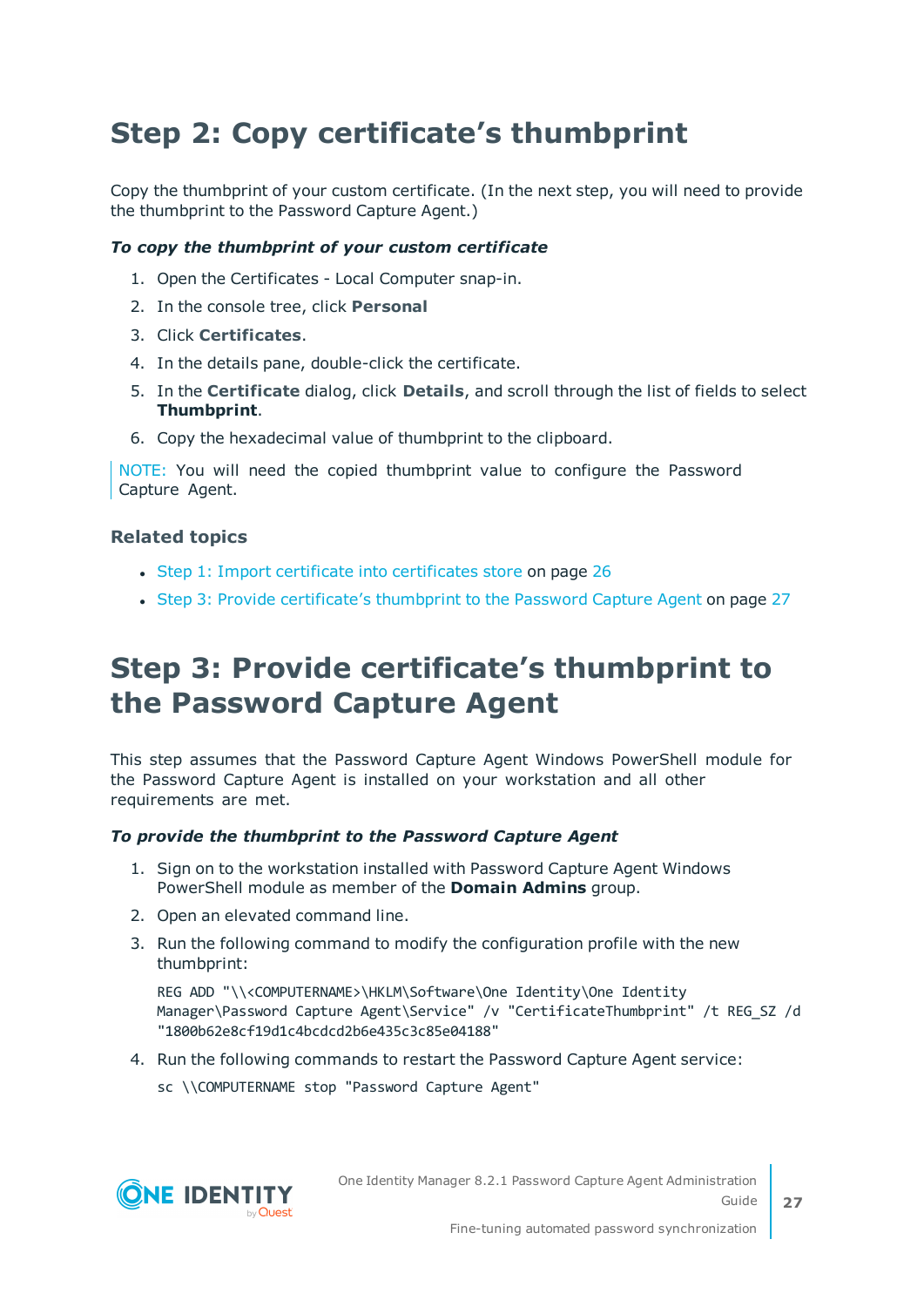#### sc \\COMPUTERNAME start "Password Capture Agent"

### **Related topics**

- Step 1: Import certificate into [certificates](#page-25-0) store on page 26
- Step 2: Copy [certificate's](#page-26-0) thumbprint on page 27
- The Password Capture [Agent Windows](#page-28-0) PowerShell module on page 29

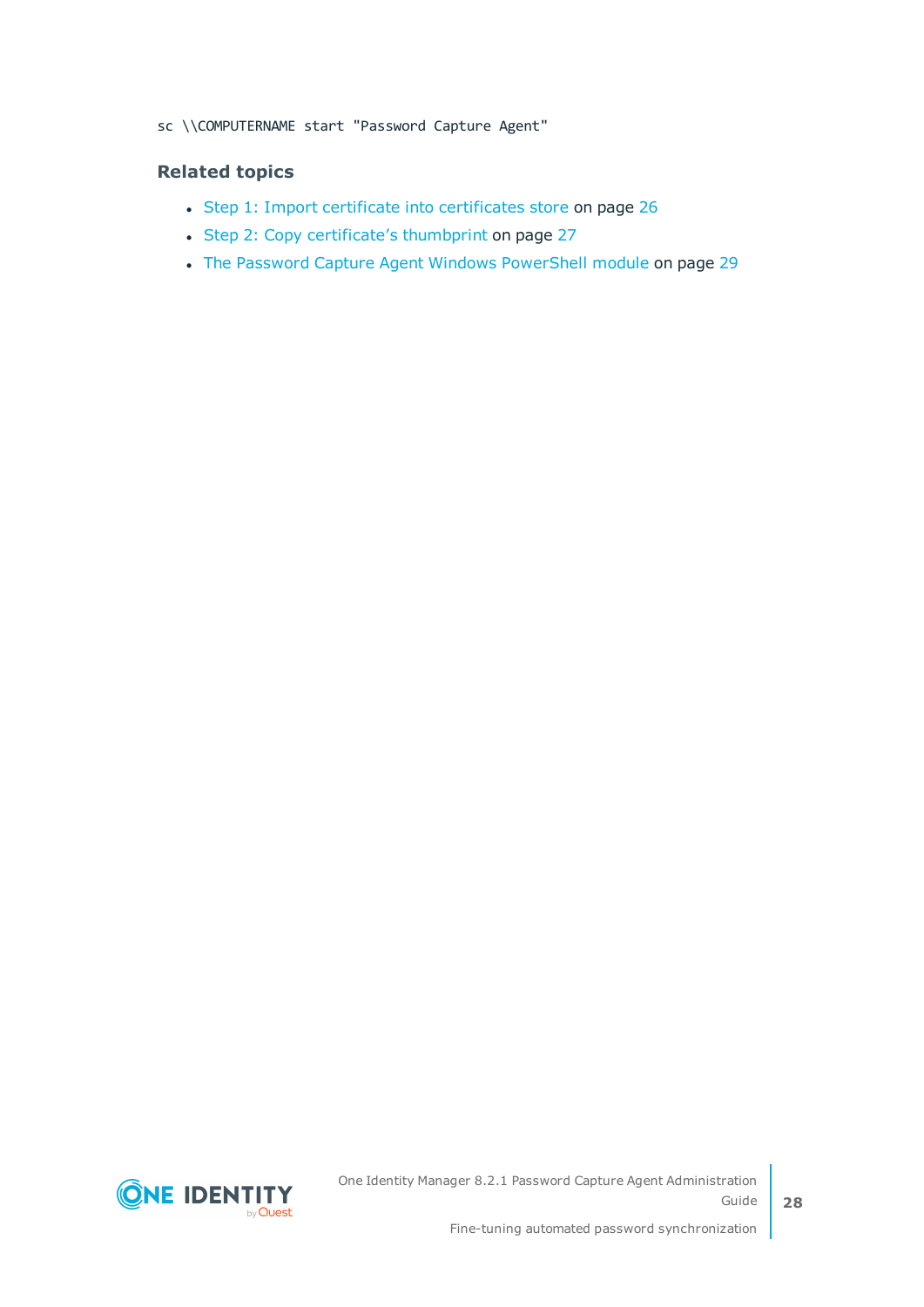# **Appendix A**

## <span id="page-28-0"></span>**Appendix:The Password Capture Agent Windows PowerShell module**

The Password Capture Agent Windows PowerShell module was designed to simplify the setup and management of the Password Capture Agent on domain controllers. This module requires Windows PowerShell remoting to be configured and enabled on the domain controllers to establish a connection and run the commands.

This Windows PowerShell module is intended for use on a Windows workstation with Windows PowerShell version 3.0 or later installed and while logged on with a domain account that is in the **Domain Admins** built-in group. The Password Capture Agent installer must be placed on a shared network or copied manually to all domain controllers.

To allow administrators to better check for configuration errors, we integrated some validations into the functions that will display warnings on any possible misconfiguration: for example, if the password encryption certificate is not installed.

NOTE: This module does not install the web service. This module also does not generate and install the certificate required to encrypt passwords sent to the web service.

### <span id="page-28-1"></span>**Prerequisites**

The Password Capture Agent Windows PowerShell module has different requirements for the workstation or server the module is running on and for the domain controllers where the Password Capture Agent is installed.

### **Related topics**

- Running the Password Capture [Agent Windows](#page-29-0) PowerShell module on page 30
- [Configuration](#page-29-1) targets on page 30

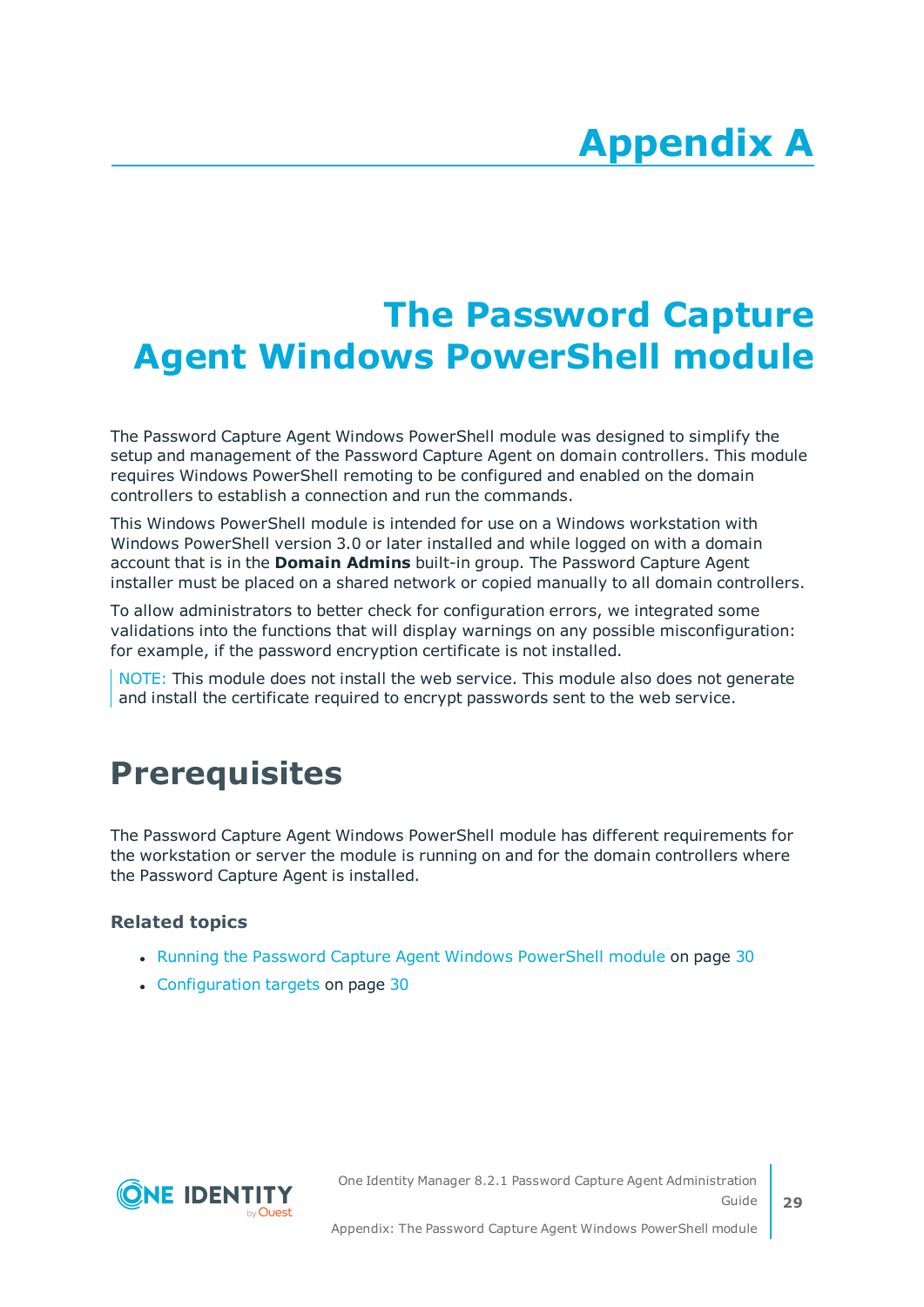### <span id="page-29-0"></span>**Running the Password Capture Agent Windows PowerShell module**

The Password Capture Agent Windows PowerShell module requires Windows PowerShell version 3.0 or later. It is recommended to use Windows PowerShell version 4.0.

The execution policy for Windows PowerShell must allow the execution of signed scripts. For more information, see the Microsoft documentation (About [Execution](https://docs.microsoft.com/en-us/powershell/module/microsoft.powershell.core/about/about_execution_policies) Policies).

### <span id="page-29-1"></span>**Configuration targets**

To use the Password Capture Agent Windows PowerShell module to remotely configure the Password Capture Agent on the domain controllers, these servers must have Windows PowerShell remoting configured and enabled.

<span id="page-29-2"></span>For more information, see the Microsoft documentation (About Remote [Troubleshooting\)](https://docs.microsoft.com/en-us/powershell/module/microsoft.powershell.core/about/about_remote_troubleshooting).

### **Installing the Password Capture Agent Windows PowerShell module**

### *To install the Password Capture Agent Windows PowerShell module*

• Copy the OneIM-PasswordCaptureAgentMgmt folder, including content, to C:\Windows\System32\WindowsPowerShell\v1.0\Modules\ - the systems global Password Capture Agent Windows PowerShell module path.

 $-$  OR  $-$ 

• Copy the OneIM-PasswordCaptureAgentMgmt folder to any path on your host, and add this path to the environment variable PSModulePath.

Before installing Password Capture Agent on a domain controller:

- **.** Ensure that the web service is installed and configured.
- Ensure that the certificate to decrypt passwords with is installed with a private key in the LocalMachine\My\ certificate store on the server hosting the web service.
- Ensure that the certificate to encrypt passwords with is installed with a private key in the LocalMachine\My\ certificate store on all domain controllers.

You should have prepared:

The thumbprint of the certificate for password encryption, for example: 1800b62e8cf19d1c4bcdcd2b6e435c3c85e04188

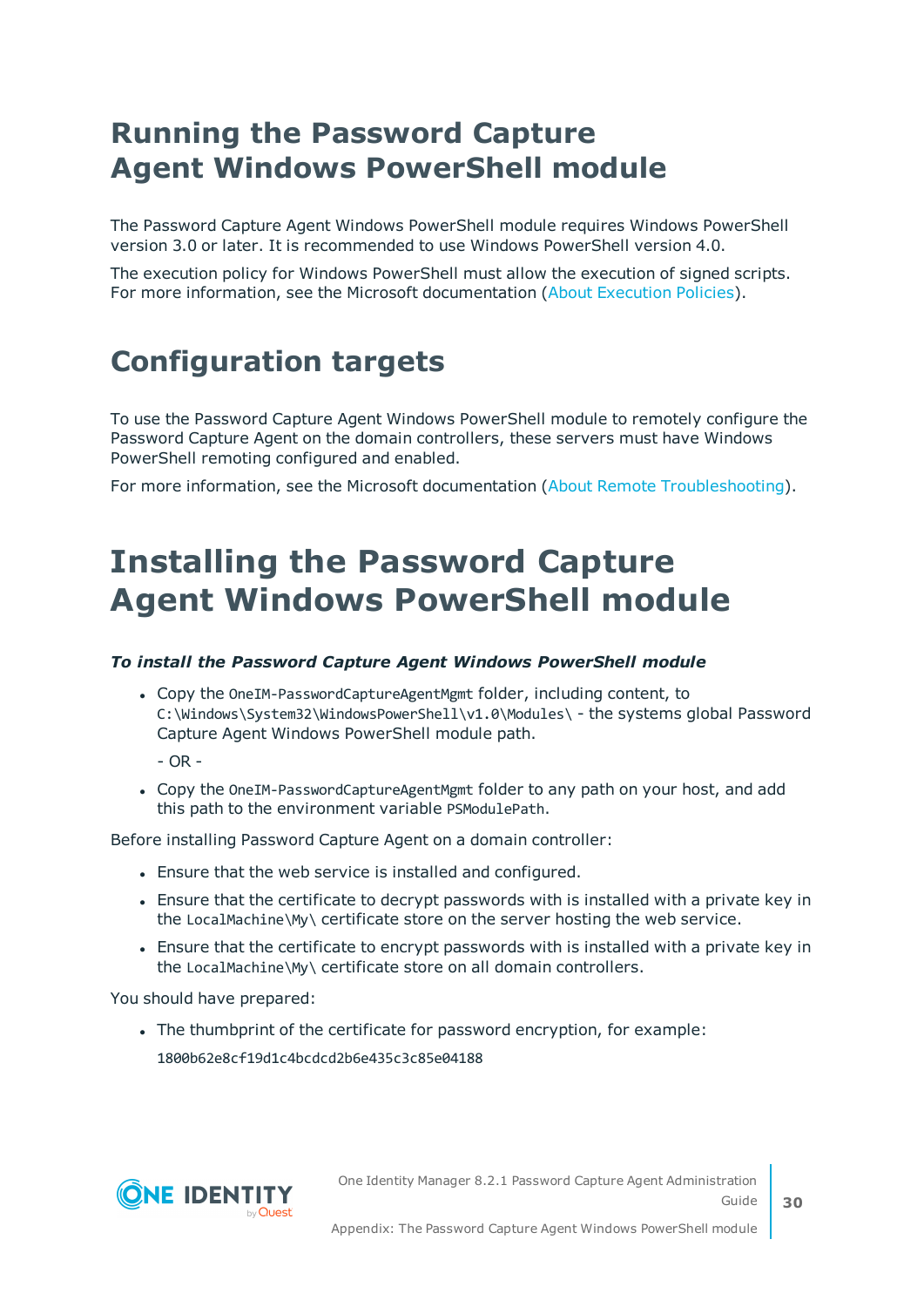• The URL to the web service, for example: https://<servername.domain.com>/Appserver/

## <span id="page-30-0"></span>**Using the Password Capture Agent Windows PowerShell module**

#### *Using the Password Capture Agent Windows PowerShell module to install Password Capture Agent on a specific domain controller*

- 1. Sign on to the workstation where the Password Capture Agent Windows PowerShell module is installed as a member of the **Domain Admins** group.
- 2. Copy One Identity Manager Password Capture Agent.msi to a network share that can be accessed by you on all domain controllers, for example, \\StorageServer\SHARE\One Identity Manager Password Capture Agent.msi.
- 3. Open an elevated Windows PowerShell prompt.
- 4. Run the following command:

Import-Module OneIM-PasswordCaptureAgentMgmt

5. Run the following commands to define your configuration profile:

\$ConfigProfile = New-PCAConfigProfile

```
$ConfigProfile['WebClient.WebServiceURL'].ConfigValue =
'https://<server.domain.com>/AppServer/'
```
\$ConfigProfile['WebClient.WebServiceType'].ConfigValue = 'REST'

\$ConfigProfile['Backend.Credential'].ConfigValue = Get-Credential viCaptureAgent

```
$ConfigProfile['Backend.CertificateThumbprint'].ConfigValue =
'1800b62e8cf19d1c4bcdcd2b6e435c3c85e04188'
```
6. Run the following command:

Install-PasswordCaptureAgent`

-ComputerName "DC01.DEMOCORP.COM"`

-Setup "\\StorageServer\SHARE\One Identity Manager Password Capture Agent.msi"`

-ConfigurationProfile \$ConfigProfile

By running this command, you install the Password Capture Agent on DC01.DEMOCORP.COM. The installation runs off a network location, and the WebServiceURL parameter and the CertificateThumbprint parameter are passed to the setup.

Because the -Restart switch is not specified, the domain controllers do not automatically reboot after successful installation.



**31**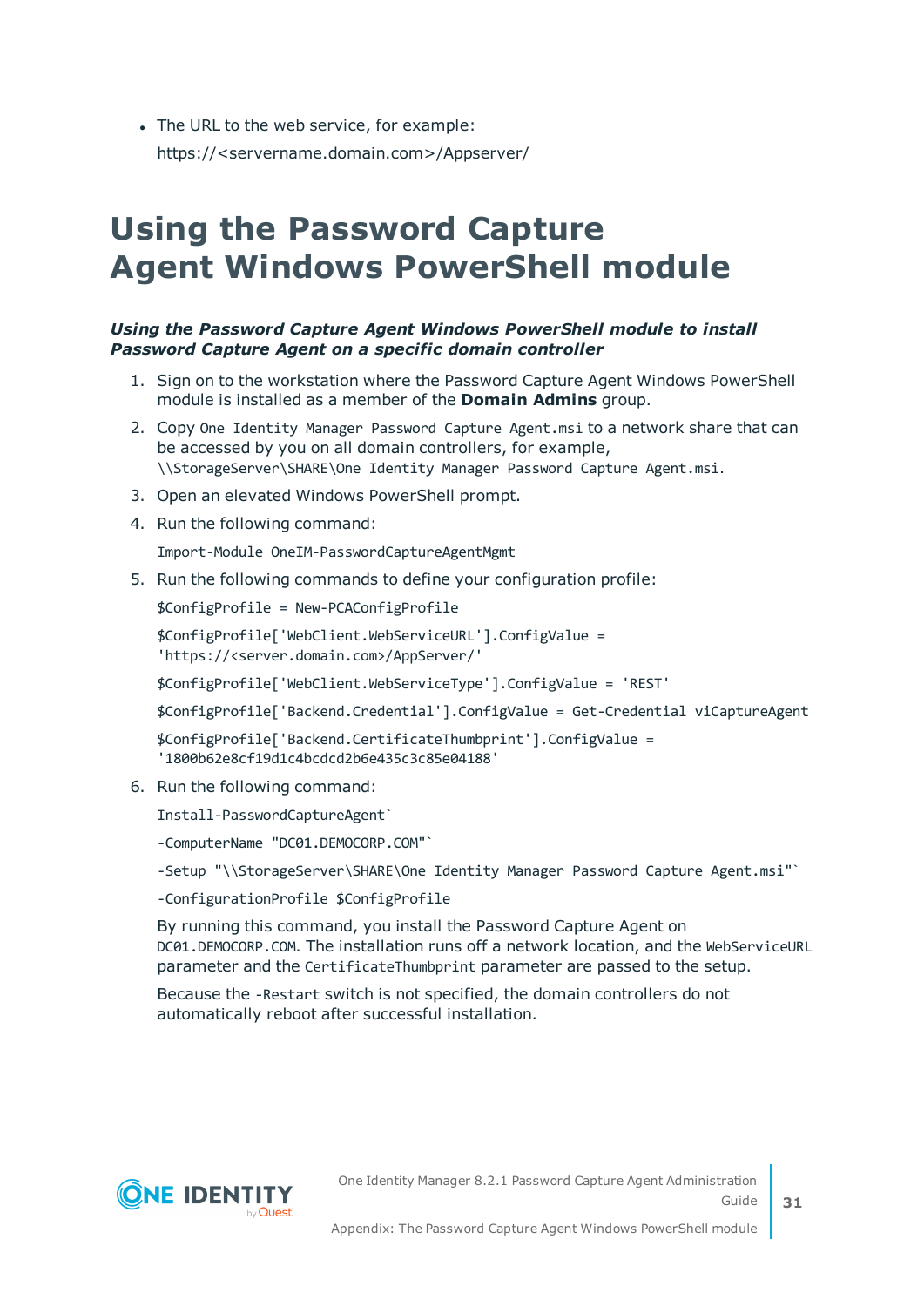### *Using the Password Capture Agent Windows PowerShell module to install Password Capture Agent on all domain controllers*

- 1. Sign on to workstation where the Password Capture Agent Windows PowerShell module is installed as a member of the **Domain Admins** group.
- 2. Copy One Identity Manager Password Capture Agent.msi to a network share that can be accessed by you on all domain controllers, for example, \\StorageServer\SHARE\One Identity Manager Password Capture Agent.msi.
- 3. Open an elevated Windows PowerShell prompt.
- 4. Run the following command:

Import-Module OneIM-PasswordCaptureAgentMgmt

5. Run the following commands to define your configuration profile:

```
$ConfigProfile = New-PCAConfigProfile
```
\$ConfigProfile['WebClient.WebServiceURL'].ConfigValue = 'https://<server.domain.com>/AppServer/'

\$ConfigProfile['WebClient.WebServiceType'].ConfigValue = 'REST'

\$ConfigProfile['Backend.Credential'].ConfigValue = Get-Credential viCaptureAgent

\$ConfigProfile['Backend.CertificateThumbprint'].ConfigValue = '1800b62e8cf19d1c4bcdcd2b6e435c3c85e04188'

6. Run the following command:

Get-DomainController | Install-PasswordCaptureAgent`

-Setup \\StorageServer\SHARE\One Identity Manager Password Capture Agent.msi

-ConfigurationProfile \$ConfigProfile

-Restart

By running this command, you receive a list of domain controllers and sequentially start the install on each one. The install runs off a network location, and the WebServiceURL parameter and the CertificateThumbprint parameter are passed to the setup.

Because the -Restart switch is specified, the domain controllers automatically reboot after successful installation.

## <span id="page-31-0"></span>**Working with configuration profiles**

The Password Capture Agent Windows PowerShell module includes functions to create, show, get, set, import, and export a Password Capture Agent configuration profile.

NOTE: The Show-PCAConfigProfile function may also be used to get an overview of all parameters and read their descriptions or destinations.

Getting and setting the configuration profile is only possible if the Password Capture Agent is installed and running. It is not possible to access the secured configuration

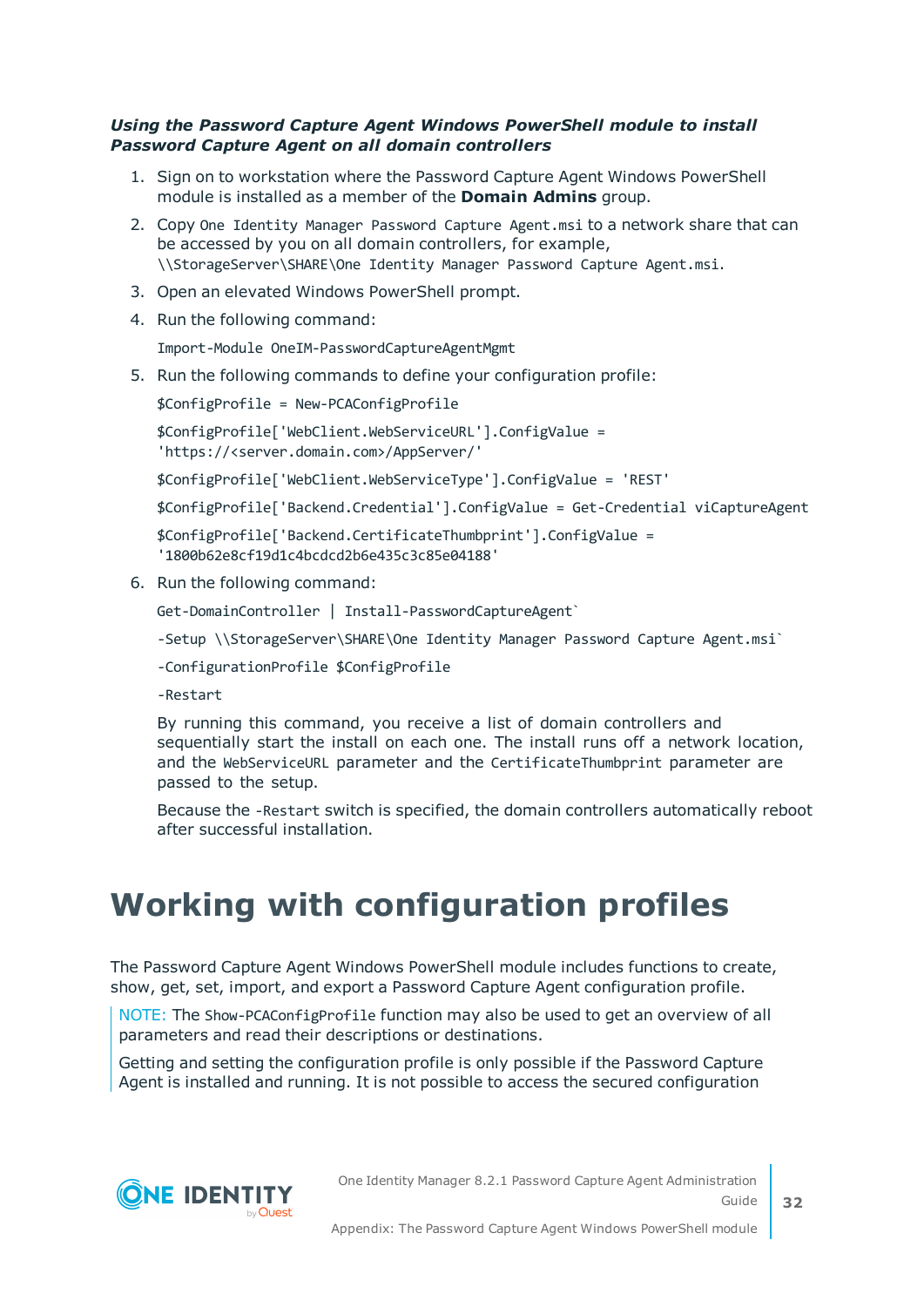parameters without it.

#### **Example: Create new profile and edit it**

Import-Module OneIM-PasswordCaptureAgentMgmt \$ConfigProfile = New-PCAConfigProfile

\$ConfigProfile['WebClient.WebServiceURL'].ConfigValue =

'https://<server.domain.com>/AppServer/'

\$ConfigProfile['WebClient.AuthenticationType'].ConfigValue = 'WindowsIntegrated'

\$ConfigProfile['Backend.AuthenticationModule'].ConfigValue = 'DialogUser'

\$ConfigProfile['Backend.Credential'].ConfigValue = Get-Credential viCaptureAgent

\$ConfigProfile['Backend.CertificateThumbprint'].ConfigValue =

'0123456789ABCED0123456789ABCED0123456789'

#### **Example: Read current profile and show it using GUI**

Import-Module OneIM-PasswordCaptureAgentMgmt

\$ConfigProfile = Get-PCAConfigProfile

Show-PCAConfigProfile -ConfigurationProfile \$ConfigProfile

#### **Example: Read current profile and export it to XML**

Import-Module OneIM-PasswordCaptureAgentMgmt

\$ConfigProfile = Get-PCAConfigProfile

Export-PCAConfigProfile -ConfigurationProfile \$ConfigProfile -FilePath C:\tmp\CurrentPCAConfig.xml

#### **Example: Import profile, edit, and set it**

Import-Module OneIM-PasswordCaptureAgentMgmt

\$ConfigProfile = Import-PCAConfigProfile -Filepath C:\tmp\CurrentPCAConfig.xml



One Identity Manager 8.2.1 Password Capture Agent Administration Guide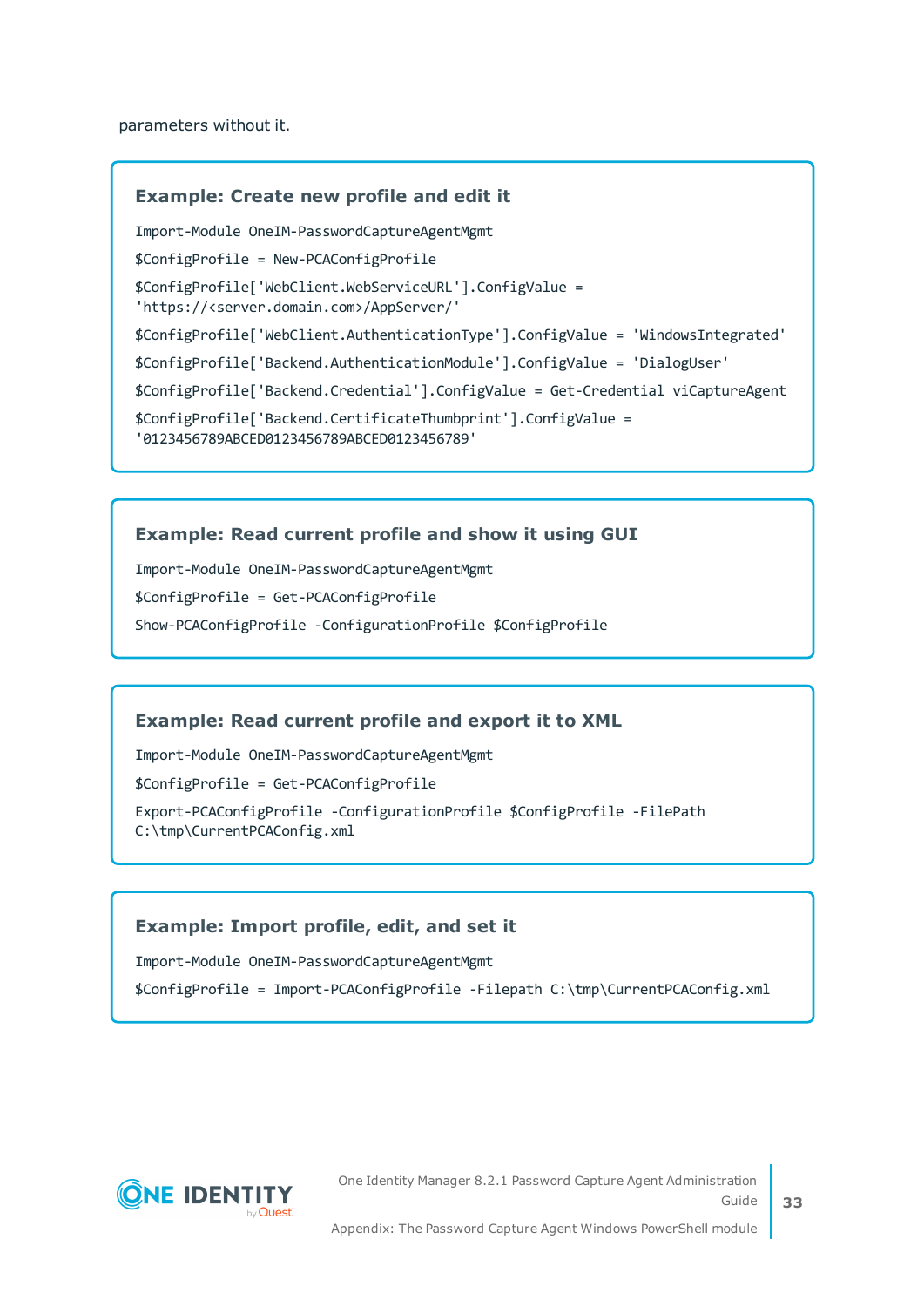\$ConfigProfile['Backend.CertificateThumbprint'].ConfigValue = '0123456789ABCED0123456789ABCED0123456780'

Set-PCAConfigProfile -ConfigurationProfile \$ConfigProfile

#### **Example: Import profile and install Password Capture Agent**

Import-Module OneIM-PasswordCaptureAgentMgmt

\$ConfigProfile = Import-PCAConfigProfile -Filepath C:\CurrentPCAConfig.xml

Install-PasswordCaptureAgent`

- –LogFile <Full UNC path to the log file on the remote server>`
- -Setup <UNC path for Password Capture Agent MSI>`
- -ConfigurationProfile \$ConfigProfile

#### **Example: Change parts of the configuration**

Import-Module OneIM-PasswordCaptureAgentMgmt

\$ConfigProfile = Get-PCAConfigProfile

\$ConfigProfile['Backend.Credential'].ConfigValue = Get-Credential viCaptureAgent

Set-PCAConfigProfile -ConfigurationProfile \$ConfigProfile

### **Example: Change parts of the configuration on all domain controllers**

Get-DomainController | Foreach-Object {

\$ConfigurationProfile = Get-PCAConfigProfile -ComputerName \$\_

\$ConfigurationProfile['Backend.CertificateThumbprint'].ConfigValue = '1800b62e8cf19d1c4bcdcd2b6e435c3c85e04188'

Set-PCAConfigProfile -ComputerName \$\_ -ConfigurationProfile \$ConfigurationProfile -RestartService

}



**34**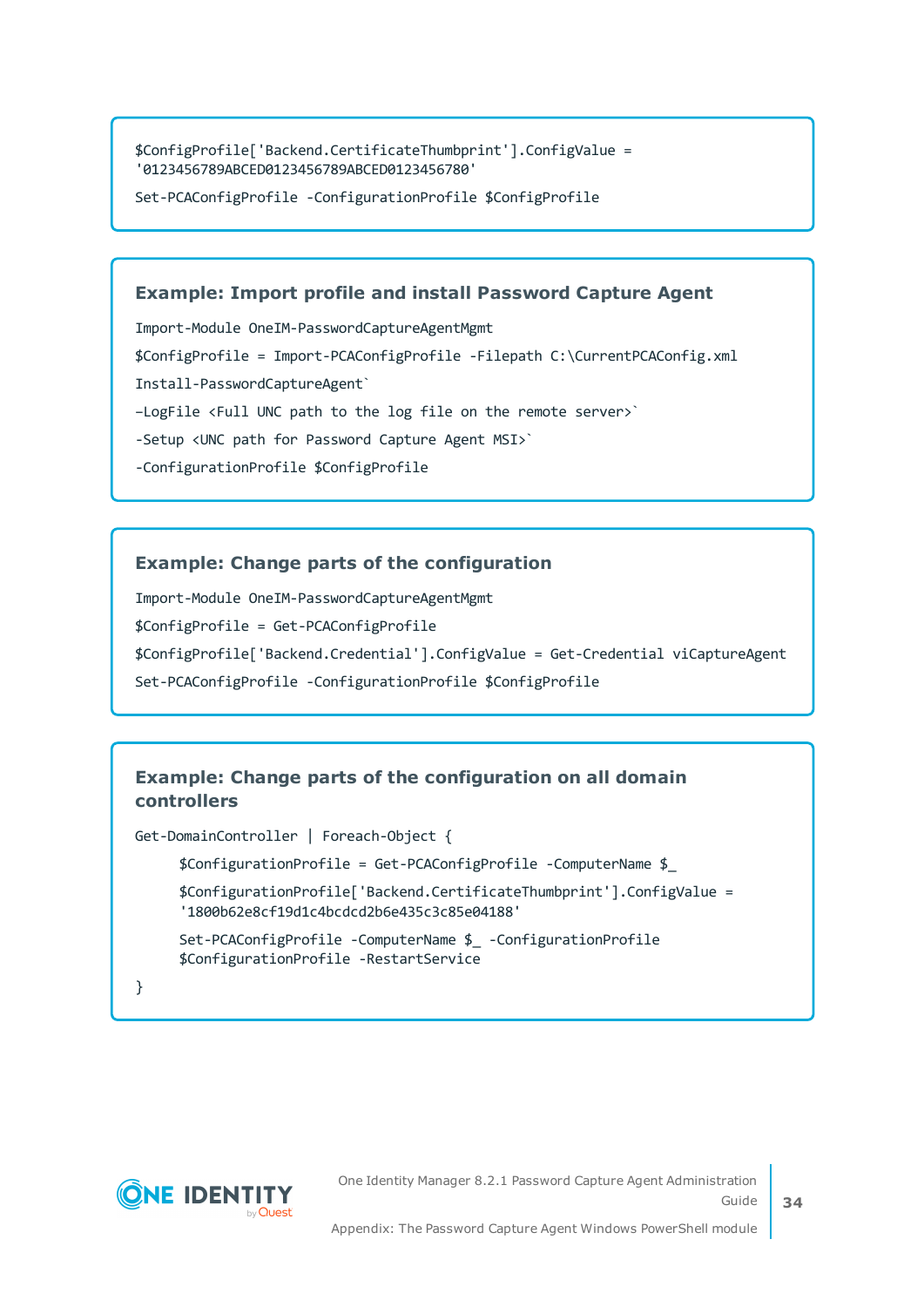## <span id="page-34-0"></span>**Troubleshooting**

### **I am unable to import the Password Capture Agent Windows PowerShell module.**

Windows PowerShell has an execution policy to restrict what may run. For more information about troubleshooting, see the Microsoft documentation (About [Remote](https://docs.microsoft.com/en-us/powershell/module/microsoft.powershell.core/about/about_remote_troubleshooting) [Troubleshooting\)](https://docs.microsoft.com/en-us/powershell/module/microsoft.powershell.core/about/about_remote_troubleshooting).

• Is the OneIM-PasswordCaptureAgentMgmt folder in any folder listed in \$env:PSModulePath?

### **I am unable to establish a connection to the domain controllers.**

The connection to the domain controllers requires Windows PowerShell remoting to be configured and enabled. The firewall may also block this connection by default. For more information about troubleshooting, see the Microsoft documentation (About [Remote](https://docs.microsoft.com/en-us/powershell/module/microsoft.powershell.core/about/about_remote_troubleshooting) [Troubleshooting\)](https://docs.microsoft.com/en-us/powershell/module/microsoft.powershell.core/about/about_remote_troubleshooting).

### **I am experiencing problems installing the Password Capture Agent. Is there a way to get a log file?**

Yes. Both Install-PasswordCaptureAgent and Uninstall-PasswordCaptureAgent have parameters that allow you to specify a log file and if logging should be verbose. The log file will be used by msiexec.exe.

#### **Example:**

Uninstall-PasswordCaptureAgent`

-ComputerName "DC01.DEMOCORP.COM"

-LogFile \\StorageServer\SHARE\DC01.uninstall.log`

-LogVerbose

#### **Example:**

Install-PasswordCaptureAgent`

-ComputerName "DC01.DEMOCORP.COM"`

-LogFile \\StorageServer\SHARE\DC01.install.log`

-LogVerbose`



One Identity Manager 8.2.1 Password Capture Agent Administration Guide

**35**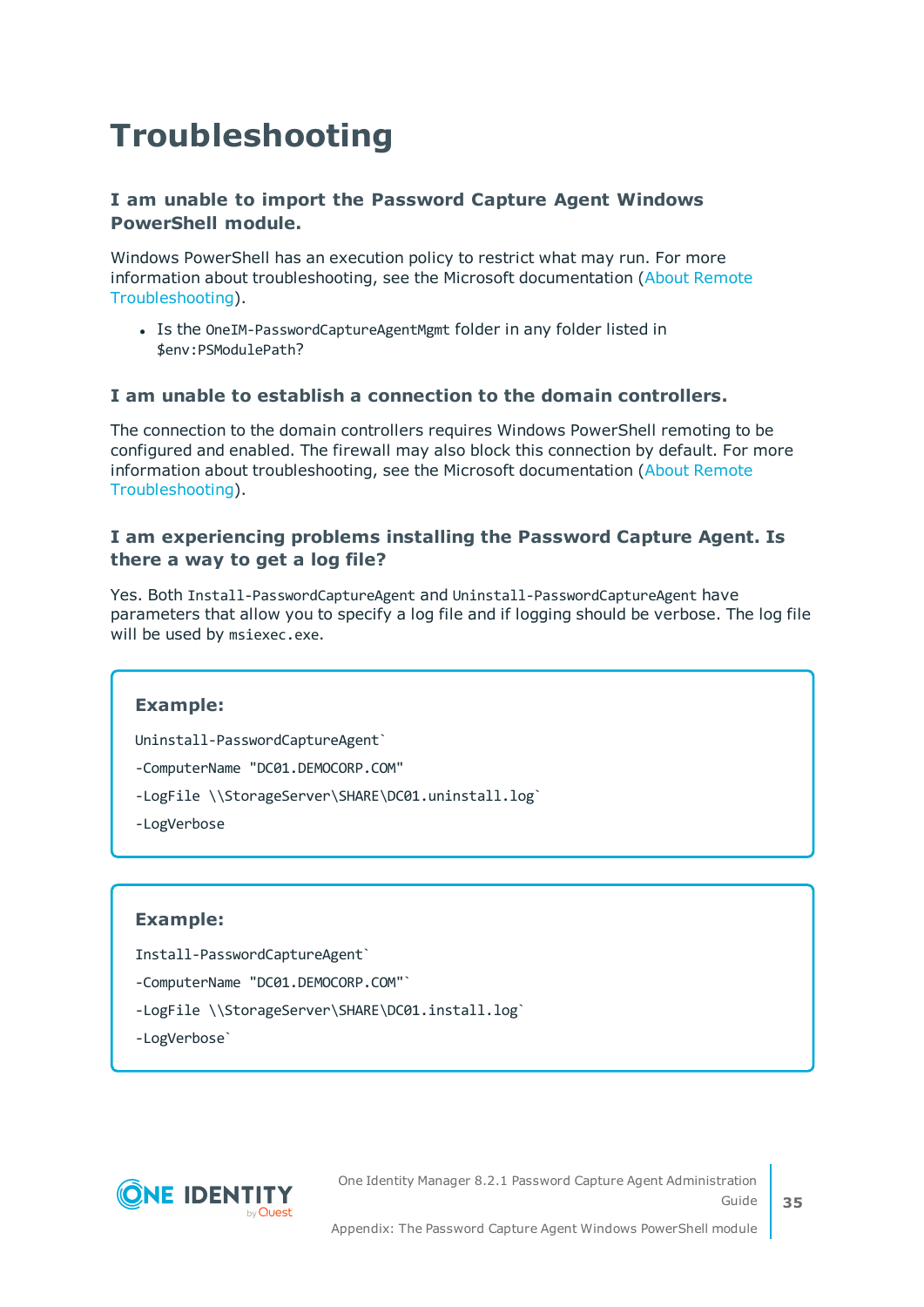-Setup "\\StorageServer\SHARE\One Identity Manager Password Capture Agent.msi"

### **Is it possible to automatically reboot the domain controllers after installing/uninstalling Password Capture Agent?**

Yes. Both Install-PasswordCaptureAgent and Uninstall-PasswordCaptureAgent have a switch called restart that will do exactly this. It is **\$False** by default.

### **Example:**

Uninstall-PasswordCaptureAgent -ComputerName "DC01.DEMOCORP.COM" -Reboot

#### **Example:**

Uninstall-PasswordCaptureAgent -ComputerName "DC01.DEMOCORP.COM" -Reboot:\$True

### <span id="page-35-0"></span>**Advanced scenarios and more examples**

With the Password Capture Agent Windows PowerShell module, there are many ways to install Password Capture Agent on your domain controllers. Use the built-in Windows PowerShell help to find more examples of usage:

Get-Help Get-PasswordCaptureAgentServiceConfig -Full

Get-Help Set-PasswordCaptureAgentServiceConfig -Full

Get-Help Install-PasswordCaptureAgent -Full

Get-Help Uninstall-PasswordCaptureAgent -Full

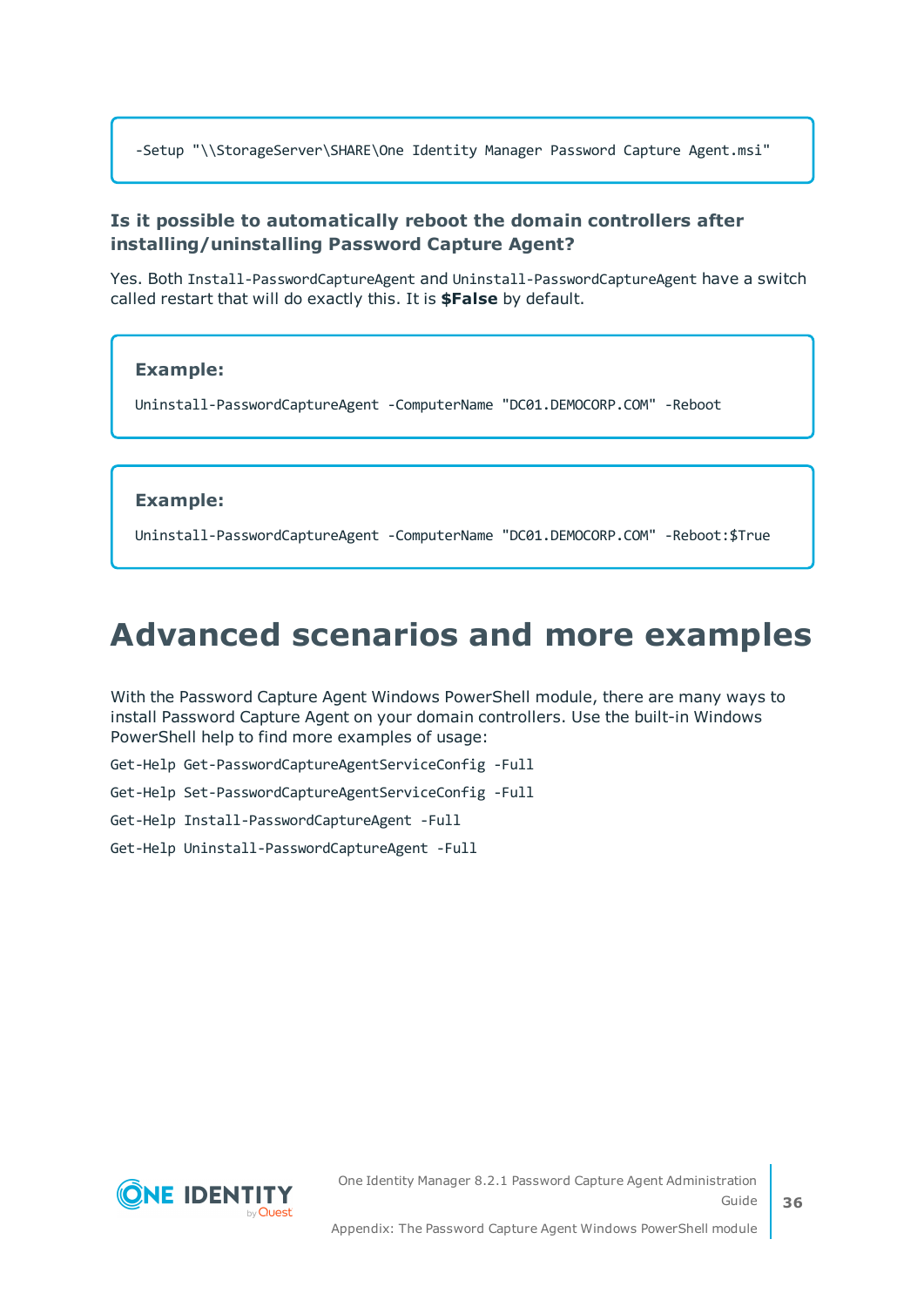# **Appendix:Event log for the Password Capture Agent**

<span id="page-36-0"></span>You can read the Password Capture Agent log in the event viewer, in the Applications and Services Logs folder. It shows you details of hints, warnings, and errors if they occur.

- Level
- Date and time
- Source
- Event ID
- Track category

In addition, you will find information about the configuration summary on every startup process.

### **Example:**

Configuration summary:

- . This DLL: "C:\WINDOWS\system32\PCA\_Driver.DLL"
- $\bullet$  File Version: "1.0.1.9"
- $\bullet$  DLL File Version: "1.0.1.9"
- Used log in event log: "One Identity Manager Password Capture Agent", with source name: Driver
- Configuration key: "HKEY\_LOCAL\_Machine\SOFTWARE\One Identity\One Identity Manager\Password Capture Agent\Driver"
- Diagnostic mode: No
- Deactivate on start: No
- Retry on error after seconds: 120
- Storage time of pending captures in days: 7

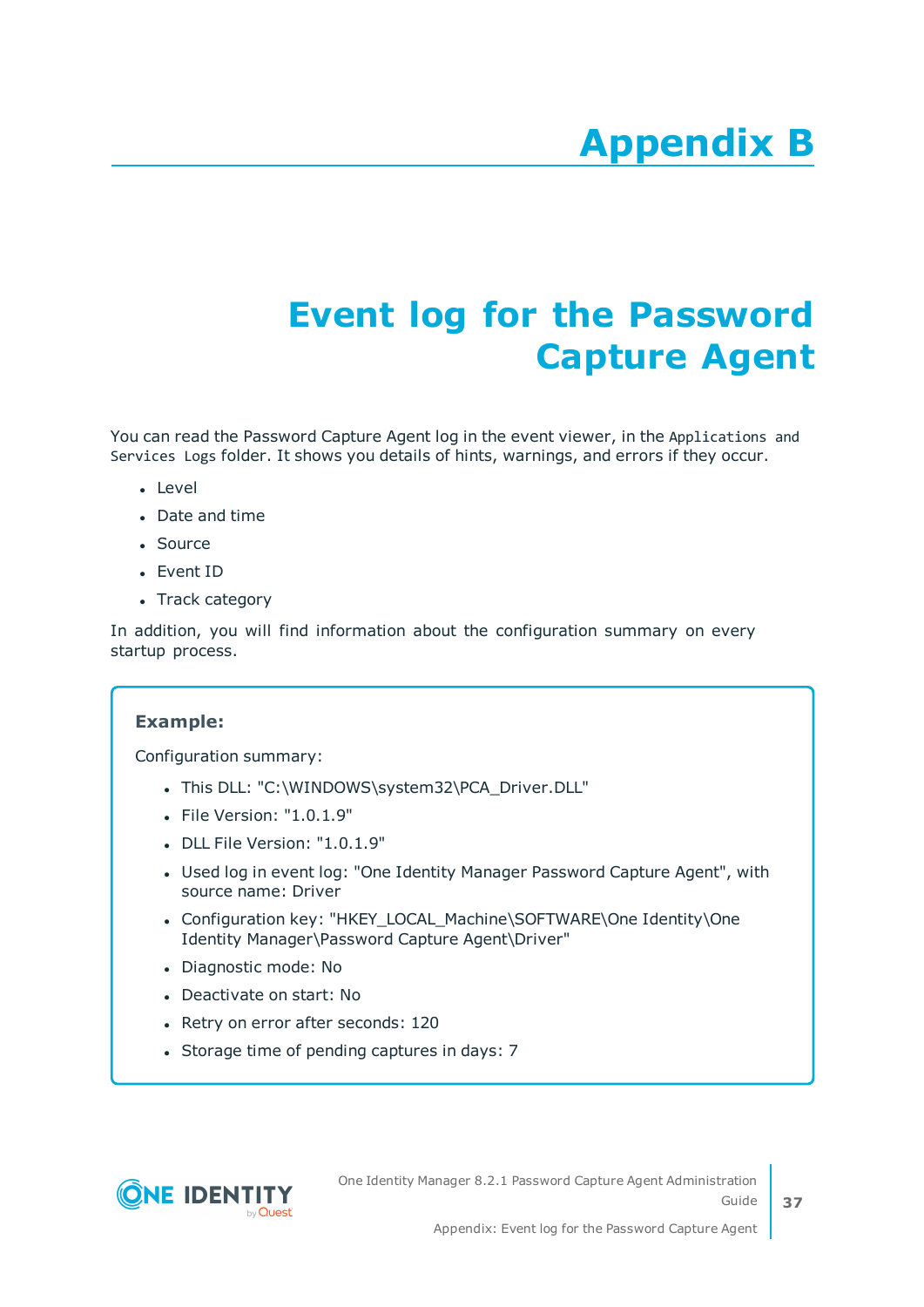- Log file: "<no log file specified>"
- Domain name for accounts: "democorp"
- Companion service: "One Identity Manager Password Capture Agent" has successfully initialized
- Number of unfinished captures in queue: 0
- Driver initialization completed.

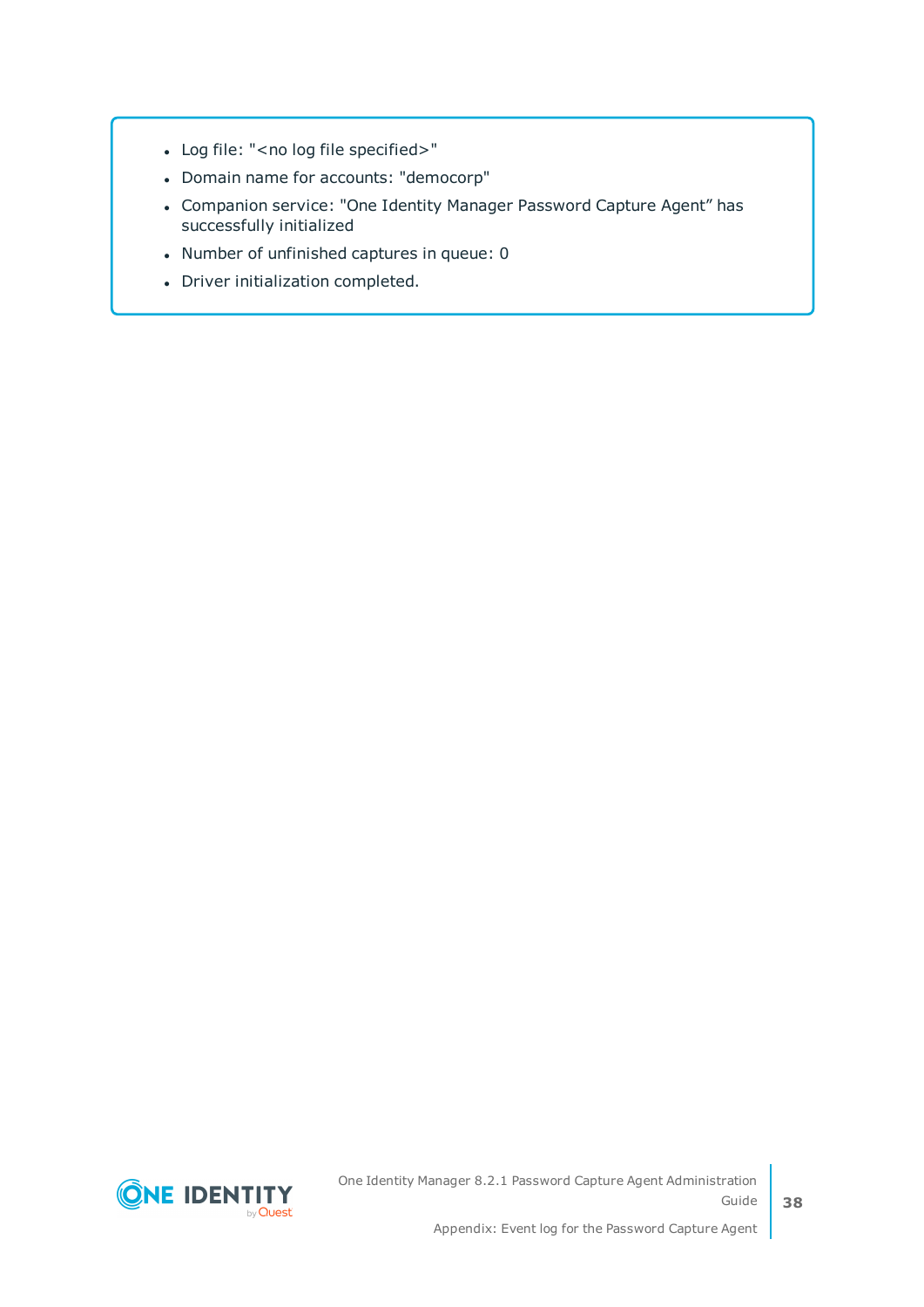# <span id="page-38-0"></span>**Appendix:Customizing security for the Password Capture Agent service**

You can limit the scope of users and groups that are permitted to configure the Password Capture Agent service using built-in Windows techniques.

Use the COM+ Management Console to specify permissions for the SetConfigParameter task under Component Services\Computers\My Computer\COM+ Applications\One Identity Manager Password Capture Agent\Components\PCA.Com Class\Interfaces\COM Interface\Methods.

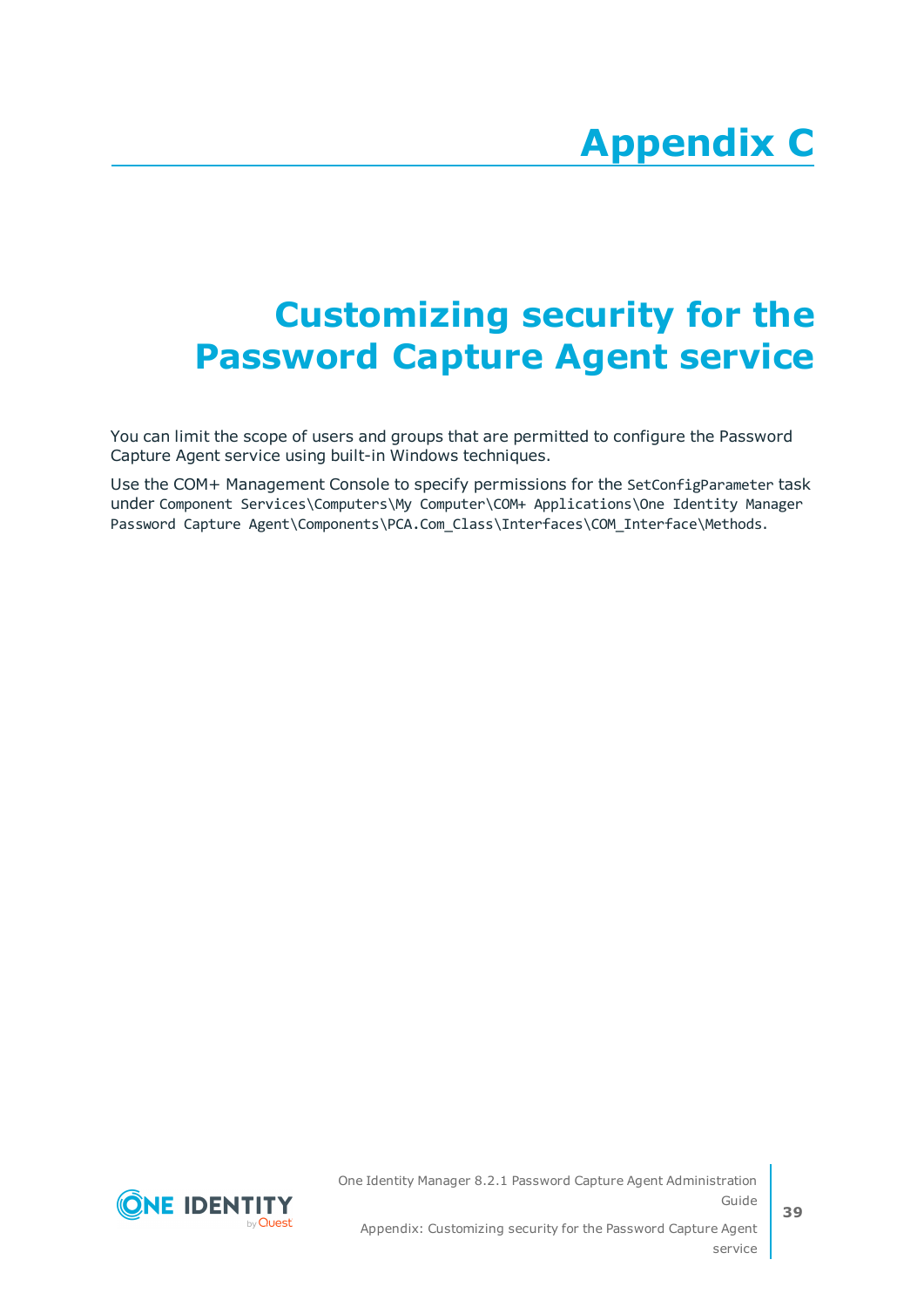# <span id="page-39-0"></span>**Appendix:Achieving high availability for the web service with Windows Network Load Balancing**

This appendix describes how to achieve high availability for the web service using the Network Load Balancing service.

The Network Load Balancing cluster requires a dedicated IP address and fully qualified domain name. This should be set up before installing the cluster. The fully qualified domain name will be used later to access the web service. This means that every host needs a certificate that is valid for the chosen fully qualified domain name and is trusted by each domain controller.

Hosts in a Network Load Balancing cluster require at least two network interface cards. The first network interface card should be for general communication and maintenance and the second network interface card should be dedicated to Network Load Balancing traffic.

To allow high availability in a Network Load Balancing cluster, you need multiple hosts installed and configured with the web service. These hosts should be dedicated to that task. Installing Network Load Balancing on domain controllers is not supported.

### **Example: Settings in this lab with network interface card (NIC) and fully qualified domain name (FQDN)**

Host1

Web01.democorp.com (Windows Server 2012 R2)

NIC1: 192.168.0.20

NIC2: 192.168.0.200 (STATIC)

Host2

Web02.democorp.com (Windows Server 2012 R2)

NIC1: 192.168.0.21

NIC2: 192.168.0.201 (STATIC)



One Identity Manager 8.2.1 Password Capture Agent Administration Guide

Appendix: Achieving high availability for the web service with Windows Network Load Balancing **40**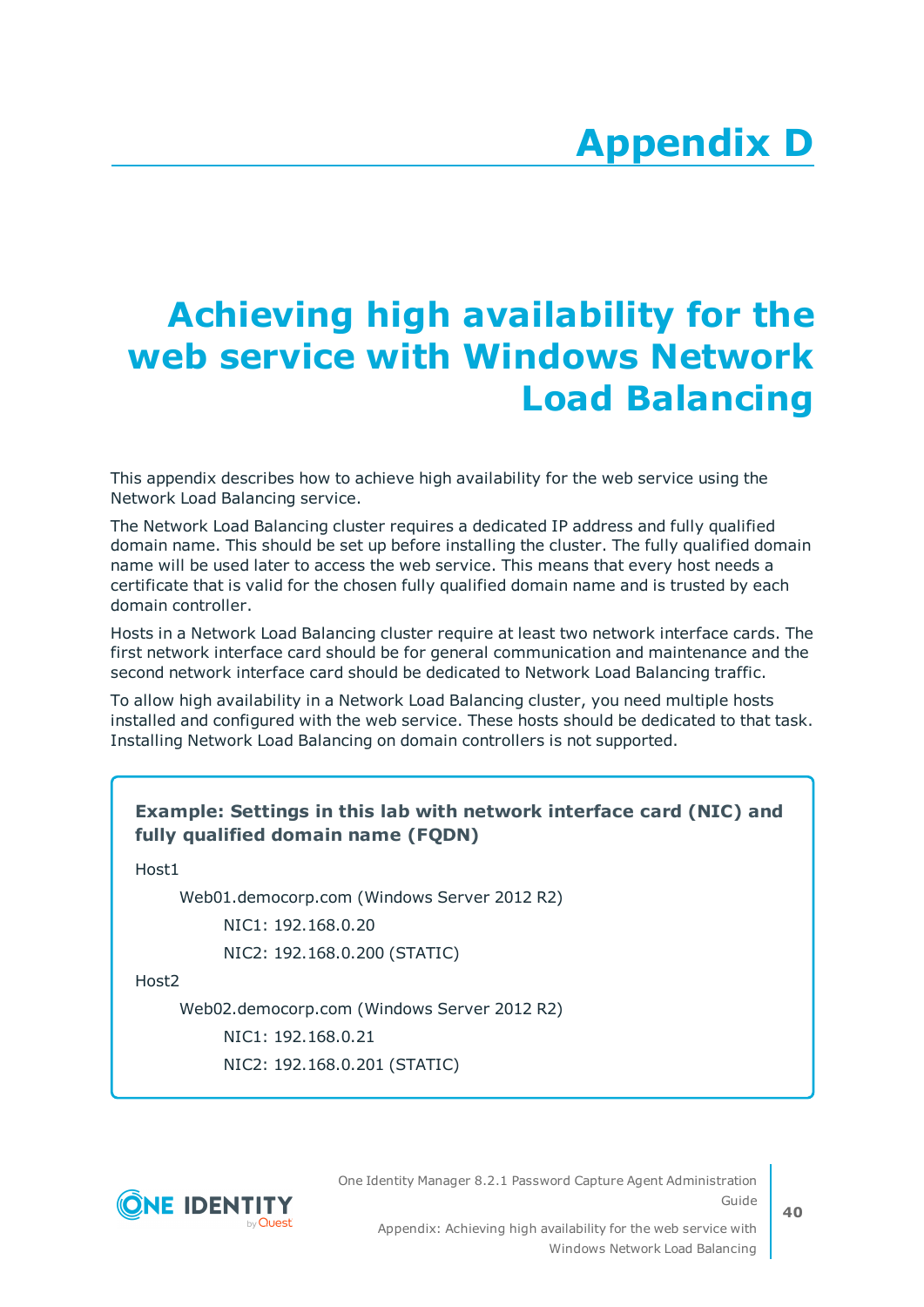Network Load Balancing Cluster: FQDN: ServiceCluster.democorp.com IP: 192.168.0.50

### **Detailed information about this topic**

- Step 1: Install the Windows Network Load [Balancing](#page-40-0) service on page 41
- Step 2: Configure Windows Network Load [Balancing](#page-41-0) on page 42
- Step 3: [Configuration](#page-42-0) validation on page 43
- Step 4: Applying [Password](#page-42-1) Capture Agent web service URL on the Password Capture [Agent](#page-42-1) on page 43
- [Troubleshooting](#page-43-0) on page 44

## <span id="page-40-0"></span>**Step 1: Install the Windows Network Load Balancing service**

This step shows you how to install the required Windows feature to allow the configuration of Network Load Balancing. You should complete this task on all hosts that are to be part of this cluster before continuing with the next step.

### *To install the required Windows feature (manually)*

- 1. Start the Server Manager.
- 2. Click **Add roles and Features**.
- 3. Skip the first page of the wizard.
- 4. Select **Role-based or feature-based installation**.
- 5. Select the server on which you want to install the Network Load Balancing feature.
- 6. On the **Server roles** page, click **next**.
- 7. On the **Features** page, check **Network Load Balancing**.
- 8. Click **Add-Feature**.
- 9. On the **Features** page, click **next**.
- 10. On the confirmation page, click **install**.

### *To install the required Windows feature (with Windows PowerShell)*

- 1. Start a Windows PowerShell as administrator.
- 2. Enter **Install-Windows Feature NLB**.

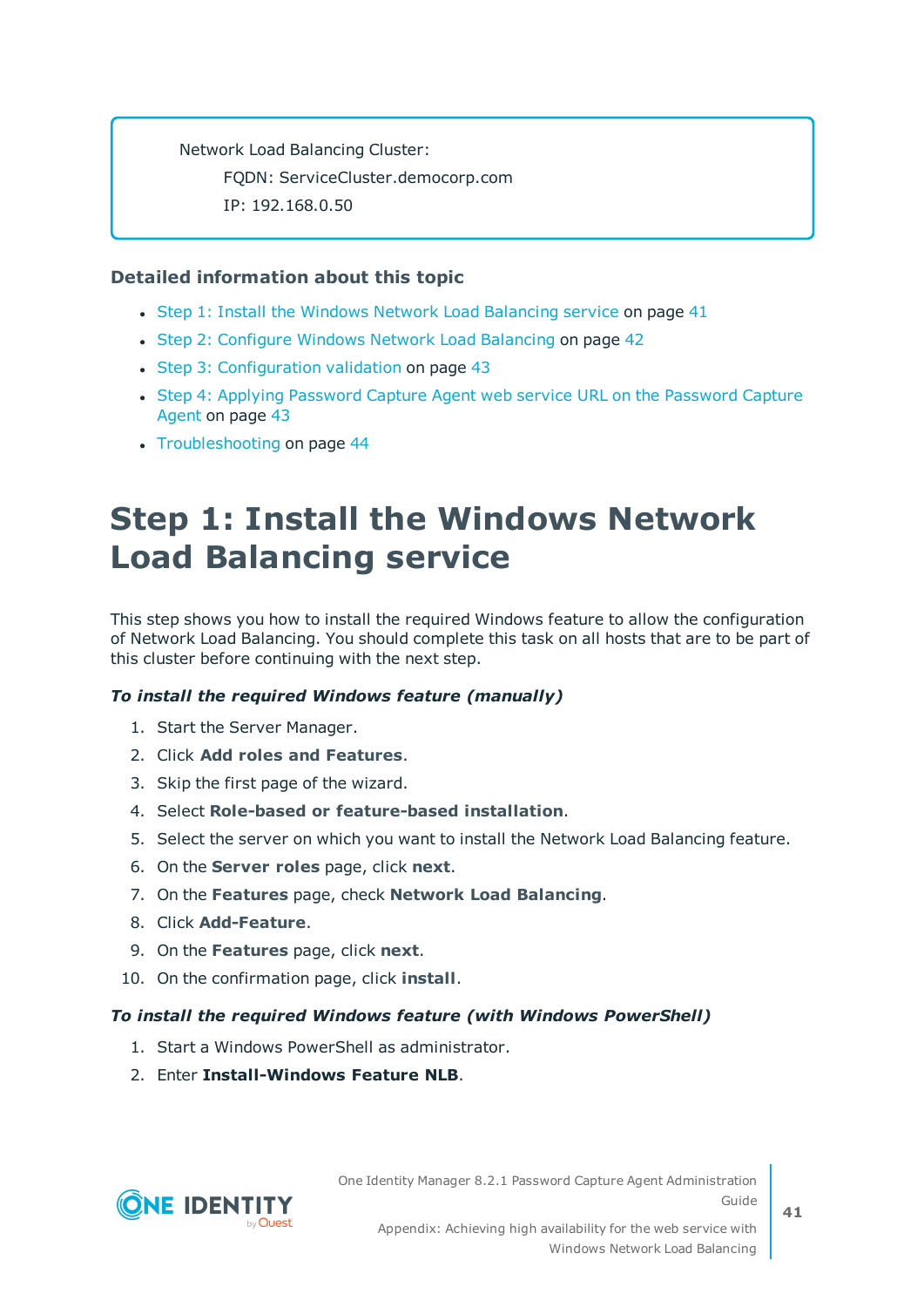## <span id="page-41-0"></span>**Step 2: Configure Windows Network Load Balancing**

This step shows you how to configure the Network Load Balancing process. This task runs on one of the hosts that should be clustered for Network Load Balancing. These settings require you to have administrative privileges on the selected hosts.

### *To configure Network Load Balancing (manually)*

- 1. Start Network Load Balancing Manager.
- 2. In the **Cluster** menu, click **New**.
- 3. In the **New Cluster: Connect** window, perform the following tasks:
	- a. Connect to your first host, for example: web01.democorp.com, and click **Connect**.
	- b. In the list of network interfaces, select **Ethernet 2** with the IP that is dedicated to Network Load Balancing and set to **static**.
	- c. Click **Next**.
- 4. In the **New Cluster: Host Parameters** window, click **Next**.
- 5. In the **New Cluster: Cluster IP Addresses** window, perform the following tasks:
	- a. Click **Add** and enter the Cluster IP, for example: 192.168.0.50 with matching subnet mask.
	- b. Click **Next**.
- 6. In the **New Cluster: Cluster Parameters** window, perform the following tasks:
	- a. Enter the Full Internet Name, for example: ServiceCluster.democorp.com.
	- b. Click **Next**.
- 7. in the **New Cluster: Port Rules** window, perform the following tasks:
	- a. Select the existing rule and click **Remove**.
	- b. Click **Add**.
- 8. In the **Add/Edit Port Rule** window, perform the following tasks:
	- a. Set the **Port range** to **From 443 to 443**.
	- b. Select **TCP** as protocol.
	- c. Set the **Filtering Mode** to **Multiple Host**.
	- d. Set the **Affinity** to match your requirements or leave it at **Single (\*)**.
	- e. Click **OK**.
	- f. Click **Finish**.

(\*) The affinity is used to determine to which back-end server a client is connected. The web service uses a stateless architecture, so any affinity will work.

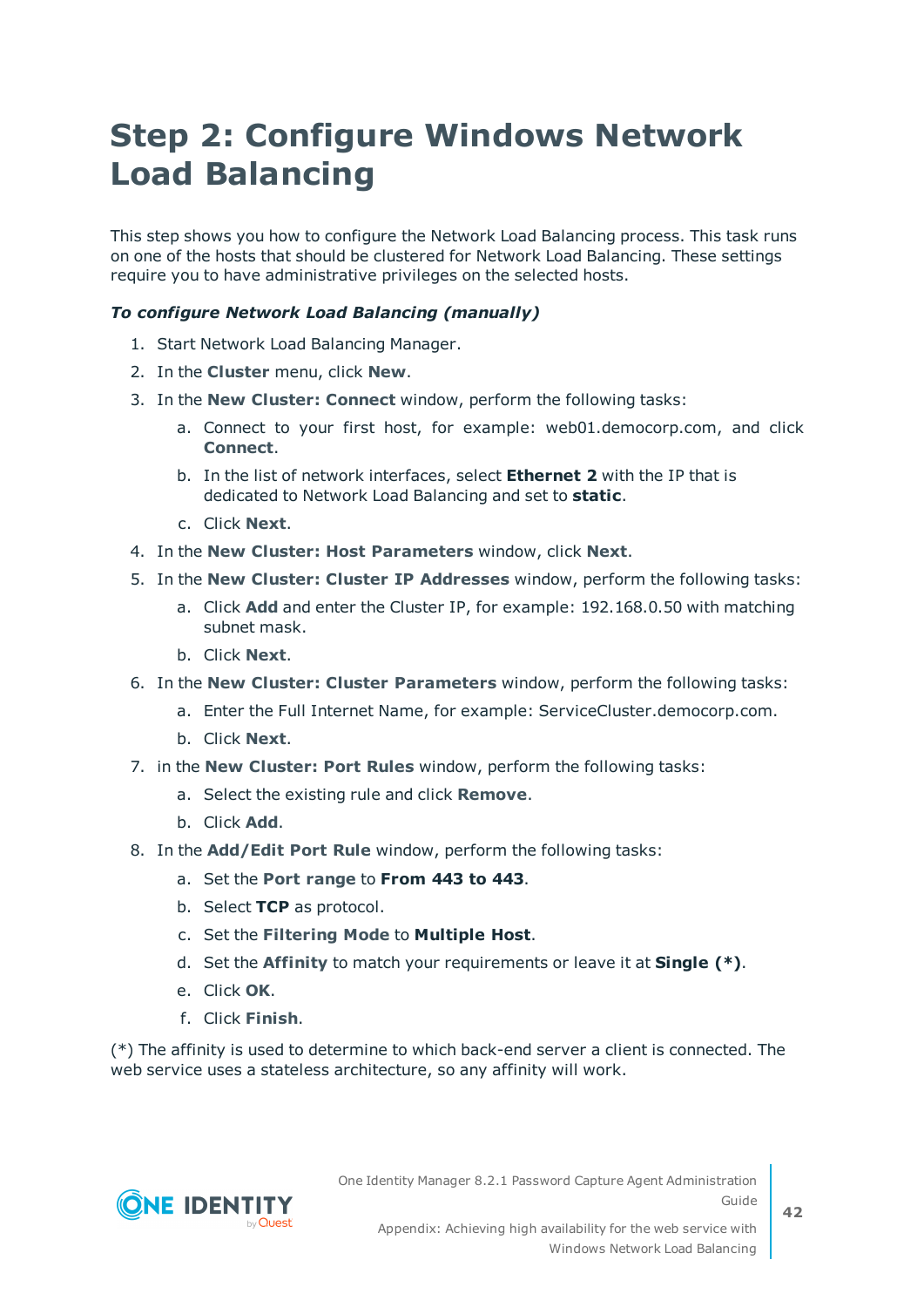### *To add additional hosts to the Network Load Balancing cluster*

- 1. Start Network Load Balancing Manager.
- 2. In the **Cluster** menu, click **Connect to existing**.
- 3. In the **Connect to Existing: Connect** window, enter the Cluster IP / FQDN, and click **Connect**.
- 4. In the Clusters list, select the cluster, and click **Finish**.
- 5. In the tree view, select the cluster.
- 6. In the **Cluster** menu, click **Add Host**.
- 7. In the **Add Host to Cluster: Connect** window, perform the following tasks:
	- a. Connect to your next host, for example: web02.democorp.com, and click **Connect**.
	- b. In the list of network interfaces, select **Ethernet 2** with the IP that is dedicated to Network Load Balancing and set to **static**.
	- c. Click **Next**.
- 8. In the **Add Host to Cluster: Host Parameters** window, click **Next**.
- <span id="page-42-0"></span>9. In the **Add Host to Cluster: Port Rules** window, click **Finish**.

### **Step 3: Configuration validation**

Before changing the configuration of the Password Capture Agent, you must validate the configuration. After the previous steps, you should be able to access https://ServiceCluster.democorp.com and see the IIS welcome screen.

### <span id="page-42-1"></span>**Step 4: Applying Password Capture Agent web service URL on the Password Capture Agent**

#### *To set the Password Capture Agent web service URL*

- 1. Start an elevated command line.
- 2. Run the following command to modify the web service URL at the Password Capture Agent.

REG ADD "\\<COMPUTERNAME>\HKLM\Software\One Identity\One Identity Manager\Password Capture Agent" /v "WebService\_URL" /t REG\_SZ /d "https://ServiceCluster.democorp.com/AppServer/"

3. Run the following commands to restart the Password Capture Agent service.



One Identity Manager 8.2.1 Password Capture Agent Administration Guide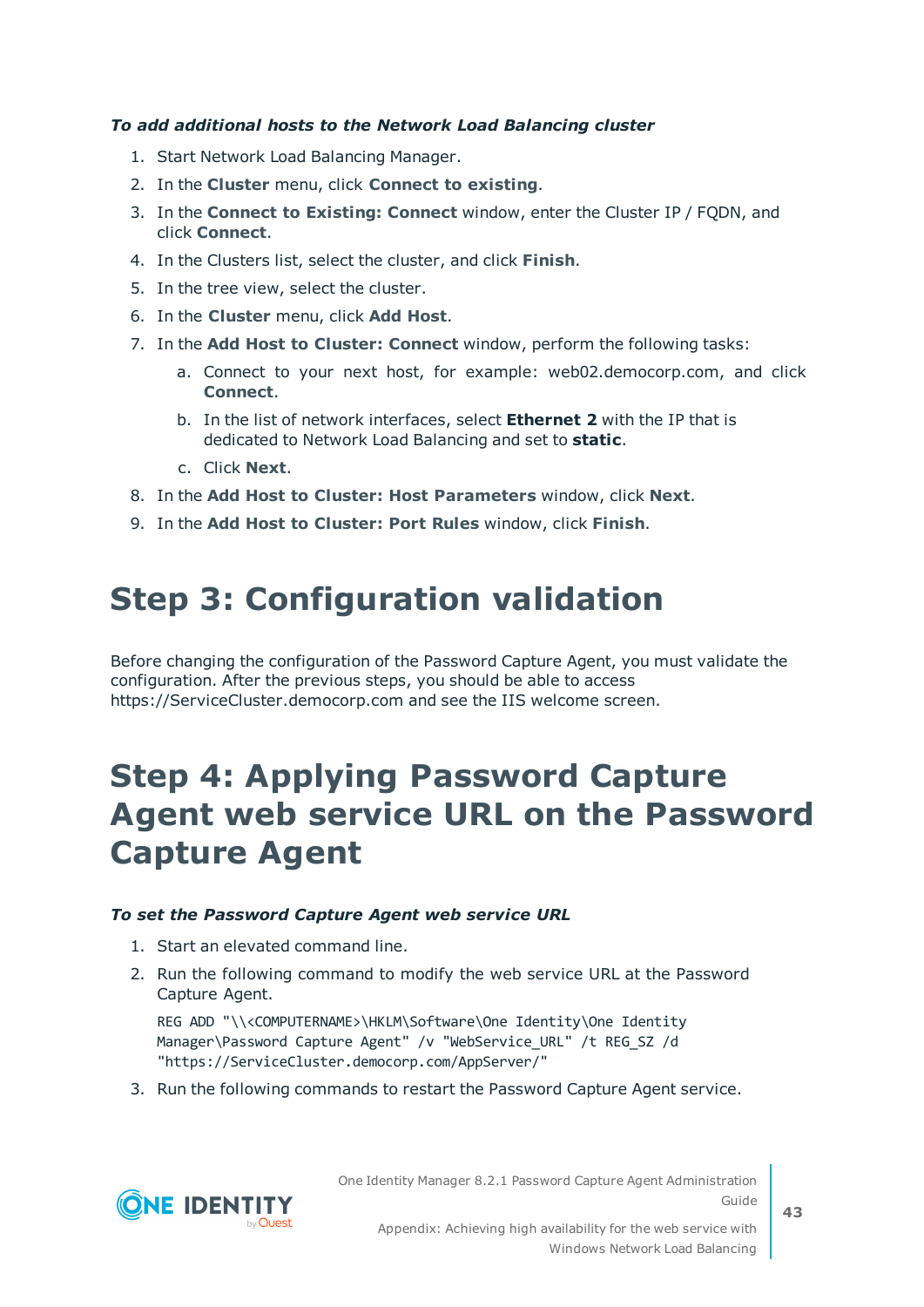- sc \\<COMPUTERNAME> stop "Password Capture Agent"
- sc \\<COMPUTERNAME> start "Password Capture Agent"

### <span id="page-43-0"></span>**Troubleshooting**

### **When accessing https://ServiceCluster.democorp.com, I receive an invalid certificate error in my browser.**

Because you are not accessing each host by its real host name, you must ensure that the SSL certificate is issued to the common name matching the cluster's fully qualified domain name, and that the fully qualified domain name is set in the **Subject Alternative Names** (SAN) field.

### **When accessing https://ServiceCluster.democorp.com, Kerberos authentication fails.**

Because you are accessing all servers in this cluster with the same fully qualified domain name, Kerberos authentication will fail. If you have NT Lan Manager disabled as fallback, authentication will not work.



**44**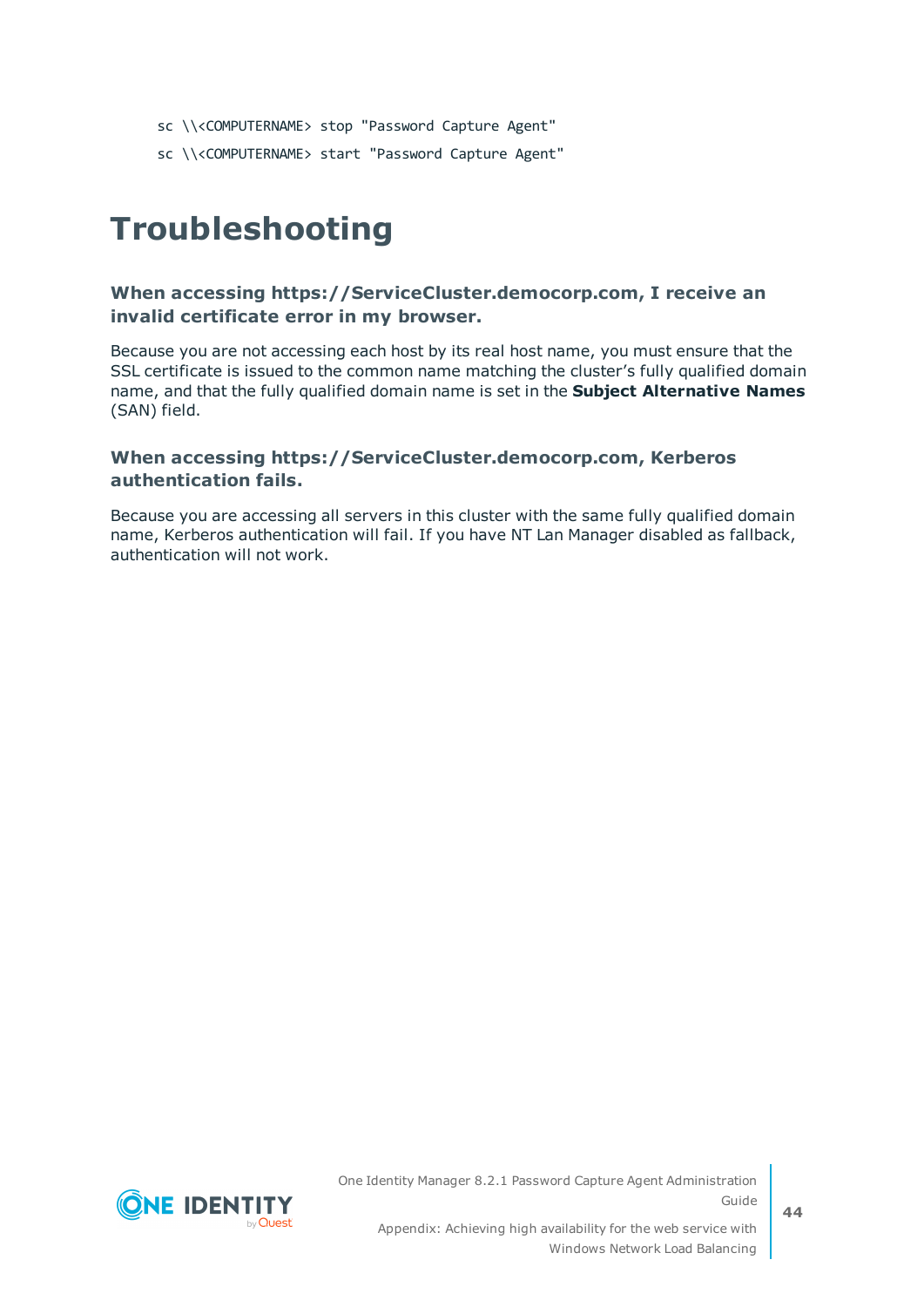# **Appendix E**

## <span id="page-44-0"></span>**Appendix:Installing the Password Capture Agent with MSIEXEC**

The Password Capture Agent setup can be automated using MSIEXEC parameters.

NOTE: MSIEXEC does not recognize **0** to clear check boxes; instead, for example, use PROP\_FINAL\_FUNCTION\_TEST="".

### **Parameters for MSIEXEC**

PROP\_WEBSERVICE

Values: URL of the web service

Configuration after setup: Registry value Service\WebService\_URL

PROP\_CERTIFICATE

Values: One Identity Manager password encryption certificate

Configuration after setup: Registry value Service\CertificateThumbprint

PROP\_ENCRYPTED\_PASSWORD\_TRANSMISSION

Values: 0 | 1

Default: 1

Configuration after setup: Registry value Service\EncryptedPasswordTransmission

PROP\_ENCRYPTED\_PASSWORD\_TRANSMISSION\_SIGNING

Values: 0 | 1

Default: 1

Configuration after setup: Registry value Service\EncryptedPasswordTransmissionSigning

PROP\_WEB\_SERVICE\_TYPE

It is strongly recommended you use the One Identity Manager application server (REST). The One Identity ManagerSOAP Web Service support (Soap) is only included for backward compatibility to One Identity Manager version 6.x and should not be used anymore.

Values: REST | Soap



One Identity Manager 8.2.1 Password Capture Agent Administration Guide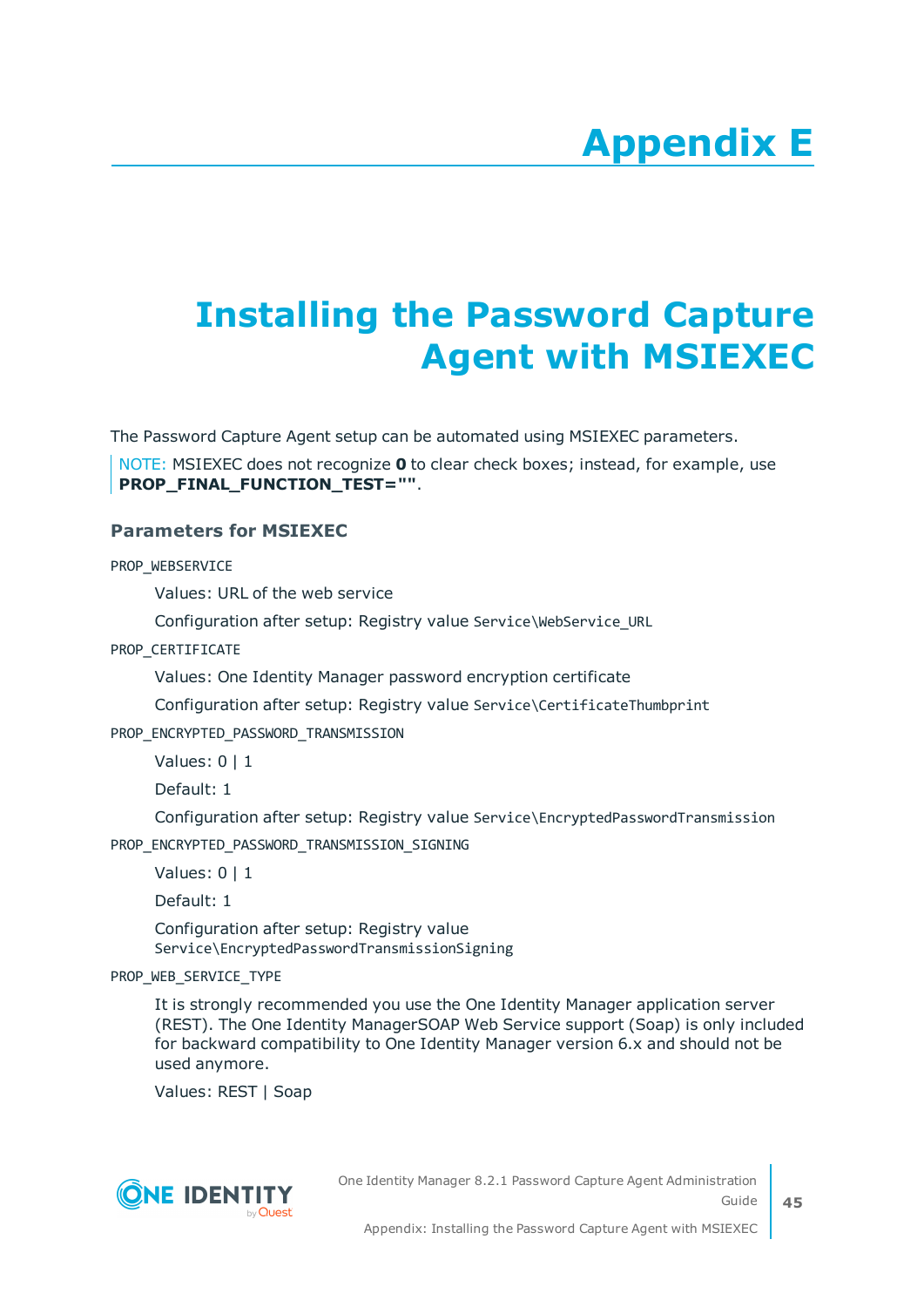Configuration after setup: Set-ServiceConfig.exe WebServiceType PROP\_LOGGING\_SUCCESSFUL\_OPERATIONS

Values: 0 | 1

Default: 0

Configuration after setup: Registry value Driver\LoggingSuccessfulOperations PROP\_IGNORE\_PASSWORD\_RESET\_OPERATIONS

Values: 0 | 1

Default: 0

Configuration after setup: Registry value Driver\Ignoring\PasswordResetOperations PROP\_BACKEND\_CLIENT\_CREDENTIAL\_TYPE

Values: DialogUser | WebADS | ADSAccount

Default: DialogUser

Configuration after setup: Set-ServiceConfig.exe BackendClientCredentialType

PROP\_BACKEND\_CLIENT\_CREDENTIAL\_USER\_NAME

Default: viCaptureAgent

Configuration after setup: Set-ServiceConfig.exe BackendClientCredentialUserName PROP\_BACKEND\_CLIENT\_CREDENTIAL\_USER\_PWD

Configuration after setup: Set-ServiceConfig.exe BackendClientCredentialUserPwd PROP\_BACKEND\_CLIENT\_CREDENTIAL\_USER\_PWD\_ACCEPT\_EMPTY

Values: 0 | 1

Default: 0

Configuration after setup: Set-ServiceConfig.exe BackendClientCredentialUserPwd\_ AcceptEmpty

PROP\_WEB\_SERVICE\_CLIENT\_SKIP\_HTTPS\_VALIDATION

Values: 0 | 1

Default: 0

Configuration after setup: Set-ServiceConfig.exe WebServiceClientSkipHttpsValidation

PROP\_WEB\_SERVICE\_CLIENT\_CREDENTIAL\_TYPE

Values: WindowsIntegrated | Certificate

Default: WindowsIntegrated

Configuration after setup: Set-ServiceConfig.exe WebServiceClientCredentialType

PROP\_WEB\_SERVICE\_CLIENT\_CREDENTIAL\_CERTIFICATE\_FIND\_BY\_TYPE

Values: All values of the X509FindType-enumeration are allowed.

Default: FindByThumbprint

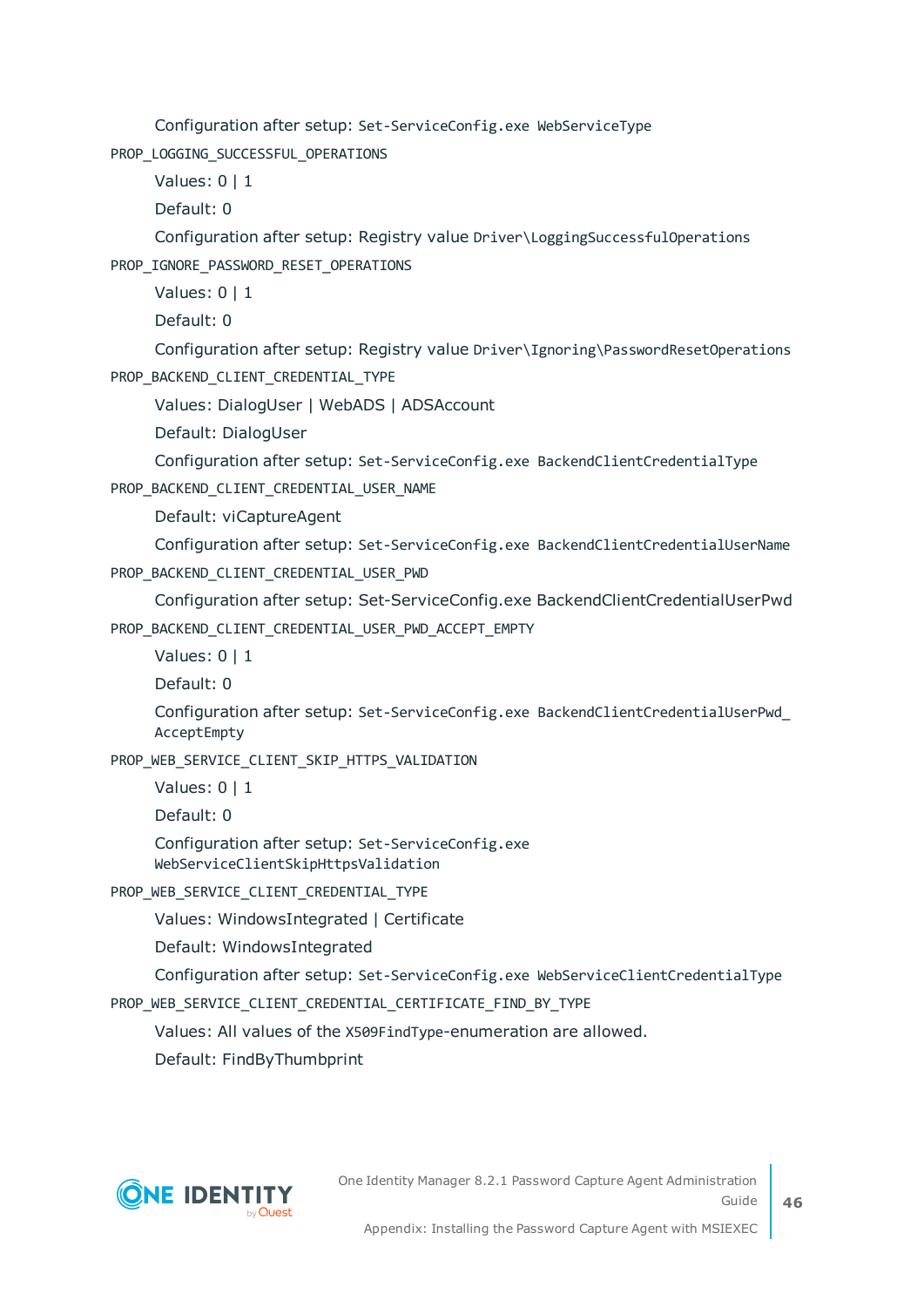Configuration after setup: Set-ServiceConfig.Exe WebServiceClientCredentialCertificateFindByType

PROP\_WEB\_SERVICE\_CLIENT\_CREDENTIAL\_CERTIFICATE

Configuration after setup: Set-ServiceConfig.Exe WebServiceClientCredentialCertificate

PROP\_FINAL\_FUNCTION\_TEST

Only used by setup to determine whether final function test should be run. Failure will cause setup to fail.

Values: 0 | 1

Default: 1

Configuration after setup: Only used by setup.

### **Example 1: Silent install with default settings**

msiexec.exe /i "<SETUP\_MSI\_FILE>" /quiet /norestart /L "<LOGFILE>"

### **Example 2: Silent install with parameters**

msiexec.exe /i "<SETUP MSI FILE>" /quiet /norestart PROP WEBSERVICE="<WEBSERVICE\_URL>" PROP\_WEB\_SERVICE\_TYPE="<WEBSERVICE\_TYPE>" PROP\_ CERTIFICATE="<CERTIFICATE\_THUMBPRINT>" PROP\_ENCRYPTED\_PASSWORD\_TRANSMISSION="1" PROP\_ENCRYPTED\_PASSWORD\_TRANSMISSION\_SIGNING="1" PROP\_BACKEND\_CLIENT\_CREDENTIAL\_ USER\_NAME="<One Identity Manager system user>" PROP\_BACKEND\_CLIENT\_CREDENTIAL\_ USER\_PWD="<System user password>" PROP\_FINAL\_FUNCTION\_TEST="1" PROP\_IGNORE\_ PASSWORD\_RESET\_OPERATIONS="" /L "<LOGFILE>"

### **Example 3: Interactive installation**

msiexec.exe /i "<SETUP\_MSI\_FILE>" /norestart PROP\_WEBSERVICE="<WEBSERVICE\_URL>" PROP\_WEB\_SERVICE\_TYPE="<WEBSERVICE\_TYPE>" PROP\_CERTIFICATE="<CERTIFICATE\_ THUMBPRINT>" PROP\_ENCRYPTED\_PASSWORD\_TRANSMISSION="1" PROP\_ENCRYPTED\_PASSWORD TRANSMISSION\_SIGNING="1" PROP\_BACKEND\_CLIENT\_CREDENTIAL\_TYPE="DialogUser" PROP\_ BACKEND CLIENT CREDENTIAL USER NAME="<One Identity Manager system user>" PROP BACKEND\_CLIENT\_CREDENTIAL\_USER\_PWD="<System user password>" PROP\_FINAL\_FUNCTION\_ TEST="1" PROP\_IGNORE\_PASSWORD\_RESET\_OPERATIONS="" /L "<LOGFILE>"



One Identity Manager 8.2.1 Password Capture Agent Administration Guide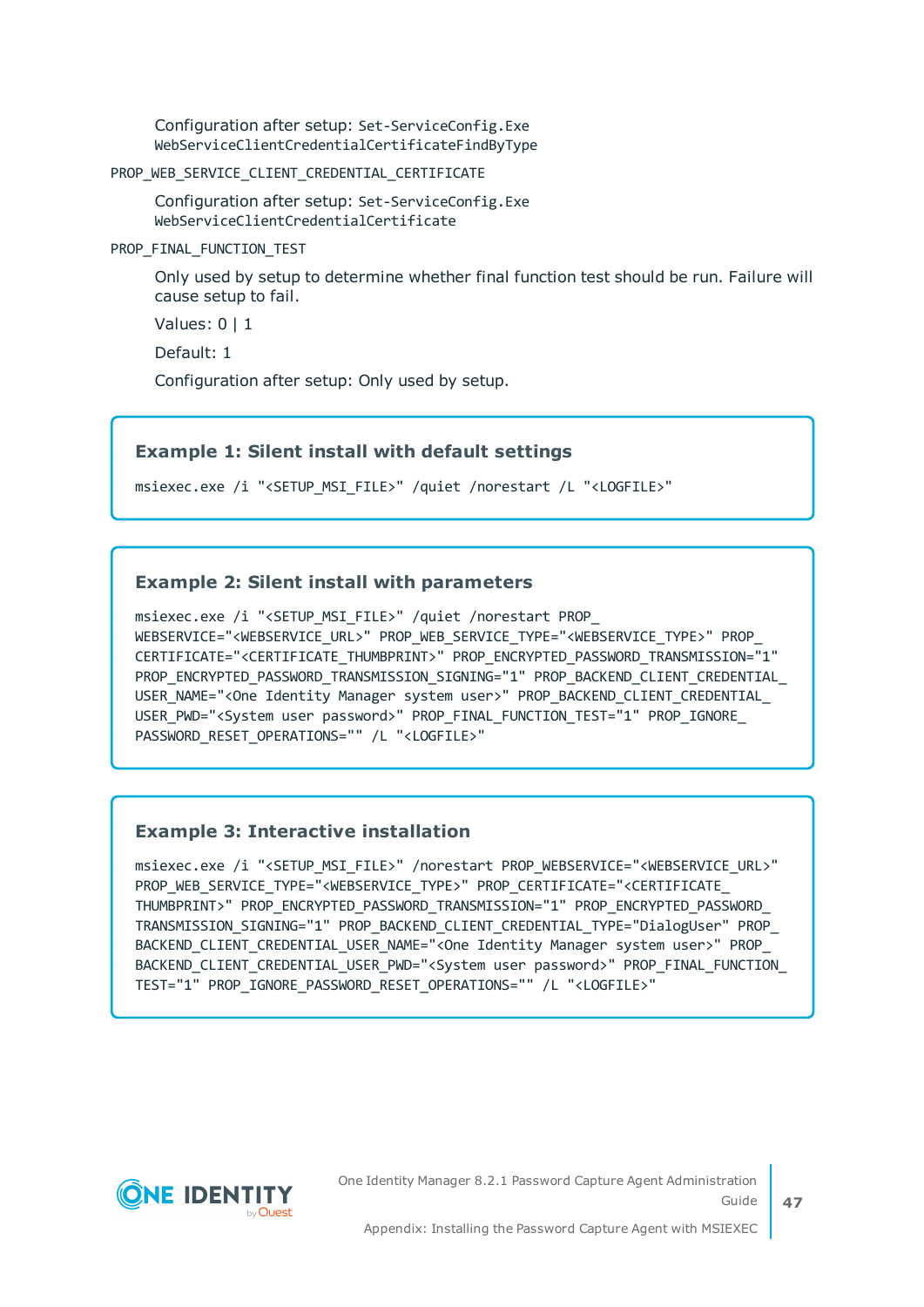### **Example 4: Uninstall**

```
msiexec.exe /X{E7D3E2C0-0BD9-4EBB-A70C-E835D575611B} /quiet /norestart /L
"<LOGFILE>"
```
### **Related topics**

- Registry [configuration](#page-12-0) parameters on page  $13$
- Secured [configuration](#page-15-0) parameters on page 16

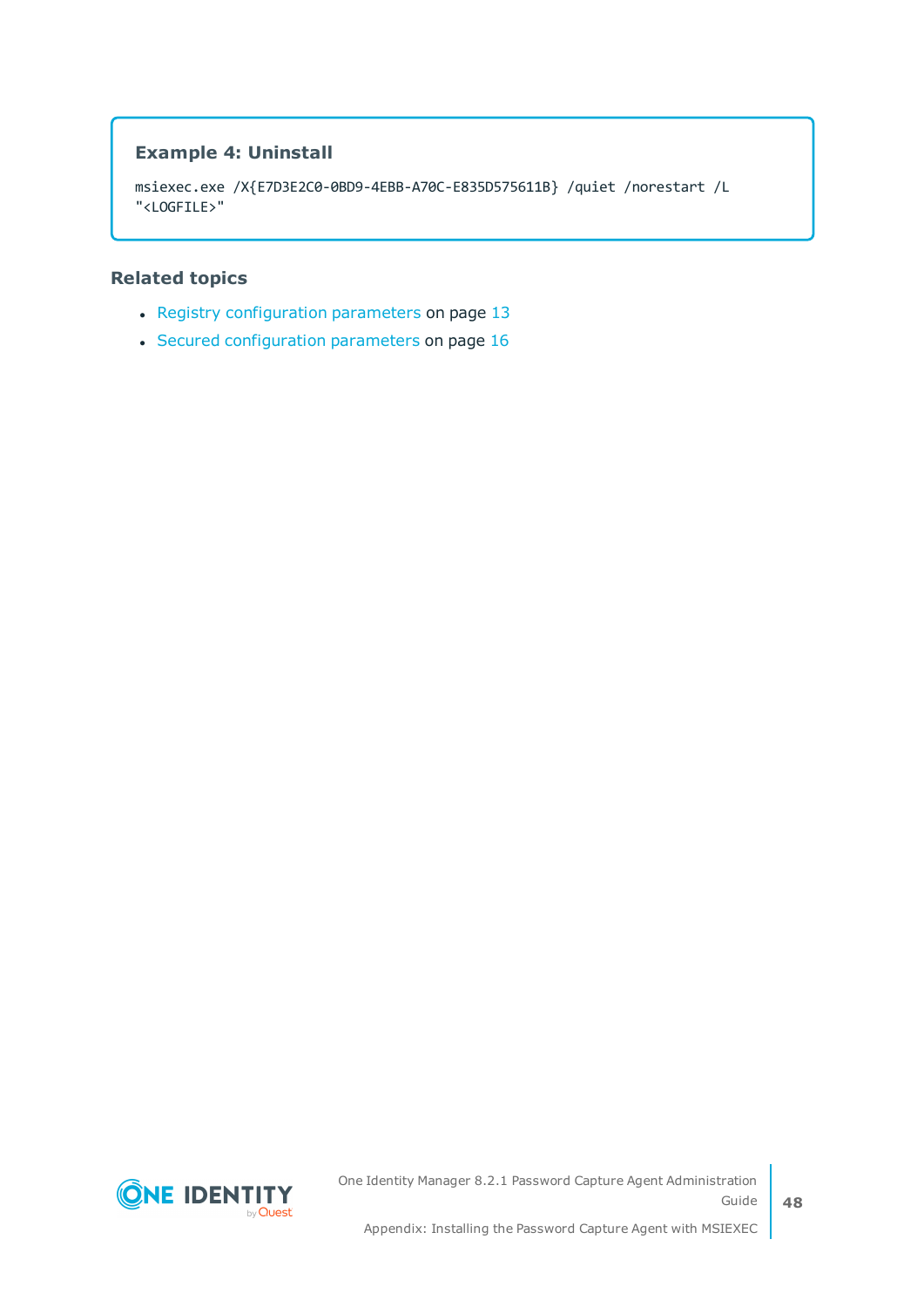# **Appendix:Certificate lookup options**

<span id="page-48-0"></span>Because certificates have a limited lifetime and therefore need to be renewed or updated, Password Capture Agent service has the option to configure the search for valid certificates. Note that not all configurable FindByTypes may be suitable for your needs.

### **Example: Use certificate from local trusted root certificate authority (Active Directory Certificate Services)**

All certificates issued by **DEMOCORP DEMO ROOT CA** are valid for this purpose. Automatic enrollment is used to distribute the certificates, and new certificates will automatically be generated before expiration.

- WebServiceClientCredentialCertificateFindByType = FindByIssuerName
- WebServiceClientCredentialCertificate = "DEMOCORP DEMO ROOT CA"

 $- OR -$ 

- $\bullet$  WebServiceClientCredentialCertificateFindByType = FindByIssuerDistinguishedName
- . WebServiceClientCredentialCertificate = "CN=DEMOCORP DEMO ROOT CA, DC=Democorp, DC=com"

### **Example: Use certificate based on subject**

All certificates with the subject **demoadmn** are valid for this purpose.

- $\bullet$  WebServiceClientCredentialCertificateFindByType = FindBySubjectName
- $\bullet$  WebServiceClientCredentialCertificate = "demoadmn"

- OR-

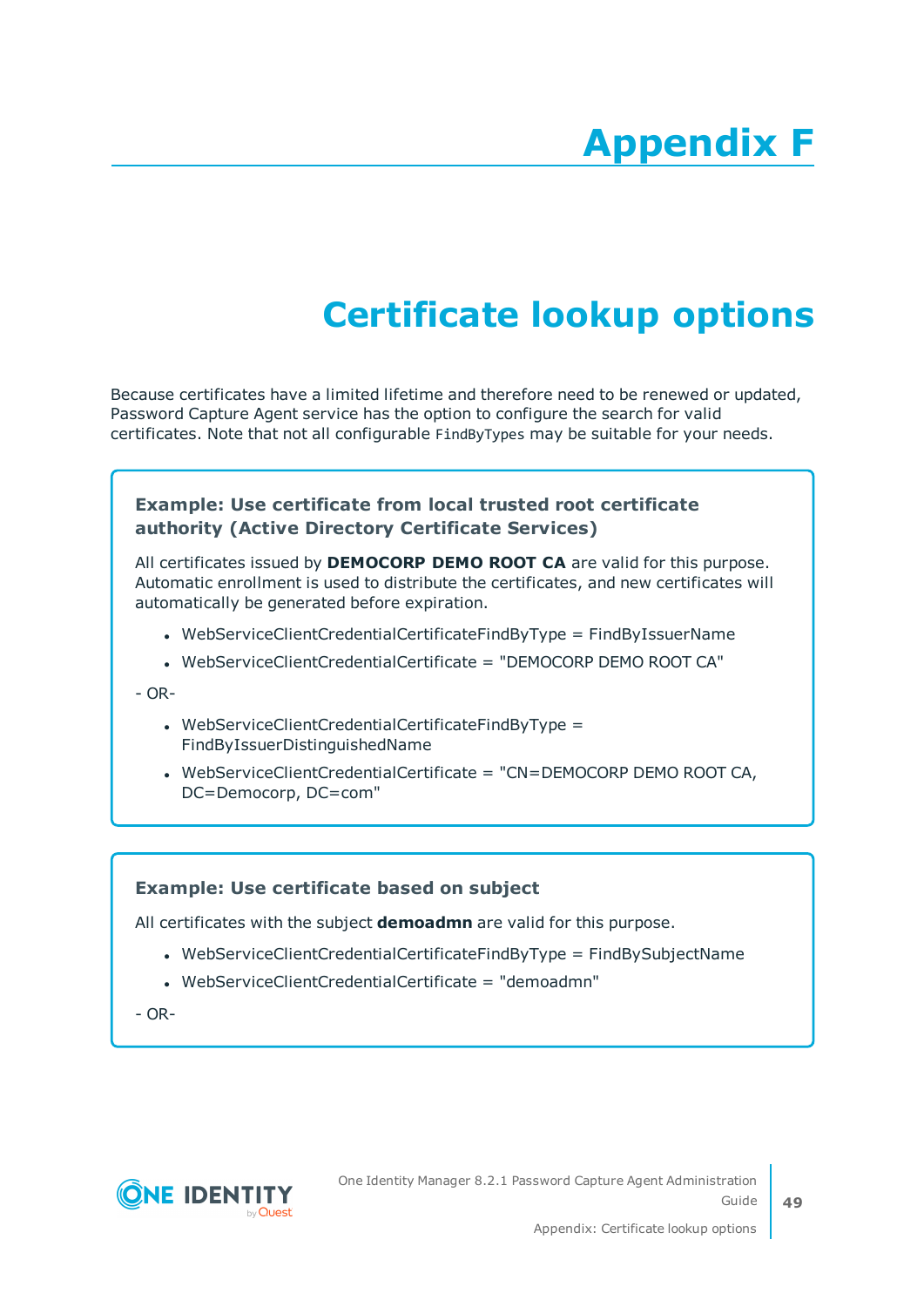- WebServiceClientCredentialCertificateFindByType = FindBySubjectDistinguishedName
- WebServiceClientCredentialCertificate = "CN=demoadmn, CN=Users, DC=Democorp, DC=com"

### **Example: Use static certificate by thumbprint and change manually when new certificate is available**

- WebServiceClientCredentialCertificateFindByType = FindByIssuerName
- $\bullet$  WebServiceClientCredentialCertificate = 0123456789ABCED0123456789ABCED0123456789



**50**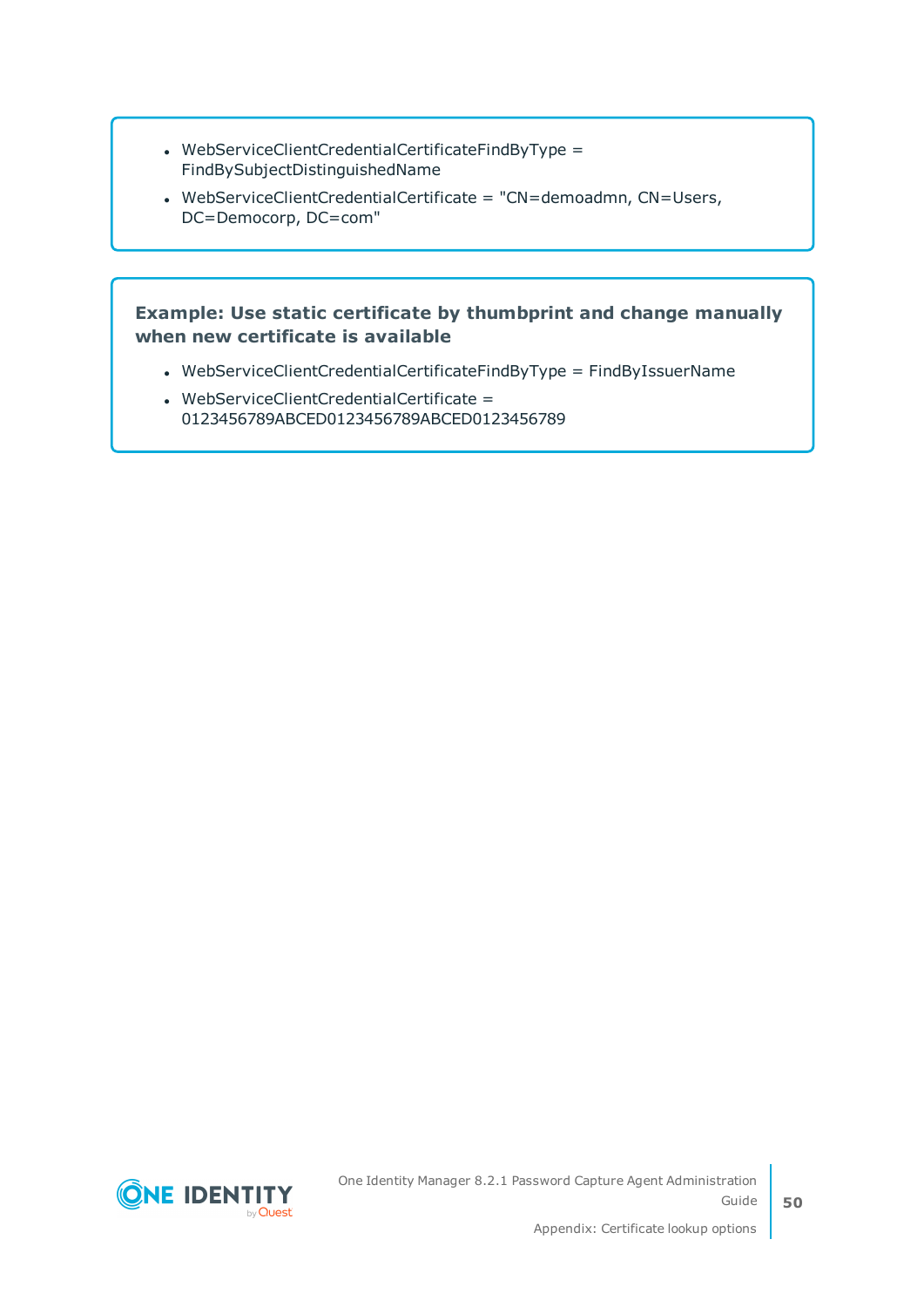# **Appendix G**

## **Appendix:Known error codes**

<span id="page-50-0"></span>There are several known error codes that the VI\_CaptureAgent\_SetPassword script can use to reject a password change. The script is stored in the One Identity Manager database. If that script does not suit your needs, you can overwrite it.

Following is the list of possible errors and appropriate actions that are returned by the VI\_ CaptureAgent\_SetPassword script.

| <b>Error</b><br>code | <b>Error message</b>                                                                                      |             | <b>Action Adminstration action</b>                                                                                              |
|----------------------|-----------------------------------------------------------------------------------------------------------|-------------|---------------------------------------------------------------------------------------------------------------------------------|
| 0                    | No Error. Change went through.                                                                            | <b>OK</b>   |                                                                                                                                 |
| 1                    | Password cycle detected.                                                                                  | Skip        | Check manual for password cycles.                                                                                               |
| $\mathcal{P}$        | ADS Account is marked as<br>privileged and will not be handled.                                           | <b>Skip</b> |                                                                                                                                 |
| 1212                 | ADS Account has no domain.                                                                                | Skip        |                                                                                                                                 |
| 1317                 | ADS Account is not known by One<br>Identity Manager.                                                      | <b>Skip</b> | Check if your Active Directory<br>domain has been configured to be<br>synchronized regularly within One<br>Identity Manager.    |
| 1332                 | ADS Account exists but is not<br>mapped to a Person in One<br>Identity Manager.                           | Skip        | Check One Identity Manager<br>configuration; you should not have<br>Active Directory user accounts<br>without mapped employees. |
| 1355                 | ADS Domain is not known by One<br>Identity Manager.                                                       | Skip        | Check if your Active Directory<br>domain has been configured to be<br>synchronized within One Identity<br>Manager.              |
| 9901                 | More than one ADS Account found<br>in One Identity Manager database<br>matching<br>DOMAIN\SAMAccountName. | Skip        | Check for duplicate entries in table<br>ADSAccount within One Identity<br>Manager.                                              |

#### **Table 2: Errors and appropriate actions**

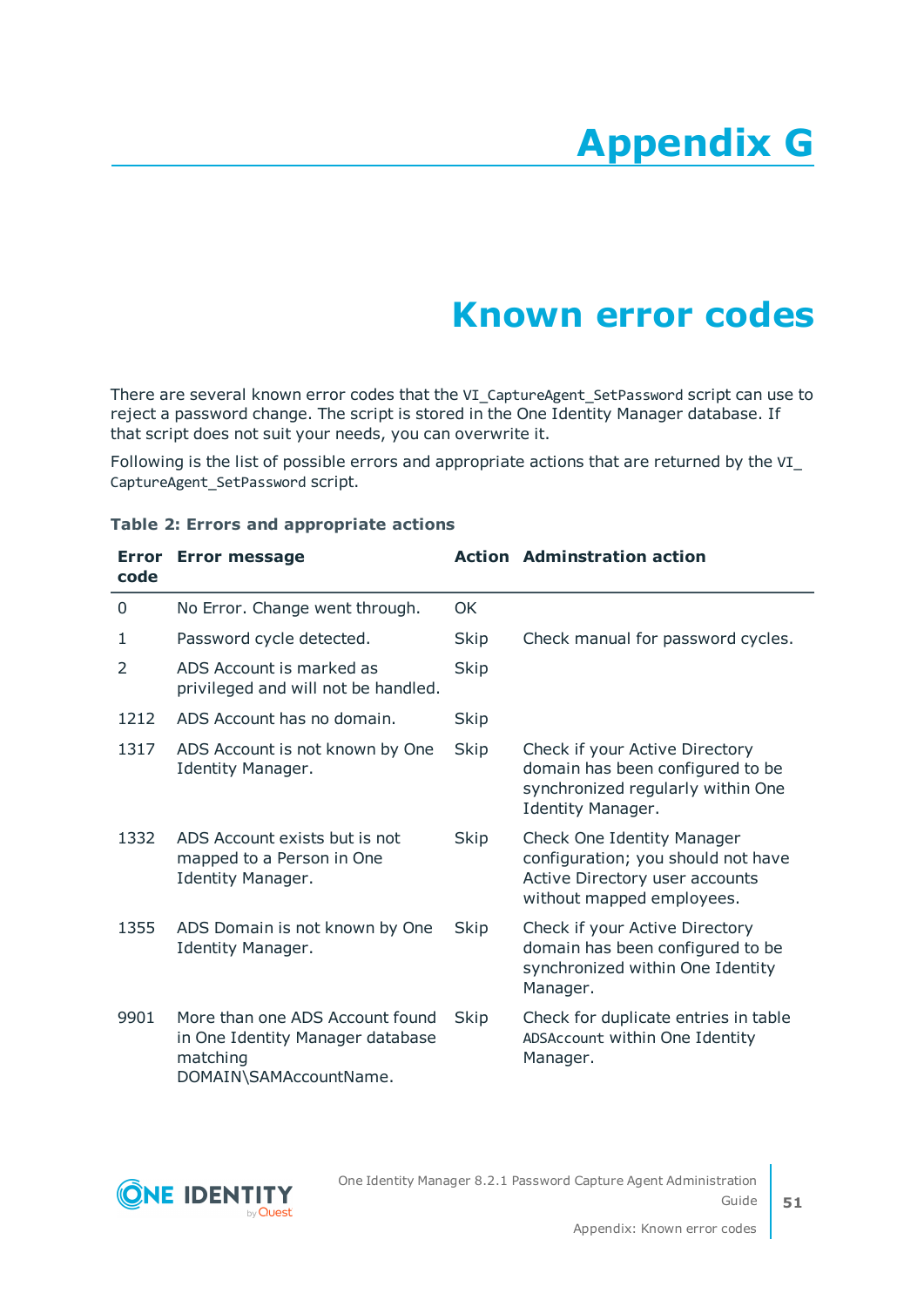| code | Error Error message                                                                   |      | <b>Action Adminstration action</b>                                                                  |
|------|---------------------------------------------------------------------------------------|------|-----------------------------------------------------------------------------------------------------|
| 9902 | Failed to load Person mapped to<br>ADS Account from One Identity<br>Manager database. | Skip | Check One Identity Manager for<br>problems; try loading that employee<br>within the Object Browser. |
| 8205 | Password encryption does not<br>match the configuration in One<br>Identity Manager.   | Skip | Compare configuration of One<br><b>Identity Manager and Password</b><br>Capture Agent.              |